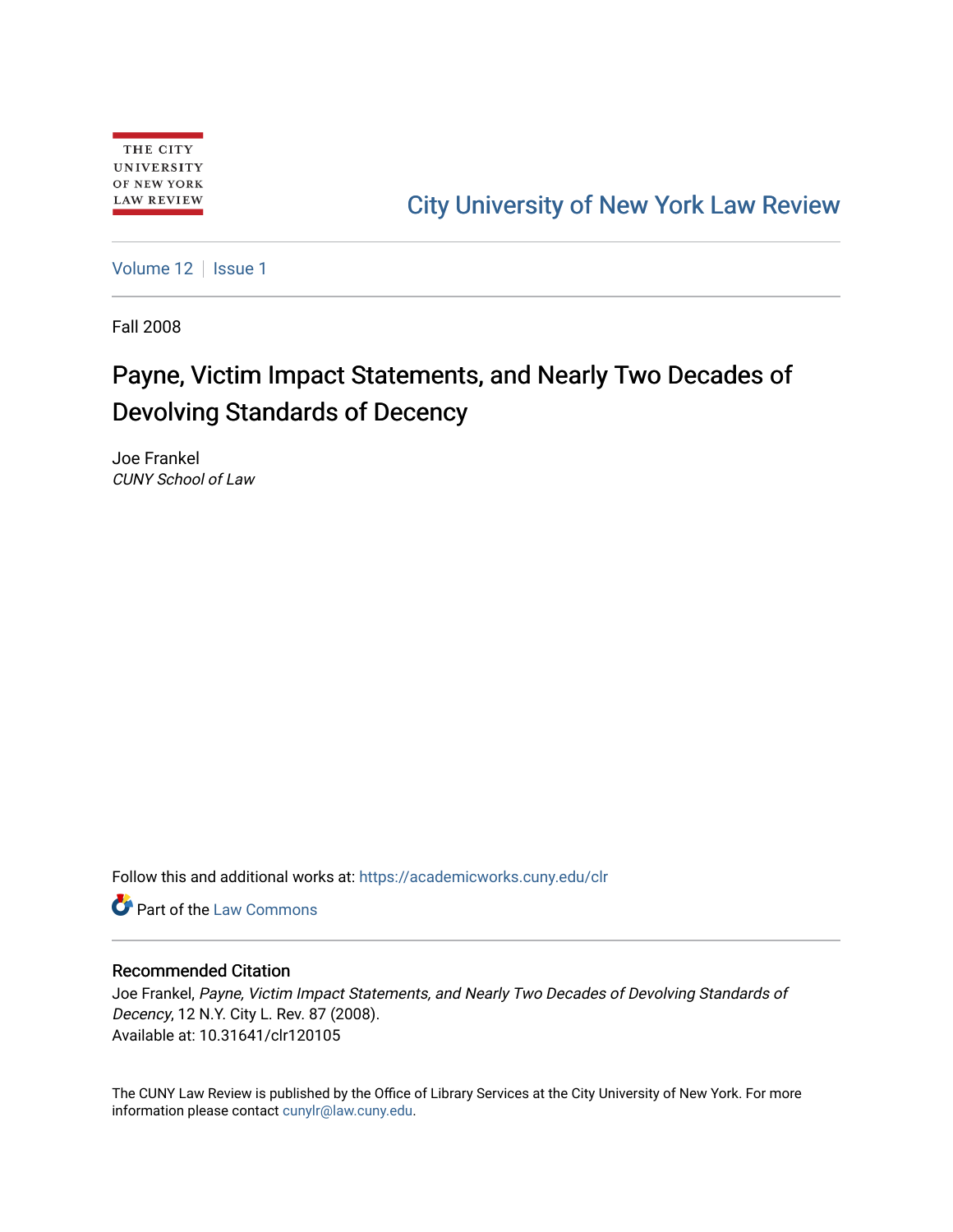# Payne, Victim Impact Statements, and Nearly Two Decades of Devolving Standards of Decency

# Acknowledgements

Thank you to Sandra Dos Santos, Gregory Foley, Edward Frankel, Sarah Mugford, and Professors Jeffrey Kirchmeier and Steve Zeidman.

This article is available in City University of New York Law Review: <https://academicworks.cuny.edu/clr/vol12/iss1/6>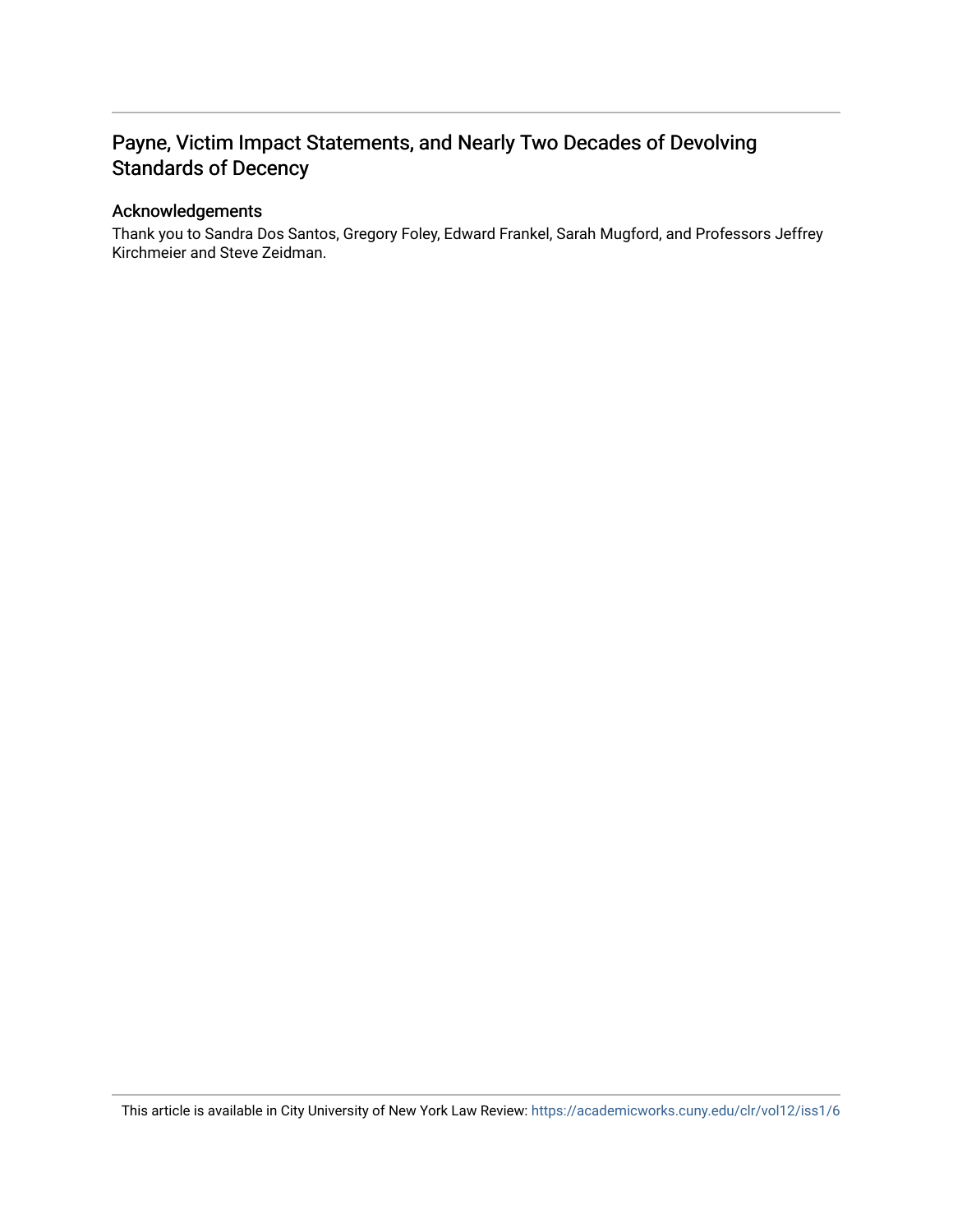# *PAYNE***, VICTIM IMPACT STATEMENTS, AND NEARLY TWO DECADES OF DEVOLVING STANDARDS OF DECENCY**

# *Joe Frankel\**

*"[A]s a matter of international law, there's sort of a correspondence to our evolving standards of decency that have generally governed our Eighth Amendment jurisprudence. It's kind of a one-way ratchet, we look at trends in one direction but we don't look to see if you can suddenly change gears and go in the other direction."*

 $-$ Justice John Paul Stevens<sup>1</sup>

#### TABLE OF CONTENTS

|     |                                                     | 87  |
|-----|-----------------------------------------------------|-----|
| L.  |                                                     | 91  |
|     | II. VICTIM IMPACT STATEMENTS AND THE UNITED STATES  |     |
|     |                                                     | 94  |
|     |                                                     | 94  |
|     | South Carolina v. Gathers<br>В.                     | 99  |
|     | G.                                                  | 102 |
| Ш.  | HOW THE JURISDICTIONS TREAT PAYNE                   | 107 |
|     | A. What is Included in the Term "Victim Impact      |     |
|     |                                                     | 110 |
|     | В.                                                  | 112 |
|     | 1. Jurisdictions Embracing Payne                    | 112 |
|     | 2. Jurisdictions Limiting or Rejecting <i>Payne</i> | 113 |
|     | Two Remaining States: A Last Frontier?<br>C.        | 115 |
| IV. | PROBLEMS WITH PAYNE                                 | 117 |
|     | А.                                                  | 118 |
|     | Irrelevant to Capital Sentencing Decisions<br>В.    | 123 |
|     | C. Affronts Reasoned Notions of Stare Decisis       | 125 |
|     |                                                     | 128 |

#### **INTRODUCTION**

Pervis Payne is a polite, somewhat naïve, mentally handi-

<sup>\*</sup> Joseph Frankel, J.D. 2008, City University of New York (CUNY) School of Law. Thank you to Sandra Dos Santos, Gregory Foley, Edward Frankel, Sarah Mugford,

<sup>&</sup>lt;sup>1</sup> Transcript of Oral Argument at 42, Kennedy v. Louisiana, 129 S.Ct. 1 (2008) (No. 07-343).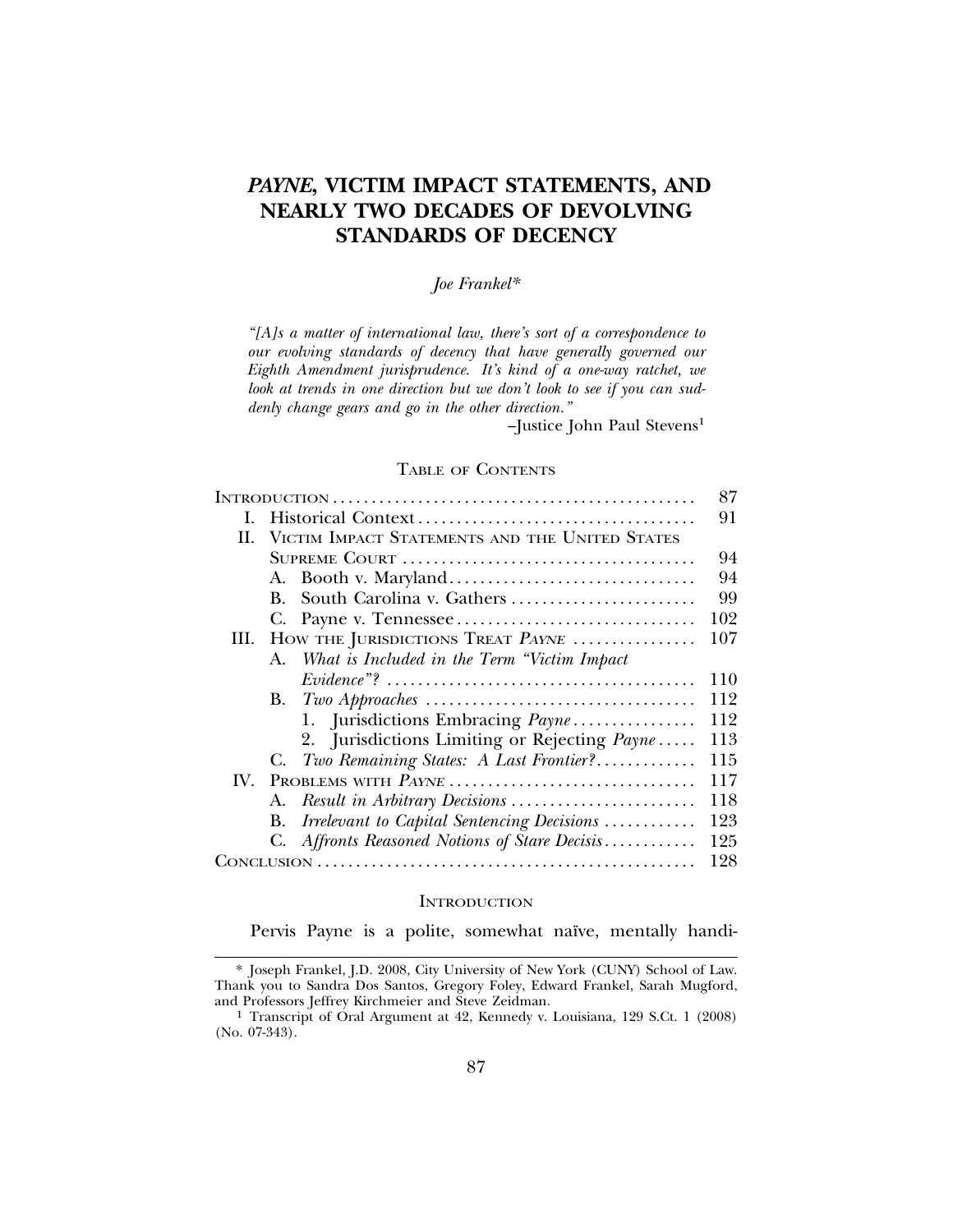capped<sup>2</sup> man from Millington, Tennessee.<sup>3</sup> As of this writing, he remains in the cell on Tennessee's death row<sup>4</sup> that he has occupied for nearly twenty years<sup>5</sup> after his conviction for stabbing a mother and daughter to death in their home.

Mr. Payne's death sentence largely rests on two pieces of evidence introduced at his sentencing hearing. First, testimony of the victims' mother and grandmother regarding the emotional effect of the crime on the victims' family members was admitted. Second, the prosecutor focused on the character of the victims in closing arguments.6 The admission of this victim impact evidence was a clear violation of then-existing law.

*Booth v. Maryland*, mandatory precedent at the time of Payne's trial, established a per se bar to victim impact statements during the sentencing phase of capital trials.<sup>7</sup> By the time of his appeal to the Supreme Court of Tennessee, another case, *South Carolina v. Gathers*, had extended the *Booth* rule to bar victim impact statements read into evidence by a prosecutor.<sup>8</sup> However, in Payne's case, the prosecutor violated the Tennessee Supreme Court precedent by introducing testimony from the victims' family members, and the judge acquiesced. On appeal, the high court found no error,<sup>9</sup> and eventually the U.S. Supreme Court affirmed that deci-

<sup>2</sup> Dr. John T. Hutson's clinical evaluation described Mr. Payne's personality as "polite" and "somewhat naïve." State v. Payne, 791 S.W.2d 10, 17 (Tenn. 1990), aff'd, Payne v. Tennessee, 501 U.S. 808 (1991). An IQ test of Pervis Payne showed a Verbal IQ score of 78 and Performance IQ of 82. *Id.* Dr. Hutson testified that the clinical norm was 100, with actual tests showing the norm closer to 110, and that 75 was typically classified as "retarded," or more favorably, "mentally handicapped." *Id*.

<sup>3</sup> *Id*. at 14.

<sup>4</sup> Tennessee Department of Correction Death Row List, http://www.tennessee. gov/correction/deathrowlist.htm (last visited Mar. 22, 2008).

<sup>5</sup> Pervis Payne's original execution date was July 18, 1990. *State v. Payne*, 791 S.W.2d at 21.

<sup>6</sup> *Id.* at 18–19. Also introduced, over objection, was a videotape of the crime scene, played during the sentencing hearing. *State v. Payne*, 791 S.W.2d at 17.

<sup>7</sup> Booth v. Maryland, 482 U.S. 496, 509 (1987) ("We conclude that the introduction of a [victim impact statement] at the sentencing phase of a capital murder trial violates the Eighth Amendment, and therefore the Maryland statute is invalid to the extent it requires consideration of this information.").

<sup>8</sup> Justice Brennan, in writing the plurality decision, noted that "[w]hile in this case it was the prosecutor rather than the victim's survivors who characterized the victim's personal qualities, the statement is indistinguishable in any relevant aspect from that in *Booth*." South Carolina v. Gathers, 490 U.S. 805, 811 (1989).

<sup>9</sup> The Supreme Court of Tennessee held that there was no violation of Payne's rights under *Booth* and *Gathers*, and even if there was, it "was harmless beyond a reasonable doubt." *State v. Payne*, 791 S.W.2d at 18–19. In its effort to confront the *Booth*/*Gathers* rule on its face, the Tennessee Court went as far as to recognize that *Gathers* applies retroactively. *Id*. at 19.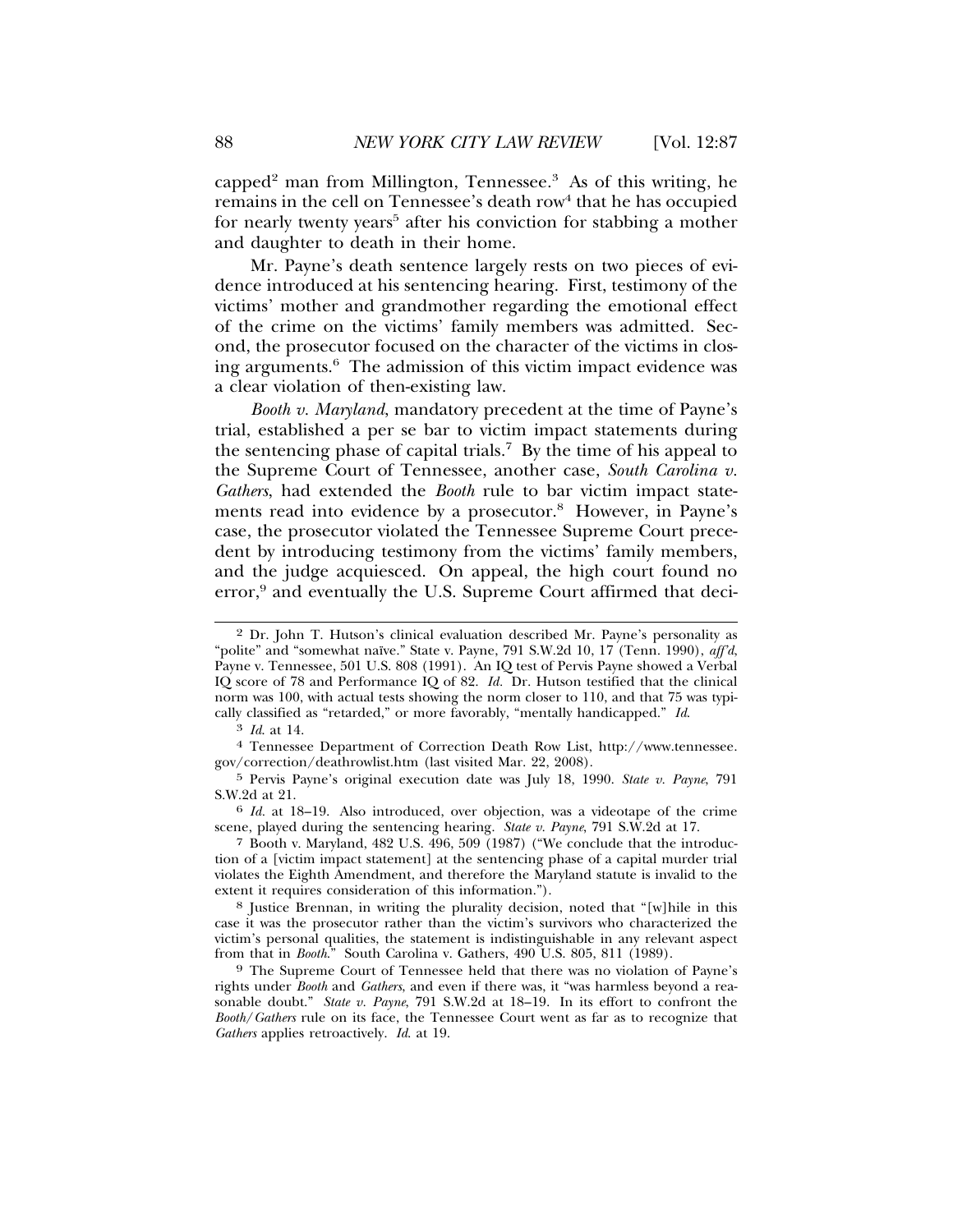sion. In *Payne v. Tennessee*, the Court held that the Eighth Amendment does not pose a per se bar to victim impact statements in capital cases<sup>10</sup>—a decision that stands in direct opposition to the legal principles that existed at the beginning of Pervis Payne's  $case.<sup>11</sup>$ 

Certainty is essential in the law. Nowhere is this maxim more important than in a capital sentencing decision because "death is different."12 In a common law system, certainty is achieved through stare decisis.13 As Justice Stewart wrote in *Woodson v. North Carolina*:

The penalty of death is different from a sentence of imprisonment, however long. Death, in its finality, differs more from life imprisonment than a 100-year prison term differs from one of only a year or two. Because of that qualitative difference, there is a corresponding difference in the need for reliability in the determination that death is the appropriate punishment in a specific case.<sup>14</sup>

Because "death is different,"15 a capital jury's sentencing discretion must be tempered by "clear and objective standards as to produce a non-discriminatory application."16 Further, a capital sentencing statute must provide a "meaningful basis for distinguishing the few cases in which the [death penalty is imposed] from the many cases [in] which it is not."17 To fulfill the "*Gregg* mandate,"18 most states have adopted statutes which enumerate certain aggravating factors that the prosecutor must prove before

13 Respect for precedent promotes certainty, allowing individuals to "arrange their affairs with confidence," assured that the law applied to them in the future will be the same as currently applied. William O. Douglas, *Stare Decisis*, 49 COLUM. L. REV. 735, 736 (1949).

17 Godfrey v. Georgia, 446 U.S. 420, 427–429 (1980) (holding the use of "outrageously or wantonly vile, horrible, and inhuman," before the term "offense," is an aggravating factor that is unconstitutional because all murders could be described as such and therefore no meaningful narrowing function is served).

18 *See* Tim Kaine, *Capital Punishment and the Waiver of Sentence Review*, 18 HARV. C.R.- C.L. L. REV. 483, 518 (1983).

<sup>10</sup> *Payne v. Tennesse*, 501 U.S. 808, 827 (1991). <sup>11</sup> *Id.* at 830.

<sup>12</sup> Woodson v. North Carolina, 428 U.S. 280, 305 (1976) (invalidating a mandatory death penalty scheme because it both failed to address the concern of unbridled jury discretion raised in *Furman v. Georgia*, 408 U.S. 238 (1972), and did not allow for individualized sentencing determinations).

<sup>736 (1949).</sup> <sup>14</sup> *Woodson*, 428 U.S. at 305.

<sup>15</sup> *Id*. <sup>16</sup> *Compare* Gregg v. Georgia, 428 U.S. 153, 198 (1976) (upholding a capital sentencing scheme which guides the jury's discretion through the use of statutorily prescribed aggravating factors) *with* Furman v. Georgia, 408 U.S. 238, 239 (1972) (striking a capital sentencing scheme allowing for complete jury discretion).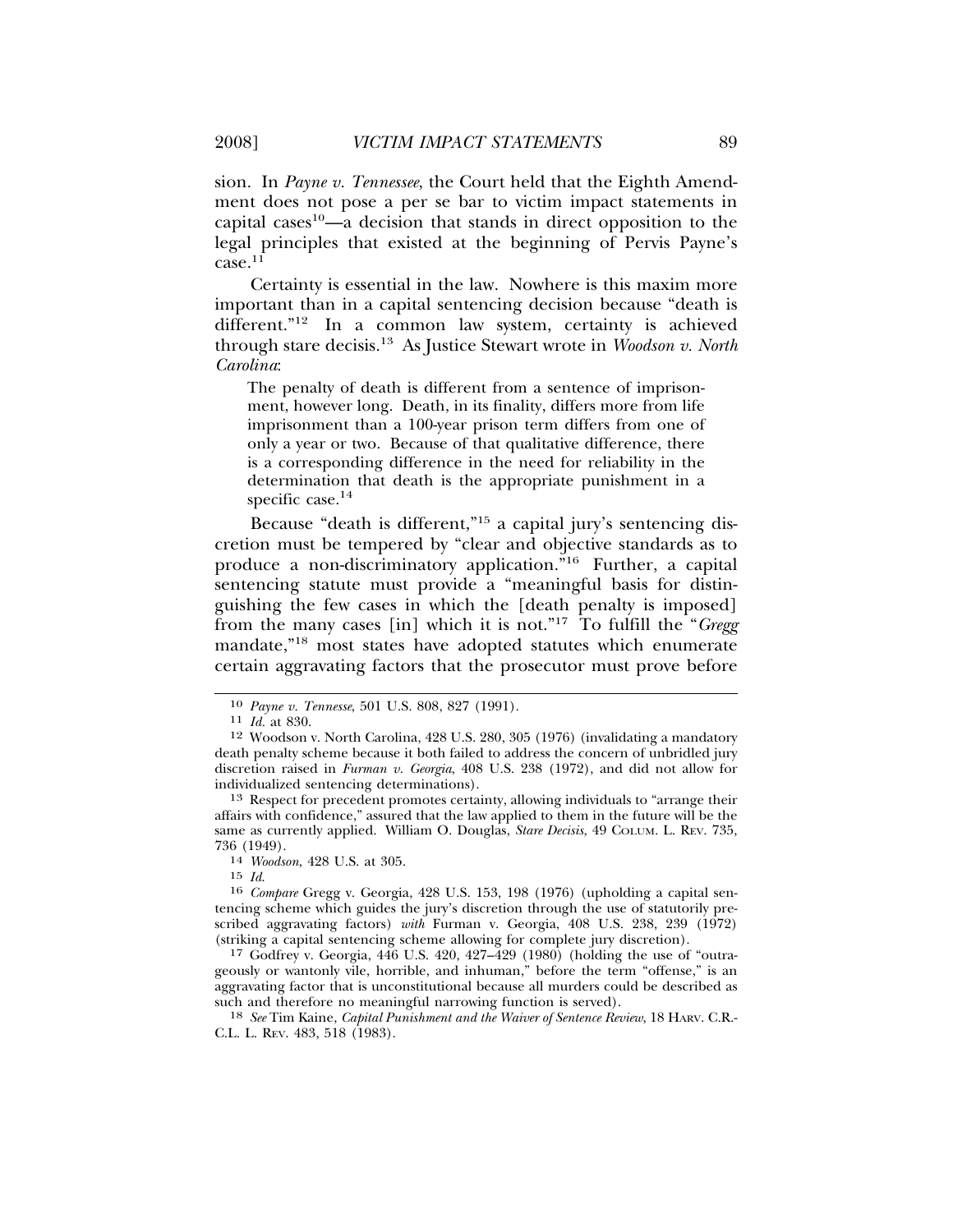the accused can be considered among the "worst of the worst"19 and therefore deserving of death.20

In addition to the requirement that a capital sentencing scheme provide objective guidelines that meaningfully narrow the class of death-eligible defendants, there is a seemingly contradictory individualized sentencing requirement. To withstand constitutional muster a sentencing scheme must allow for "particularized considerations of relevant aspects of the character and record of each convicted defendant."<sup>21</sup> This mandate has been interpreted as a requirement that a sentencer must consider, as a mitigating factor, "any aspect of a defendant's character or record and any of the circumstances of the offense that the defendant proffers as a basis for a sentence less than death."22

Since *Woodson*, the guiding principle that "death is different" has been a cornerstone of Eighth Amendment jurisprudence. The Court has consistently held that the Eighth Amendment provides additional procedural protections for defendants when the possible punishment is death.<sup>23</sup> This principle has given rise to two procedural mandates, out of which an unworkable tension arises. One mandate requires that a capital scheme provide objective guidelines that narrow the class of persons eligible for the death penalty; the other requires a subjective, open-ended consideration of any mitigating characteristic of the defendant or circumstance of the crime.24 Juries are left to conduct an impossible undertaking when they are asked to balance a subjective mitigating factor, such as the severe childhood abuse suffered by the defendant, against objective aggravating factors, such as the number of victims killed. This tension has led at least one former Supreme Court Justice, Harry

<sup>19</sup> Justice Souter used the phrase "worst of the worst" to describe the *Gregg* mandate in his dissent in Kansas v. Marsh, 548 U.S. 163, 206 (2006) (citing Roper v. Simmons, 543 U.S. 551, 568 (2005) ("Capital punishment must be limited to those offenders who commit a narrow category of the most serious crimes and whose extreme culpability makes them "the most deserving of execution.'" (quoting Atkins v. Virginia, 536 U.S. 304, 319 (2002))).

 $20$  Other states, such as Texas, fulfill the narrowing mandate by directing special questions to the sentencing jury. *See* TEX. PENAL CODE ANN. § 19.03 (Vernon 2005). 21 *Woodson*, 428 U.S. at 303.

<sup>22</sup> Lockett v. Ohio, 438 U.S. 586, 604 (1978) (invalidating the Ohio death penalty statute because it limited mitigating factors to those enumerated in the statute).

<sup>23</sup> *See, e.g.*, Ford v. Wainwright, 477 U.S. 399 (1986); *see also* Murray v. Carrier, 477 U.S. 478 (1986). In fact, an electronic Westlaw search for the language "death is different" returns twenty-three U.S. Supreme Court cases, starting with *Woodson*.

<sup>&</sup>lt;sup>24</sup> For an excellent analysis of how these two mandates contradict each other in areas beyond the admission of victim impact evidence, see Jeffrey L. Kirchmeier, *Aggravating and Mitigating Factors: The Paradox of Today's Arbitrary and Mandatory Capital Punishment Scheme*, 6 WM. & MARY BILL OF RTS. J. 345 (1998).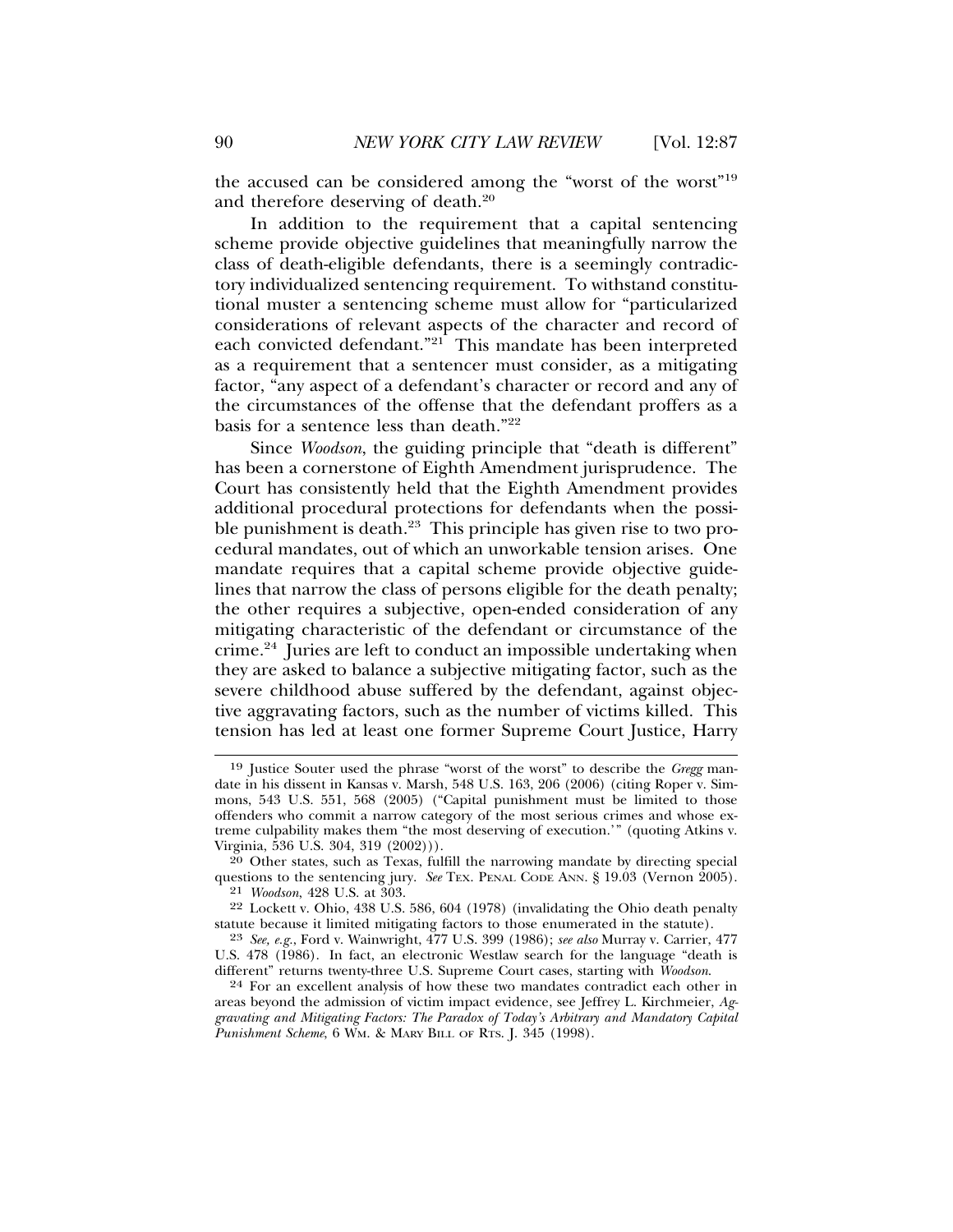Blackmun, to conclude that the death penalty can never be imposed fairly and he would therefore "no longer tinker with the machinery of death."25

The focus of this Comment is whether victim impact statements—which are non-objective by nature—should be admissible in capital sentencing procedures. This Comment hopes to show that victim impact statements have no place in the determination of whether the capitally accused should live or die.26 Such evidence, which does not address the defendant's blameworthiness,<sup>27</sup> serves neither of the two contradictory guiding principles of Eighth Amendment law. The seventeen years since *Payne* have shown us that, in effect, victim impact statements are an arbitrary, non-objective, sentencing factor that is irrelevant to the culpability of the individual defendant.

This Comment first introduces the historical political landscape from which victim impact legislation originates. Part Two examines the limited body of Supreme Court case law regarding victim impact statements. Part Three surveys how the states and federal systems integrated *Payne* into their legislation and court rulings. After *Payne*, the state laboratories have shown the decision's deficiencies. Using the states' treatment as a guide, the final part of this paper will dissect the logic of *Payne* and offer suggestions for living with *Payne*.

#### I. HISTORICAL CONTEXT

Since President Reagan first proclaimed observance of a National Crime Victims' Rights Week in 1981,<sup>28</sup> the Victims' Rights Movement has gained momentum.29 The Victims' Rights Move-

<sup>25</sup> Callins v. Collins, 510 U.S. 1141, 1145 (1994) (Blackmun, J., dissenting). Justice Blackmun dissented in *Furman* and voted to uphold the death penalty in *Gregg*, but by the end of his career concluded that the death penalty could never be fairly imposed. Following *Callins*, Justice Blackmun dissented in every case upholding a death sentence.

Notably, Justice Powell had a similar revelation to that of Justice Blackmun. After his retirement Powell stated he regretted his vote upholding the death penalty in *Gregg*. *See* Kirchmeier, *supra* note 24, at 347; John C. Jeffries, Jr., JUSTICE LEWIS F. POWELL, JR.: A BIOGRAPHY 451 (1994); John C. Jeffries, Jr., *A Change of Mind that Came Too Late*, N.Y. TIMES, June 23, 1994, at A23.

<sup>26</sup> *Booth*, 482 U.S. at 504.

<sup>&</sup>lt;sup>28</sup> Office for Victims of Crime, National Crime Victims' Rights Week, http://www. ojp.usdoj.gov/ovc/ncvrw/2005.html (last accessed Mar. 22, 2008).

<sup>29</sup> *See, e.g.*, Elizabeth Beck, et al., *Seeking Sanctuary: Interviews with Family Members of Capital Defendants*, 88 CORNELL L. REV. 382, 388–389 (2003) (noting that Reagan's proclamation was crucial for the Victims' Rights Movement because it was the first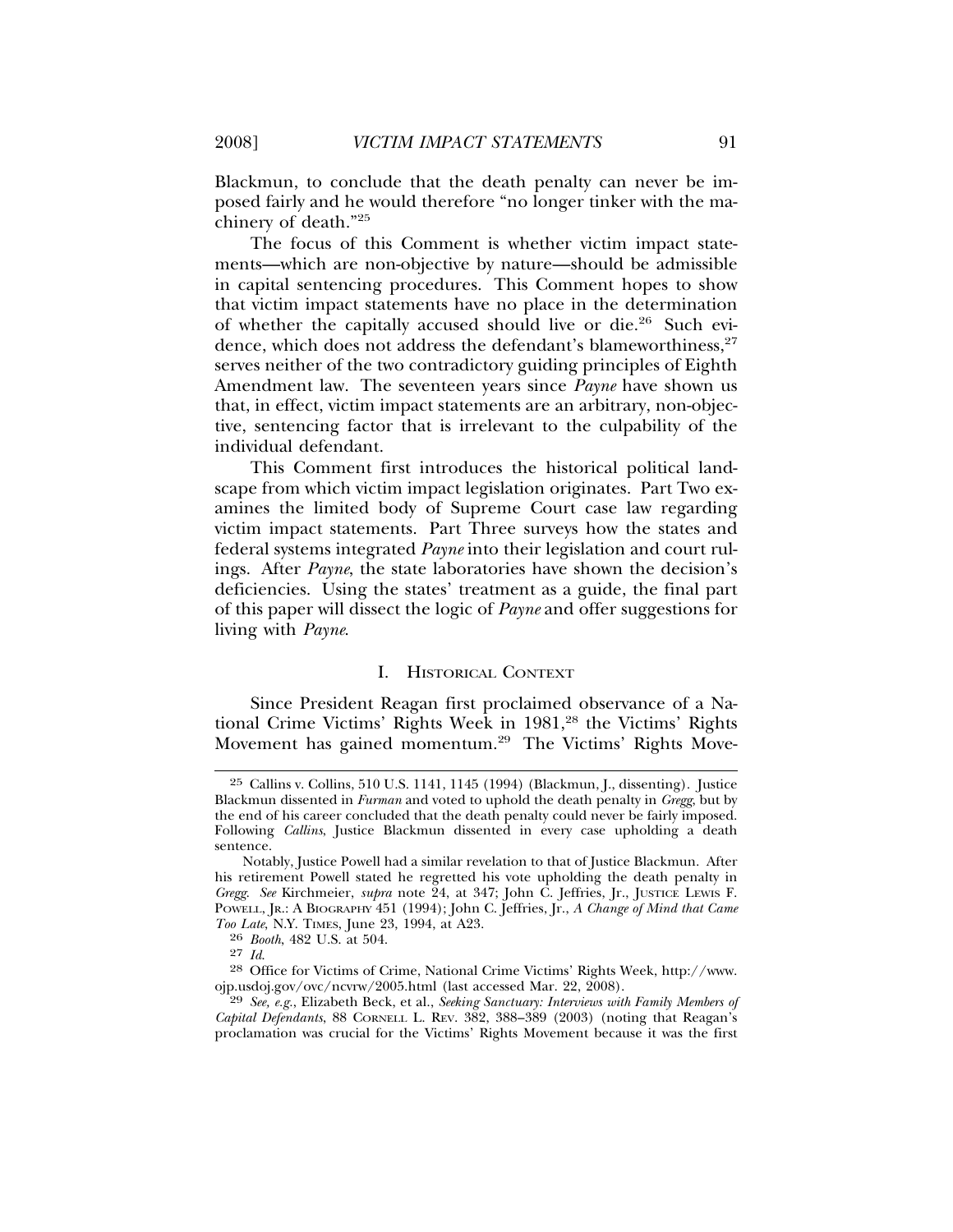ment is a loose populist coalition<sup>30</sup> that advocates for increased victim participation in the criminal justice system. In advancing its goals, the movement lobbies for draconian treatment of the accused<sup>31</sup> and evidentiary rules that result in unreliable decisions.<sup>32</sup>

31 *See, e.g.*, Henderson, *supra* note 29, at 950 (stating that many states have adopted "preventive detention" statutes at the behest of victims' rights advocates).

32 Two examples of new evidentiary rules lobbied for by the Victims' Rights Movement are: rape shield laws and the use of "virtual" cross-examination. Rape shield legislation has been criticized for

its failure to distinguish between benign and invidious uses of sexual conduct evidence. This failure stems from a misperception by the drafters of the precise wrong to be redressed by reform legislation. The result is not merely bad evidence law; in many instances, the result is constitutional problems that stem from unnecessarily broad enactments.

Harriett R. Galvin, *Shielding Rape Victims in the State and Federal Courts: A Proposal for the Second Decade*, 70 MINN. L. REV. 763, 812 (1986). For a thorough discussion on the history of rape shield laws, and a different thesis from that asserted by Professor Galvin, see Michelle J. Anderson, *From Chastity Requirement to Sexuality License: Sexual Consent and a New Rape Shield Law*, 70 GEO. WASH. L. REV. 51 (2002).

Regarding the use of television in lieu of cross examination, see Maryland v. Craig, 497 U.S. 836, 850–51 (1990) (holding that the Sixth Amendment's Confrontation Clause does not prohibit the use of closed circuit television to avoid face-to-face confrontation with the accused during the cross examination of an allegedly abused child). In his dissent, Justice Scalia wrote:

The "special" reasons that exist for suspending one of the usual guarantees of reliability in the case of children's testimony are perhaps matched by "special" reasons for being particularly insistent upon it in the case of children's testimony. Some studies show that children are substantially more vulnerable to suggestion than adults, and often unable to separate recollected fantasy (or suggestion) from reality.

Id. at 868 (Scalia, J., dissenting). He points to three works, which speak to the vulnerability of children to suggestion. *See* D.S. LINDSAY & M.K. JOHNSON, REALITY MONITOR-ING AND SUGGESTIBILITY: CHILDREN'S ABILITY TO DISCRIMINATE AMONG MEMORIES FROM DIFFERENT SOURCES, IN CHILDREN'S EYEWITNESS MEMORY 92 (S. Ceci, M. Toglia, & D. Ross eds. 1987); Thomas L. Feher, *The Alleged Molestation Victim, The Rules of Evidence, and the Constitution: Should Children Really Be Seen and Not Heard?*, 14 AM. J. CRIM. L. 227, 230–233 (1987); John R. Christiansen, *The Testimony of Child Witnesses: Fact, Fantasy, and the Influence of Pretrial Interviews*, 62 WASH. L. REV. 705, 708–11 (1987).

Scalia begins his dissent with, "Seldom has this Court failed so conspicuously to sustain a categorical guarantee of the Constitution against the tide of prevailing current opinion." *Craig*, 497 U.S. at 860 (Scalia, J., dissenting). This is notably inconsistent with his position on victim impact statements—where he invokes popular opinion to justify his decisions. *See infra* note 245.

time the word "right" was associated with a national crime victims movement). The word "right" is a powerful rhetorical device in American history and culture and is being used here for a conservative political agenda concerned with a crime control rather than a restorative—model of justice. Lynne Henderson, *The Wrongs of Victim's*

<sup>&</sup>lt;sup>30</sup> Identifiable elements of the Victims' Rights Movement are the Law and Order Lobby, Women's Movement and General Victim Law Lobby. John Gillis & Douglas Beloof, *The Next Step for a Maturing Victim Rights Movement: Enforcing Crime Victim Rights in the Courts*, 33 McGEORGE L. REV. 689, 690 (2002).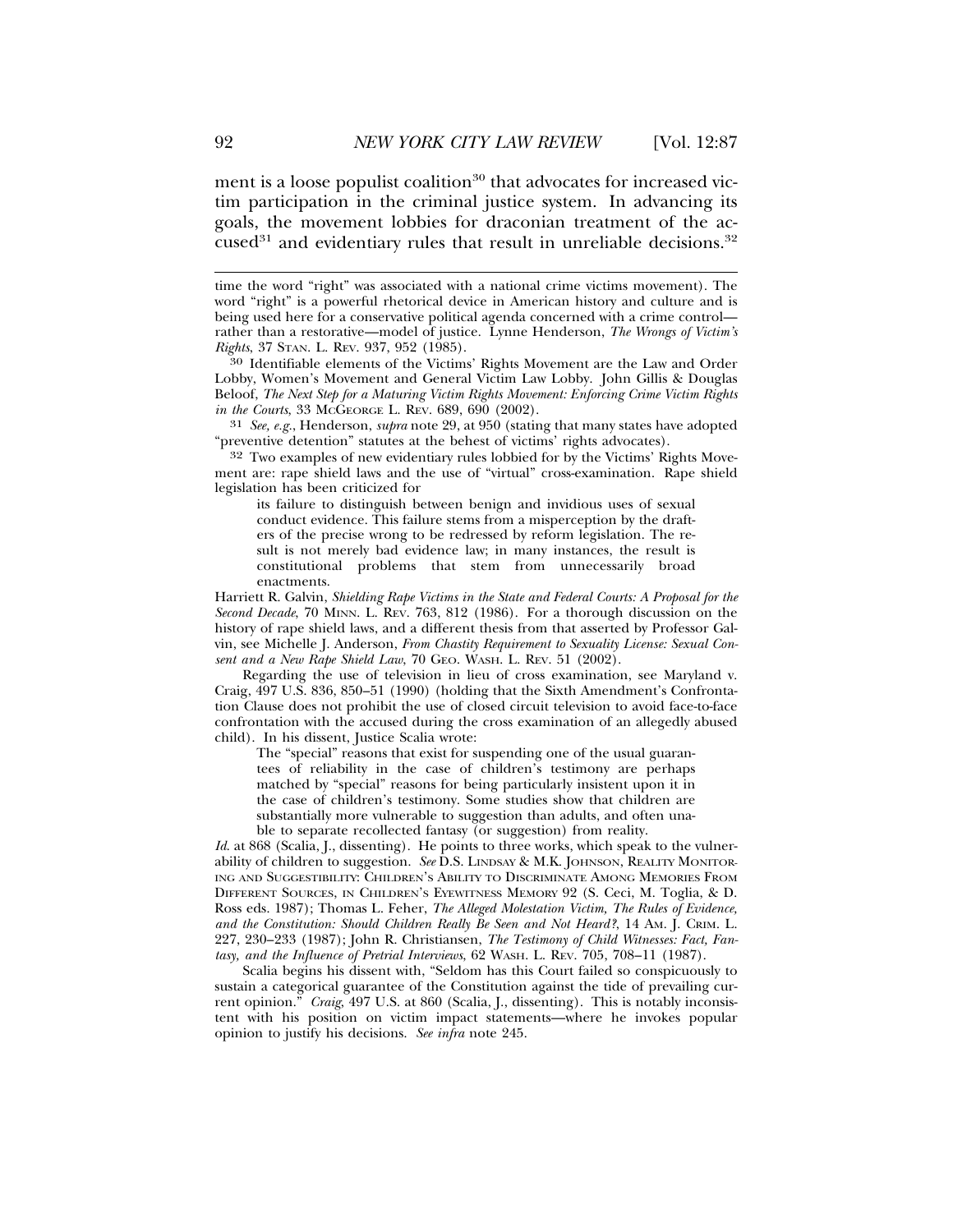Behind the movement lies the belief that the Warren Court went too far in ensuring constitutional protections for the accused.<sup>33</sup> The need for retributive justice and a goal of providing a meaningful role for the victim in the criminal justice process also motivates Victims' Rights advocates.<sup>34</sup>

What is right is not always popular and what is popular is not always right—this holds true in the area of victim participation in capital sentencing. The use of victim impact statements has garnered popular support; but this alone does not make their use just. In 2002, President Bush announced his support for the proposed Federal Crime Victims' Rights Amendment.<sup>35</sup> Currently, every state has a victim's bill of rights.<sup>36</sup> Many states have adopted general legislation allowing prosecutors to use victim impact statements in ordinary criminal matters.37 Following *Payne*, some states incorporated the consideration of victim impact statements into their capital sentencing proceedings through amendments to their capital statutes.38 Other states allow such evidence through their

<sup>34</sup> Andrew Karmen, *Who's Against Victims' Rights? The Nature of Opposition to Pro-Victim Initiatives in Criminal Justice*, 8 ST. JOHN'S J. LEGAL COMMENT 157, 161 (1992).

 $^{35}$  President Calls for Crime Victims' Rights Amendment, http://www.whitehouse.gov/news/releases/2002/04/20020416-1.html (last accessed Mar. 22, 2008).

<sup>36</sup> The National Center for Victims of Crime, Victims' Bill of Rights, http://ncvc. microportals.net/ncvc/main.aspx?dbName=documentViewer&DocumentID=32697 (last accessed Mar. 22, 2008).

37 *See* The National Center for Victims of Crime, Statistics: State Legislative Summary, http://www.ncvc.org/ncvc/main.aspx?dbName=documentViewer&DocumentID=38725 (last visited January 29, 2009).

38 *See, e.g.*, 17 ARIZ. REV. STAT. ANN. § 19.1 (d)(3) (2008):

Penalty Hearing in a Capital Case

*See also* 42 PA. CONS. STAT. § 9711 (c)(2) (2008):

Sentencing procedure for murder of the first degree

. . . . The court shall instruct the jury that if it finds at least one aggravating circumstance and at least one mitigating circumstance, it shall consider,

<sup>33</sup> Professor Henderson notes that the victim's movement is largely conservative and focused on a "crime control model." Lynne Henderson, 37 STAN. L. REV. 937, 945–47 (1985). She writes, "Conservatives have never truly accepted the Warren Court's concern for the rights of the accused: The exclusionary rule and *Miranda* particularly irritated them . . . . In their view, the courts were letting desperate criminals loose . . . and preventing the police from protecting the innocent public . . . ." *Id*. at 948. Professor Henderson goes onto note that "victims" became an important political symbol for the conservative lobby, which was focused on undoing the Warren Court's work. *Id.* at 949.

<sup>. . . .</sup> If a jury finds one or more aggravating circumstances, the penalty proceedings shall proceed as follows: (3) The victim's survivors may make a statement relating to the characteristics of the victim and the impact of the crime on the victim's family, but may not offer any opinion regarding the appropriate sentence to be imposed.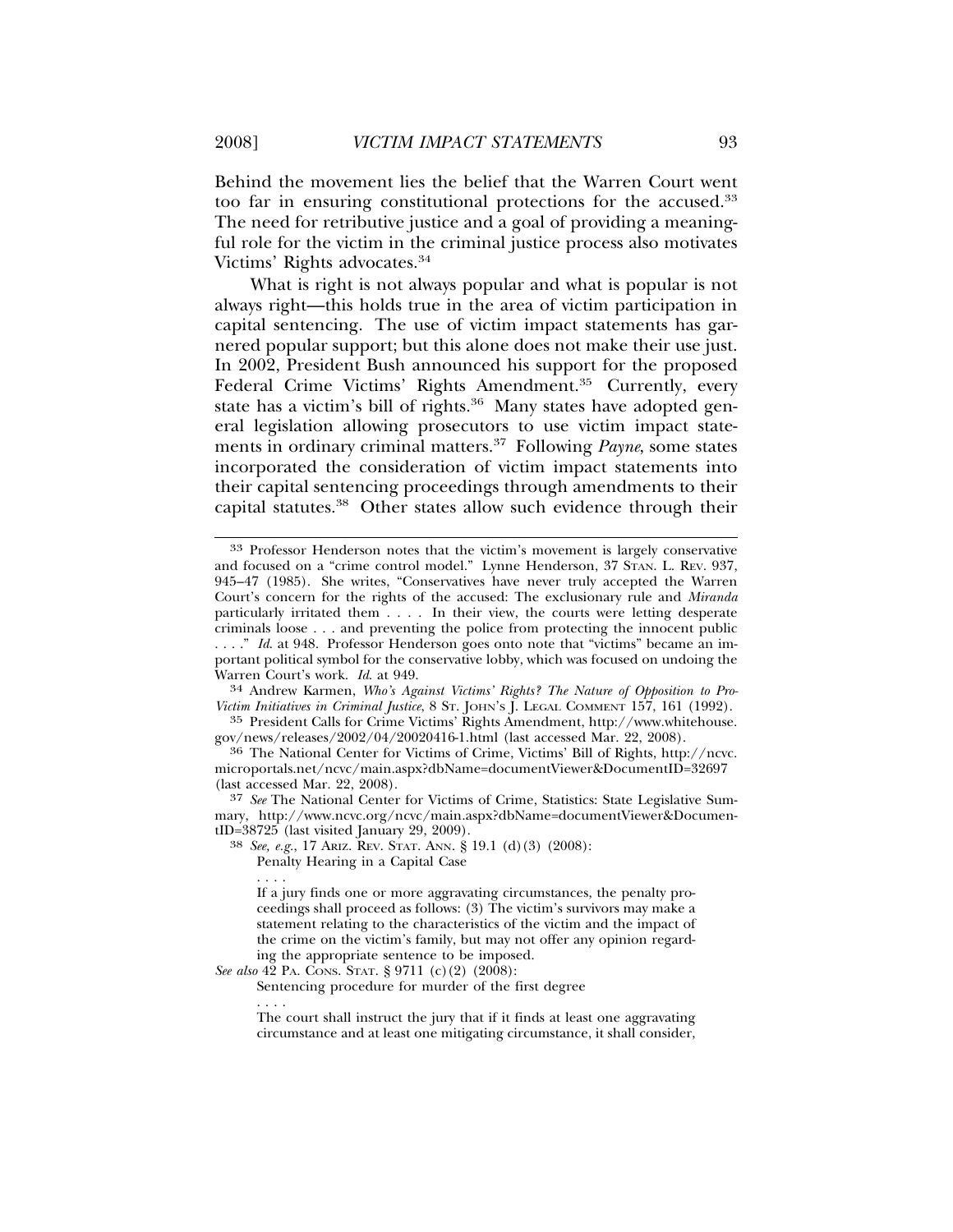general victim impact statutes<sup>39</sup> or through regular evidence admissions absent an authorizing statute.<sup>40</sup>

With the appointments of Justices Kennedy and Souter to replace Justice Powell, author of *Booth*, and Justice Brennan, veteran of the Warren Court, the Supreme Court began to reflect the values of the populist conservative movements of the time,<sup>41</sup> including the Victims' Rights Movement. This shift in Supreme Court personnel resulted in the *Payne* decision, which was largely based on a new reading of the "individualized sentencing" mandate to include "all relevant" evidence—not just all relevant *mitigating* evidence as envisioned in *Lockett*. 42 This new understanding of the Eighth Amendment was based less on law and more on politics.

The Court cannot have its cake and eat it too. If indeed "all relevant" evidence is admissible, that evidence still must provide "clear and objective standards as to produce a non-discriminatory application."43 Simply put, victim impact statements are personal and subjective. Victim impact statements, used as an aggravating factor, are far from the "clear and objective standards" envisioned in *Gregg*.

# II. VICTIM IMPACT STATEMENTS AND THE UNITED STATES SUPREME COURT

# *A.* Booth v. Maryland

The Victims' Rights Movement emerged in part out of crime victims' perceived marginalization by the criminal justice system, and a conservative backlash to the Warren Court.<sup>44</sup> This loosely defined movement has led to a sweep of legislative reforms ranging

in weighing the aggravating and mitigating circumstances, any evidence presented about the victim and about the impact of the murder on the

<sup>40</sup> See, e.g., State v. Rhines, 548 N.W.2d 415, 446 (S.D. 1996) (South Dakota Supreme Court noted that *Payne* does not require victim impact evidence be treated differently than any other relevant evidence and that therefore no statute explicitly authorizing its admission was necessary).<br><sup>41</sup> *See generally* JEFFREY TOOBIN, THE NINE: INSIDE THE SECRET WORLD OF THE SU-

PREME COURT (2007) (arguing that the Court's decisions are political and that justices are selected based in part by lobbying of groups like the Federalist Society).

42 It has been noted that *Booth* was correctly decided under a defendant-preferred analysis developed in *Lockett* and *Woodson*. Steven Paul Smith, *Unreliable and Prejudicial: The Use of Extraneous Unadjudicated Offenses in the Penalty Phase of Capital Trials*, 93

victim's family.<br><sup>39</sup> *See, e.g.*, 22 OKLA. STAT. tit. § 984.1 (2003) (This section is titled "Presentation and use of victim impact statement at sentencing and parole proceedings.").

COL. L. REV. 1249, 1256 (1993). <sup>43</sup> *Gregg*, 428 U.S. at 198. <sup>44</sup> *See* Henderson, *supra* note 29.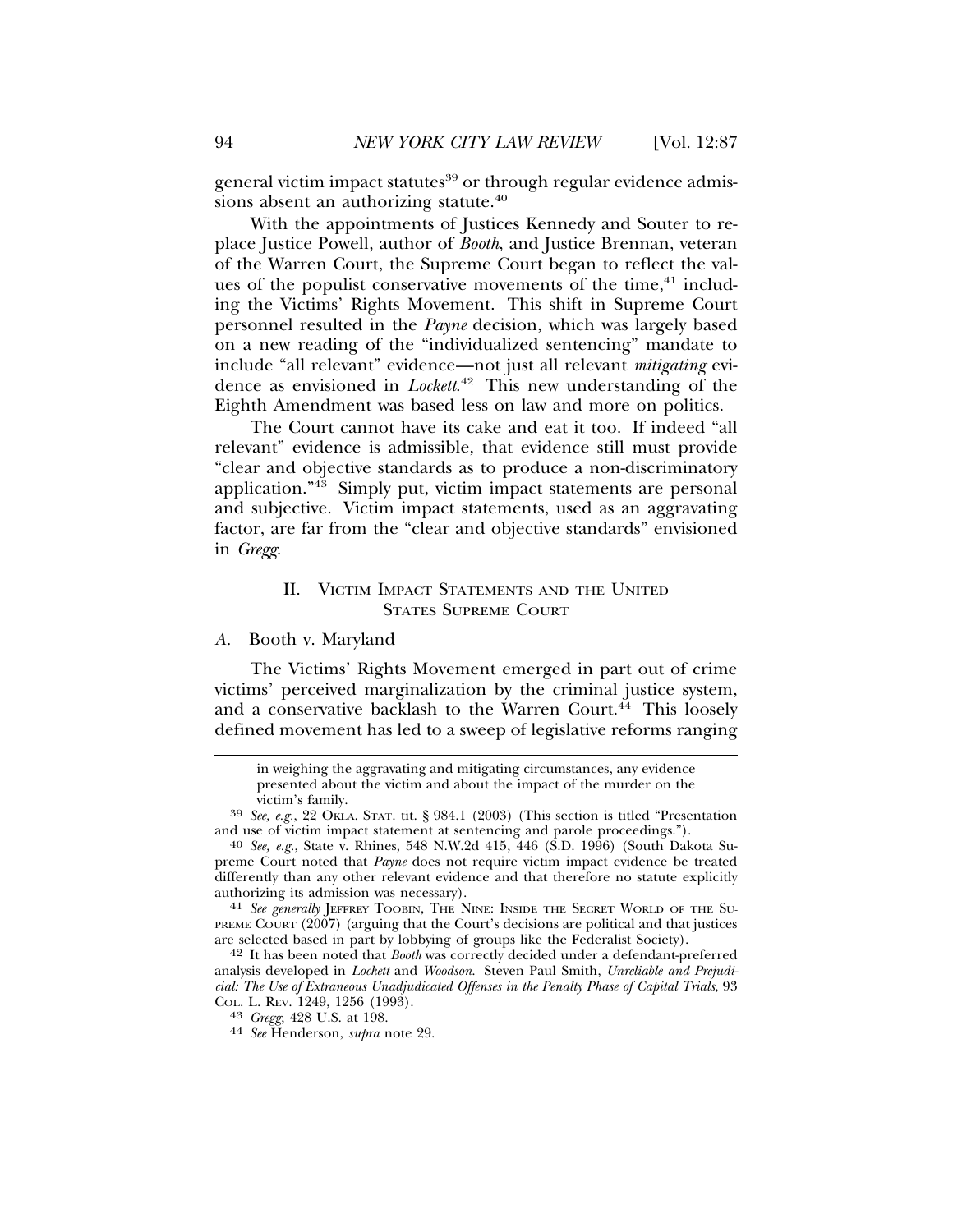from rape shield laws to Megan's law.45 A significant part of this movement was the passage of victim impact legislation such as the statute at issue in *Booth*. 46 This type of legislation provided a vehicle for the entry of victim impact statements into capital sentencing hearings.<sup>47</sup>

In 1987, victim impact legislation was a new creation. It faced its first constitutional challenge in *Booth v. Maryland*, when the Court considered whether the Constitution prohibits a jury from considering a victim impact statement during the sentencing phase of a capital murder trial.<sup>48</sup> The Court concluded simply that presenting victim impact statements in capital sentencing hearings violates the Eighth Amendment.49

John Booth was found guilty of the murder of his neighbors Irvin and Rose Bronstein.<sup>50</sup> At Booth's sentencing hearing a victim impact statement was provided pursuant to a Maryland statute *requiring* that a victim impact statement describing the effect of the crime on the victim and his or her family be prepared in *all* felonies.51 The victim impact statement included statements from the Bronsteins' granddaughter, son-in-law, daughter, and the son who found the victims' bodies two days after the murder.<sup>52</sup> The son testified that, as a result of the murders, he suffered from lack of sleep and depression, and the granddaughter testified that she had attended therapy but stopped because "no one could help her."53

<sup>45</sup> Bryan Myers & Edith Greene, *The Prejudicial Nature of Victim Impact Statements, Implications for Capital Sentencing Policy*, 10 PSYCH. PUB. POL., & LAW 492 (2004). Megan's law is a general term used to describe sex offender registries.

<sup>46</sup> Id.; *Booth*, 482 U.S. at 498; MD. CODE ANN. art. 41, § 4-609(c) (1986).

<sup>47</sup> A typical victim impact statement: (a) identifies the offender; (b) indicates financial losses suffered by the victim; (c) lists physical injuries suffered by the victim including seriousness and permanence; (d) describes changes to the victim's personal welfare or familial relationships; (e) identifies requests for psychological services initiated by the victim or the victim's surviving family; and (f) contains other information relating to the impact of the offense on the victim or the victim's family. Myers & Greene, *supra* note 45; *Booth*, 482 U.S. at 498-99. <sup>48</sup> *Booth*, 482 U.S at 497. <sup>49</sup> *Id*. at 502.

<sup>50</sup> *Id*. at 497–98.

<sup>51</sup> *Id*. at 498. MD. CODE ANN., art. 41 § 4-609(c) (1986). When enacted it was unclear whether the Maryland victim impact statute applied to capital sentencing. Originally the law required, victim impact statement "if victim suffered injury." MD. CODE ANN., art.  $41 \frac{8}{9}4-609(c)(2)(i)$  (1986). By the time *Booth* was decided it was amended to clearly include capital prosecutions. In 1983, the statute was amended to read, "In any case in which the death penalty is requested . . . a presentence investigation, including a victim impact statement, shall be completed by the Division of Parole and Probation . . . " MD. CODE ANN., art. 41 § 4-609(d) (1986).

<sup>52</sup> *Booth*, 482 U.S. at 510.

<sup>53</sup> *Id*. at 499–500.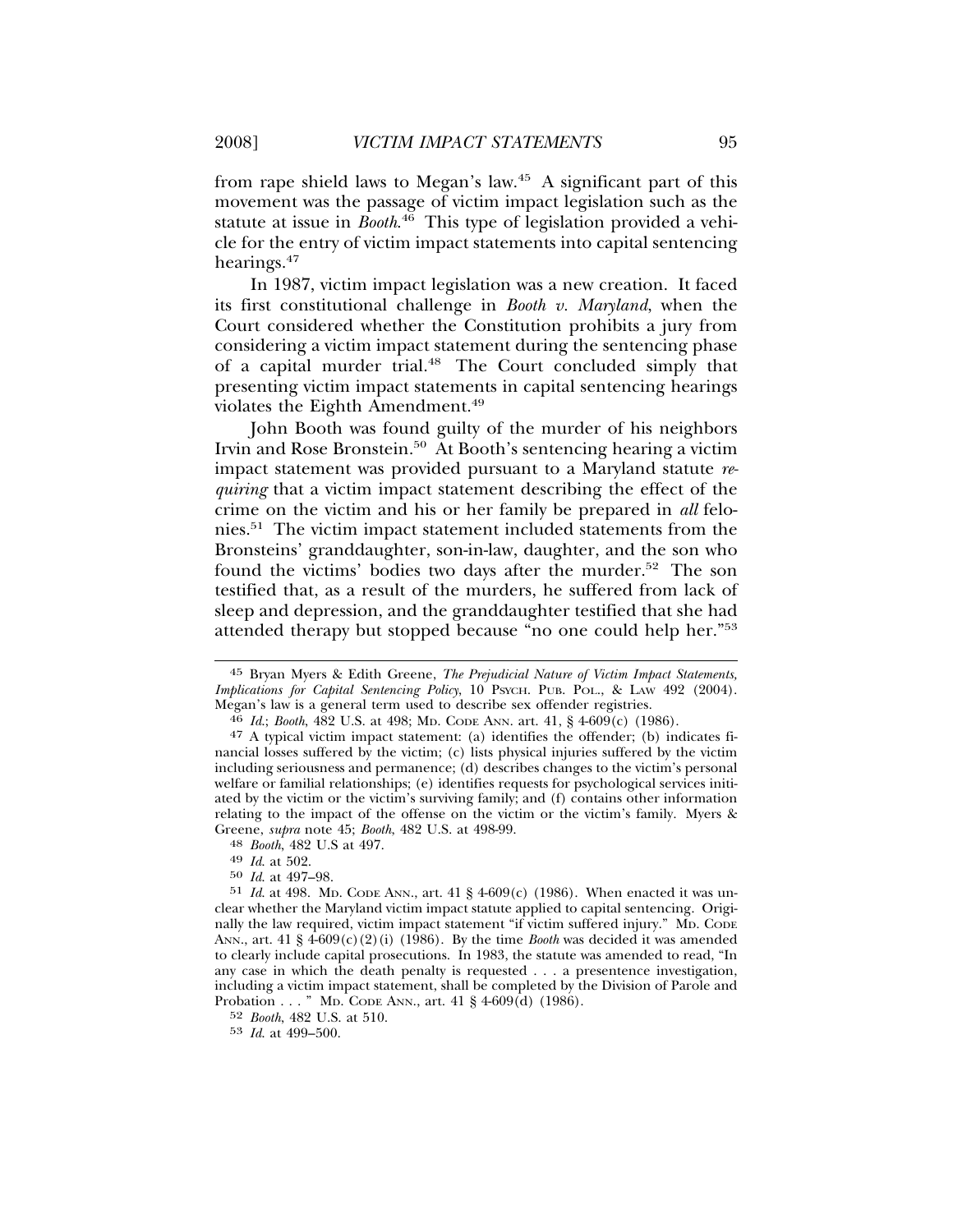The son further testified that his parents were "butchered like animals," and the daughter concluded such a person could "never be rehabilitated."54 Upon consideration of this evidence, the jury sentenced Booth to death on one murder count and life in prison on the other.

In *Booth*, the victim impact statement presented to the jury contained two types of information. First, it described personal characteristics of the victims<sup>55</sup> and the emotional impact the crime had on the family.<sup>56</sup> Second, it gave the family's opinions and characterizations of the crimes and the defendant.<sup>57</sup> The Court addressed these two distinct types of evidence separately in its opinion.

Maryland made several arguments defending the admission and consideration of victim impact statements. First, the state argued that evidence of personal characteristics of the victim and the emotional impact the crime had on the family should be admissible as a "circumstance of the crime."58 The state argued this evidence fully illustrates the harm of the defendant's actions, and, although not an enumerated aggravating factor in the capital sentencing statute, such evidence allows the jury to better assess the "gravity or aggravating quality" of the offense.<sup>59</sup> The state also advanced the idea that victim impact statements are not arbitrary because there is a foreseeable nexus between the murder and the harm caused to the family.<sup>60</sup>

Writing for the majority, Justice Powell rejected this argument and invoked the doctrine that "death is different" by stating

<sup>54</sup> *Id*. at 500.

<sup>55</sup> For example, the victim impact statement given at Booth's trial read: [T]he victims' son reports that his parents had been married for fiftythree years and enjoyed a very close relationship, spending each day together. He states that his father had worked hard all his life and had been retired for eight years. He describes his mother as a woman who was young at heart and never seemed like an old lady. She taught herself to play bridge when she was in her seventies. The victims' son relates that his parents were amazing people who attended the senior citizens' center and made many devout friends. As described by their family members, the Bronsteins were loving parents and grandparents whose family was most important to them. Their funeral was the largest in the history of the Levinson Funeral Home and the family received over one thousand sympathy cards, some from total strangers.

*Booth*, 482 U.S. at 499 n.3.<br><sup>56</sup> Id.

<sup>56</sup> *Id*. <sup>57</sup> *Id*. <sup>58</sup> *Id.* at 502.

<sup>59</sup> *Booth*, 482 U.S. at 503–04. <sup>60</sup> *Id*. at 503.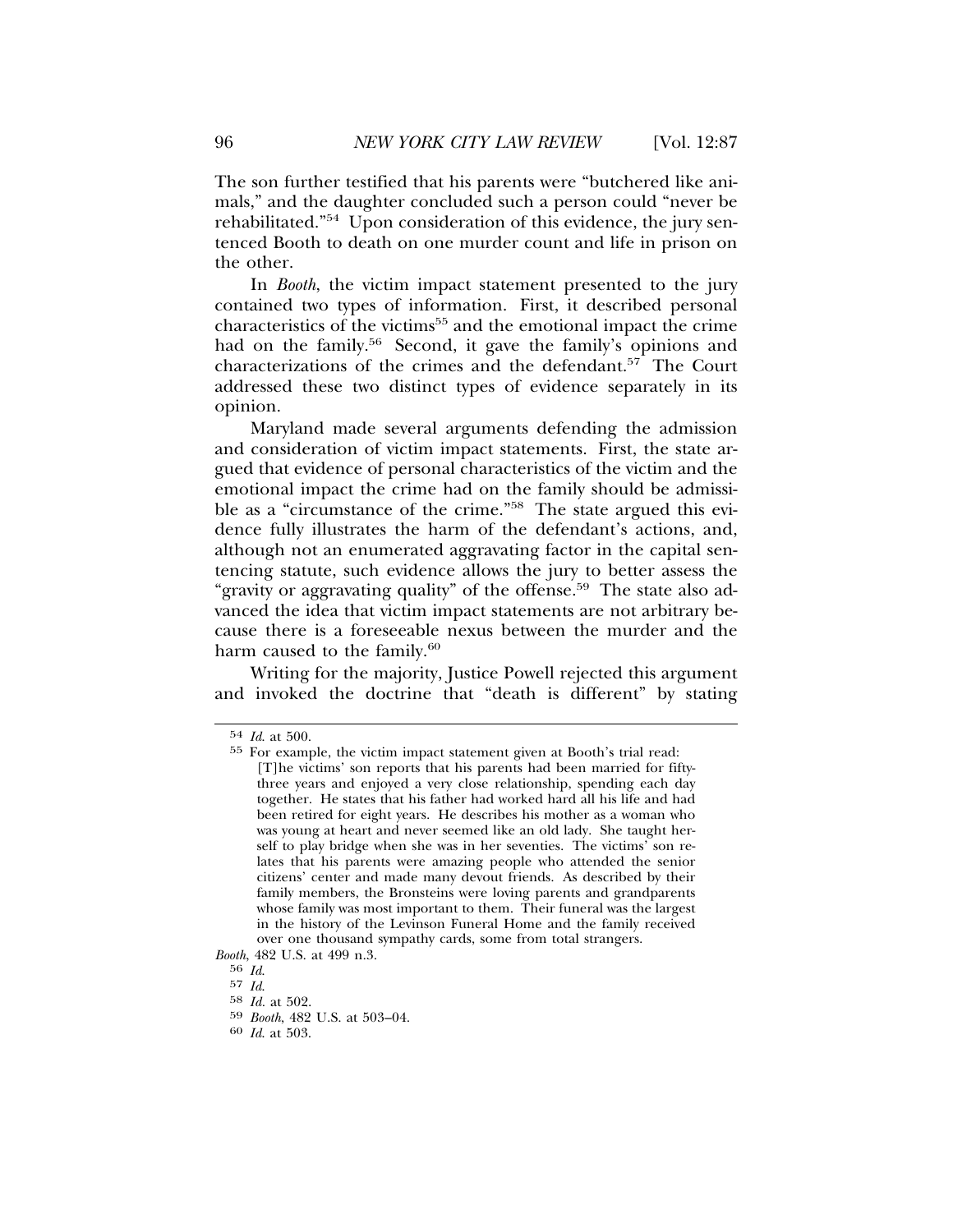"[w]hile the full range of foreseeable consequences of a defendant's actions may be relevant in other . . . contexts, we cannot agree that it is relevant in the unique circumstance of a capital sentencing hearing."61 To support this assertion, Powell pointed out that some victims might be capable of making impassioned statements articulating their grief. On the other hand, some victims might not leave family members to testify on their behalf, or they might be "less articulate in describing their feelings even though their sense of loss is equally severe."62 Powell further reasoned that it would be as inappropriate for a jury's decision to impose the death penalty to turn on this distinction, as it would be to permit evidence of the victim's character. Such a consideration is not a "principled way to distinguish [cases] in which the death penalty was imposed from the many cases in which it was not."63

Further, the Court noted that if a victim impact statement is allowed in a capital sentencing hearing it is difficult—"if not impossible"—to rebut.64 The problem of rebuttal is two-fold. First, there is a strategic problem for the defendant, since on cross-examination a defendant cannot easily show that "family members exaggerated their sleeplessness, depression or emotional trauma suffered."65 Second, if victim impact statements are admitted, then it is presumed the defendant can cross-examine the declarant.<sup>66</sup> However, this presentation and rebuttal of evidence creates a "mini-trial" on the victim's character.<sup>67</sup> Besides being unappealing,68 this mini-trial detracts from the jury's charge to consider the character of the defendant and circumstances of the offense.<sup>69</sup>

The Court also addressed a foreseeability issue. The state advanced the argument that a defendant takes the victim as he finds him and that generally defendants are liable for unforeseen consequences of their actions. While case law shows that most defendants do not choose their victims based on the effect that the murder will have on anyone other than victim, Powell did concede

<sup>61</sup> *Id.* at 504.

<sup>62</sup> *Id.* at 505.

<sup>63</sup> *Id*. at 506 (citing Godfrey v. Georgia, 446 U.S. 420, 433 (1980)).

<sup>64</sup> *Id*.

<sup>65</sup> *Id*.

<sup>66</sup> *Id.*

<sup>67</sup> *Id*. at 507.

<sup>68</sup> Vivian Berger has said that rebutting the statement by impugning the victim's character would only be appealing to "Charles Bronson or Clint Eastwood." Vivian Berger, *Payne and Suffering-A Personal Reflection and a Victim-Centered Critique*, 20 FLA. ST. U. L. REV. 21, 51 (1992).

<sup>69</sup> *Booth*, 482 U.S. at 507.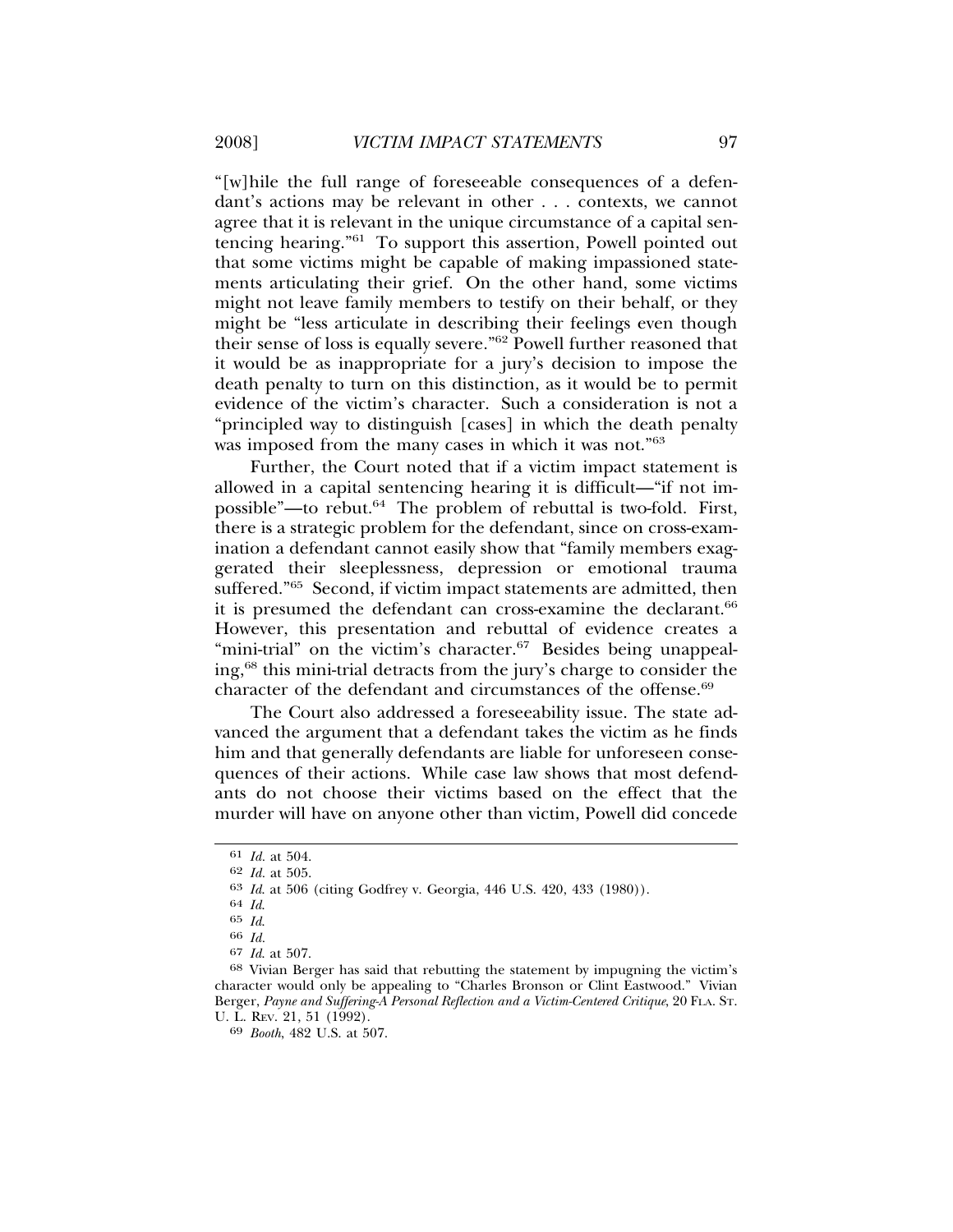that in some cases the defendant could have known some of the information contained in a victim impact statement before commission of the offense.70 Still, because of the prejudicial nature of the information contained in the victim impact statement, the Court held that there is an impermissible risk that the capital sentencing decision will be made in an arbitrary manner.<sup>71</sup>

*Booth* was a five–four decision with Justices Brennan, Marshall, Blackmun, and Stevens joining Powell's majority. However, both Justices White and Scalia filed dissenting opinions, each joined by the other. Chief Justice Rehnquist and Justice O'Connor joined both dissents. These dissents illustrated the controversial nature of the issue and paved the way for the *Payne* decision.

White's dissent presented two arguments in favor of upholding the Maryland statute. The first argument is one of straightforward deference to the legislature.<sup>72</sup> White's second argument was that culpability and punishment is determined in large part by the extent of harm caused.<sup>73</sup> White essentially argued that some lives are more valuable than others.74 Additionally, White addressed the majority's concern about a jury's potential arbitrary decision making. He retorted with a two-wrongs-make-a-right argument and listed the ways that a criminal prosecution is already arbitrary.75

Justice Antonin Scalia used a different framework to address many of the same points as White. Scalia drew a distinction between "moral blameworthiness" and "personal responsibility."76

74 White does this by pointing to the constitutionality of death penalty statutes qualifying defendants who are accused of police killings (MD. ANN.CODE art. 27 § 413(d)(1) (1982)) or assassination of the President or Vice President (18 U.S.C. § 1751(a) (1982)). *Booth*, 482 U.S. at 517 (White, J., dissenting).

75 White writes, "No two prosecutors have exactly the same ability to present their arguments to the jury; no two witnesses have exactly the same ability to communicate the facts; but there is no requirement in capital cases that the evidence and argument be reduced to the lowest common denominator." *Id*. at 517–18.

76 Scalia used three examples to illustrate these two categories. First, a reckless driving case where nobody is injured versus one where a person is killed. Second, a bank-robber who fires and kills his target versus a bank-robber whose gun misfires. Third, the then recently decided *Tison v. Arizona*, 481 U.S. 137 (1987), where the Court upheld the death sentence for two non-triggermen involved in a murder. Scalia argues that in each case the blameworthiness of the defendant is the same, but because the result is different the personal responsibility of each is different and therefore each defendant is deserving of a different sentence. *Booth*, 482 U.S. at 519–20 (Scalia, J., dissenting).

<sup>70</sup> *Id*. at 504 (citing to People v. Levitt, 156 Cal.App.3d 500, 516–17 (Cal. 1984)).

<sup>71</sup> *Booth*, 482 U.S. at 505.

<sup>72</sup> *Id*. at 516 (White, J., dissenting).

<sup>73</sup> In this argument White analogizes to a reckless driving case by saying that a person who runs a red light should be punished more lightly than a person who runs a red light and kills a pedestrian. *Id*. at 516–17 (White, J., dissenting).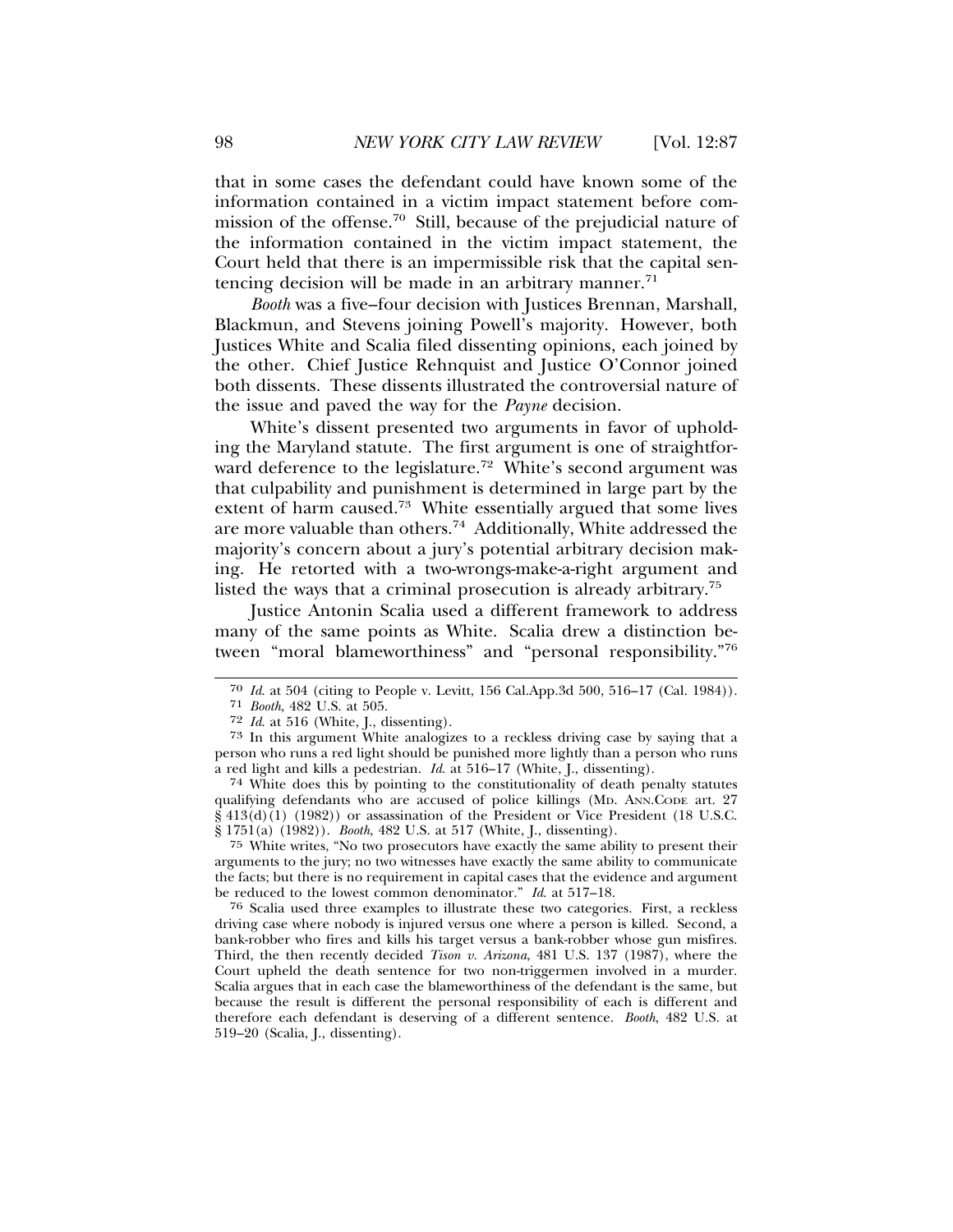Citing examples,<sup>77</sup> Scalia concluded that although the "moral" blameworthiness" of a defendant may be the same regardless of the unintended result of his or her actions, "personal responsibility" is measured by the result. He argued that the majority improperly determined the sentence based on blameworthiness alone and that responsibility should be considered as well. Although artfully written, Scalia's point is quite similar to White's: both argued that society should value some lives more than others and that a defendant's sentence should be determined by the availability and articulateness of the victim's family.

Scalia couched his argument in textualist terms stating, "[i]n sum, the principle upon which the Court's opinion rests—that the imposition of capital punishment is to be determined solely on the basis of moral guilt—does not exist, neither in the text of the Constitution, nor even the opinions of this Court." Unlike White, Scalia did not address the arbitrariness concern on which the Court's opinion truly rests.78

#### *B.* South Carolina v. Gathers

The *Booth* rule prohibited family members of a murder victim from giving a victim impact statement at a capital sentencing hearing. This rule left unaddressed the question of whether a prosecutor could read a statement about the victim into evidence—that is until Demetrius Gathers was convicted of murder and sentenced to death for a park-bench assault on Richard Haynes.<sup>79</sup> Mr. Haynes

<sup>77</sup> *See Booth*, 482 U.S. at 516–17 (White, J., dissenting).

<sup>78</sup> *Id*. at 520 (Scalia, J., dissenting).

Justice Scalia does not recognize that the Court's Eighth Amendment jurisprudence provides protections against arbitrary decision making in capital sentencing. He has written:

Today a petitioner before this Court says that a state sentencing court (1) had unconstitutionally *broad* discretion to sentence him to death instead of imprisonment, *and* (2) had unconstitutionally *narrow* discretion to sentence him to imprisonment instead of death. An observer unacquainted with our death penalty jurisprudence (and in the habit of thinking logically) would probably say these positions cannot both be right . . . . In my view, it is time for us to reexamine our efforts in this area and to measure them against the text of the constitutional provision on which they are purportedly based . . . . Our decision in *Furman,* 408 U.S. at 238, was arguably supported by this text.

Walton v. Arizona, 497 U.S. 639, 656–670 (1990) (Scalia, J., concurring). In *Payne*, Justice Scalia cites to his *Walton* line and elaborates, "I have previously expressed my belief that the latter requirement is both wrong, and when combined with the remainder of our capital sentencing jurisprudence, unworkable. *Payne*, 501 U.S. at 833 (Scalia, J., concurring).

<sup>79</sup> South Carolina v. Gathers, 490 U.S. 805, 806 (1989).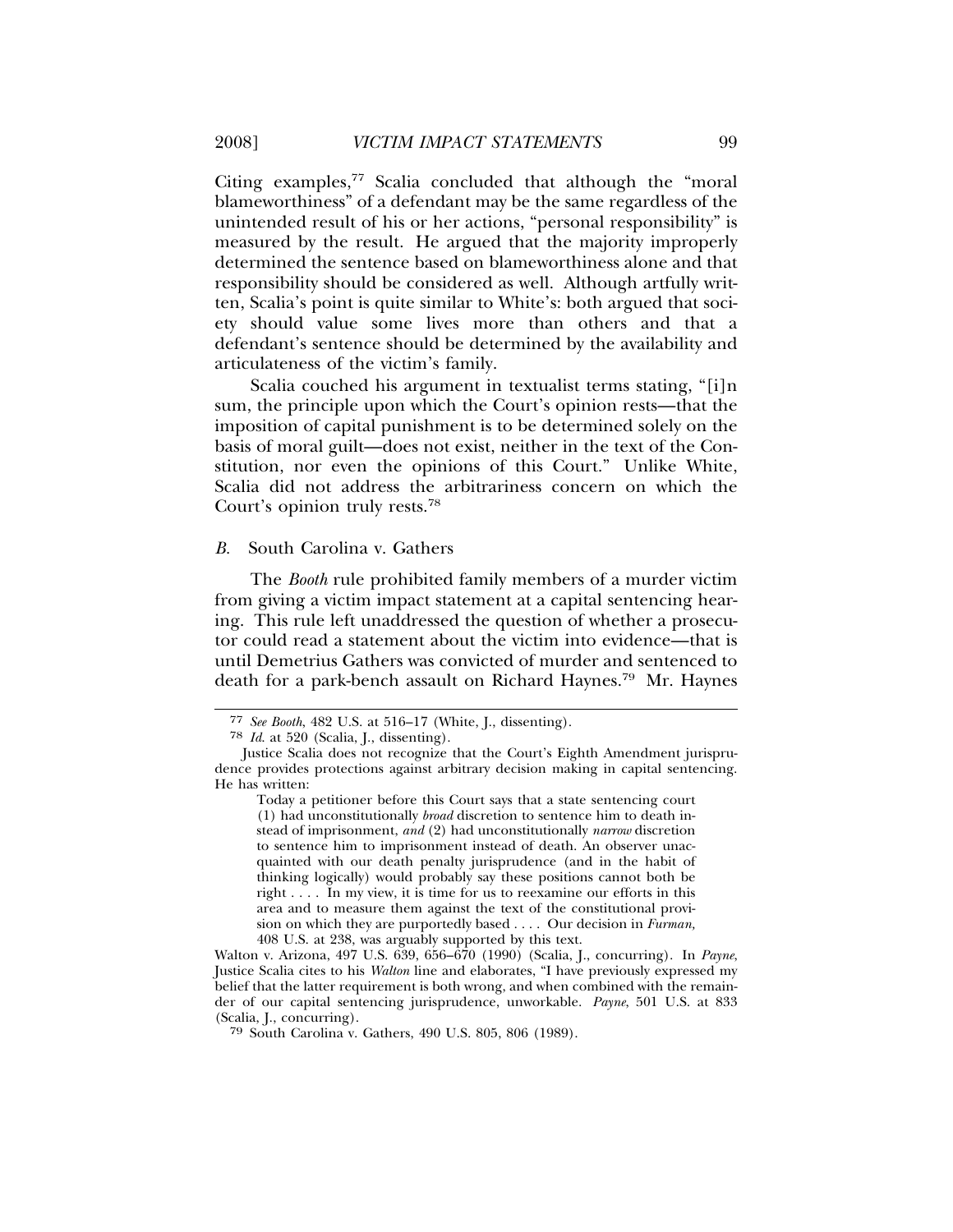was 31 years old, mentally ill, unemployed, and transient.<sup>80</sup> At the time of his death, Mr. Haynes was carrying several bags containing articles of religious significance, including a copy of the "Game Guy's Prayer," which was read into evidence by the prosecution. These articles were found strewn around the murder scene.<sup>81</sup>

At the sentencing phase of Mr. Gathers's trial, the prosecution readmitted all evidence from the guilt phase including the religious items possessed by Mr. Haynes<sup>82</sup>; no additional evidence was admitted.83 However, the prosecutor did offer a closing argument that focused extensively on Mr. Haynes's personal traits. The admissibility of this testimony was the issue addressed in *Gathers*. 84

The Supreme Court of South Carolina concluded that the prosecution's closing argument suggested to the jury that "the appellant deserved a death sentence because the victim was a religious man and registered voter" but that these characteristics "were unnecessary to an understanding of the circumstances of the crime."85 The state court reversed Gathers's death sentence and remanded for a new sentencing proceeding.<sup>86</sup>

In a decision written by Justice Brennan, the U.S. Supreme Court affirmed this ruling<sup>87</sup> and noted, "[o]ur capital cases have consistently recognized that '[f]or purposes of imposing the death penalty . . . [the defendant's] punishment must be tailored to his personal responsibility and moral guilt' "88 and "[t]he heart of the retribution rationale is that a criminal sentence must be directly related to the personal culpability of the criminal offender."89 At the heart of the plurality's reasoning was a reaffirmation of the then recent *Booth* decision. Citing *Booth*, the plurality found the prosecutor's statement in *Gathers* "wholly unrelated to the blameworthiness of a particular defendant."90

In *Gathers*, Justice Brennan noted that *Booth* left open the possibility that victim impact statements may be admissible if "re-

<sup>80</sup> *Id*. at 807.

<sup>81</sup> *Id*.

<sup>82</sup> *Id*. at 808.

<sup>83</sup> The religious objects were admitted into evidence through the testimony of a Charleston police officer. *Id*. at 807.

<sup>84</sup> *Id*. at 808–09.

<sup>85</sup> State v. Gathers, 295 S.C. 476, 484 (S.C. 1988), *aff'd*.

<sup>86</sup> *Gathers*, 490 U.S. at 810; *Gathers*, 295 S.C. at 478.

<sup>87</sup> *Gathers* at 812.

<sup>88</sup> *Id*. at 810 (citing Enmund v. Florida, 458 U.S. 782, 801 (1982)).

<sup>89</sup> *Id*. at 810 (quoting *Tison*, 481 U.S. at 149)(internal quotations omitted).

<sup>90</sup> *Id*. at 810 (quoting *Booth*, 482 U.S. at 504).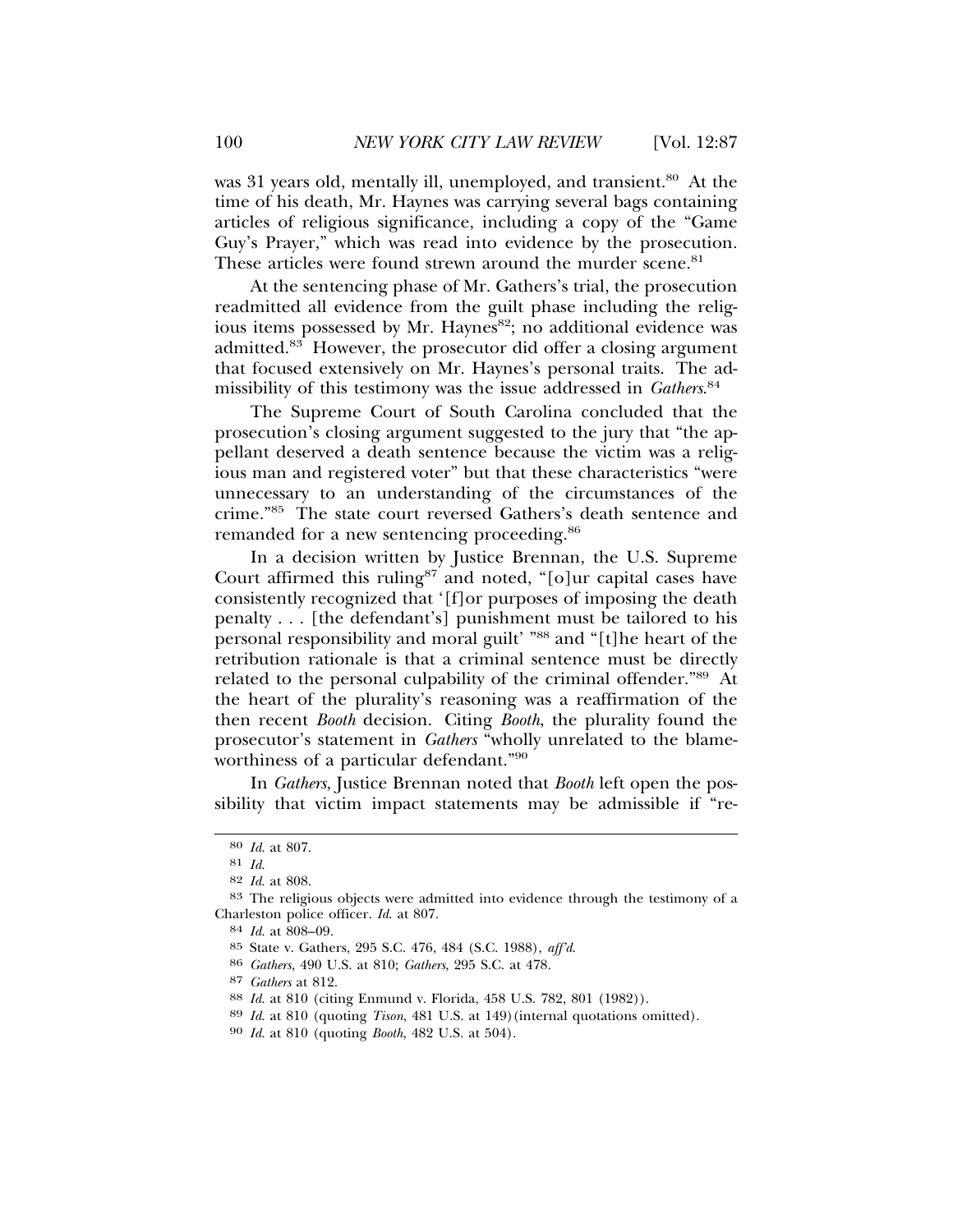late[d] directly to the circumstances of the crime."91 South Carolina raised this issue in their argument, stating that various personal items found at the crime scene, "maliciously strewn around [the victim's] body during the event," were "relevant to the circumstances of the crime."92 The *Gathers* Court rejected this argument, closing this possible method for admission of victim impact statements.

In holding that the evidence was not relevant to "circumstances of the crime," the majority, as the Court had done in *Booth*, addressed the issue of foreseeability. Brennan reasoned that the fact Gathers rifled through Haynes's personal belongings for something to steal was indeed relevant as a "circumstance of the crime."93 However, the *content* of the belongings, as it may have related to the victim's character, was inadmissible because there was "no evidence whatever that showed that the defendant read anything that was printed."94

Justice White, a dissenter in *Booth*, filed a brief concurrence. He acquiesced in the decision as respect for precedent.<sup>95</sup> This concurrence is curious in light of White's choice to join the majority in *Payne*, which determined that the Eighth Amendment does not per se prohibit a capital sentencing jury from considering victim impact evidence.<sup>96</sup>

Justice O'Connor's dissent, joined by Chief Justice Rehnquist and Justice Kennedy, alluded to the fact she thought *Booth* was wrongly decided and should be overruled. Her dissent rested on the idea that the case at bar was easy to distinguish from *Booth*. 97 In *Booth* the central holding proscribed statements about harm to the victim's family; in *Gathers*, O'Connor wrote, "[a]t issue here are solely prosecutorial comments about the victim himself."98 O'Connor is misplaced in resting her dissent on this distinction,

<sup>96</sup> Payne v. Tennessee, 501 U.S. 808 (1991); see infra Part II.C.

<sup>91</sup> *Id*. at 811 (citing *Booth*, 482 U.S. at 507).

 $92$  Brief for Petitioner at 28, South Carolina v. Gathers, 490 U.S. 805, 805 (1989) (No. 88-305).

<sup>(</sup>No. 88-305). <sup>93</sup> *Gathers*, 490 U.S. at 811. <sup>94</sup> *Id*. The prosecutor referred to the victim's prayer card and voter registration card during closing arguments. Both items were found among the victim's belongings scattered around his body, and were admitted into evidence. The prosecutor "conveyed the suggestion appellant deserved a death sentence because the victim was a religious man and a registered voter." *Gathers*, 490 U.S at 810 (quoting *Gathers*, 295 S.C. at 484).

<sup>&</sup>lt;sup>95</sup> *Id.* at 812 (White, J., concurring) (writing that "[u]nless *Booth v. Maryland* . . . is to be overruled, the judgment below must be affirmed.").

<sup>97</sup> *Id*. at 813–14 (O'Connor, J., dissenting). <sup>98</sup> *Id*. at 814 (O'Connor, J., dissenting).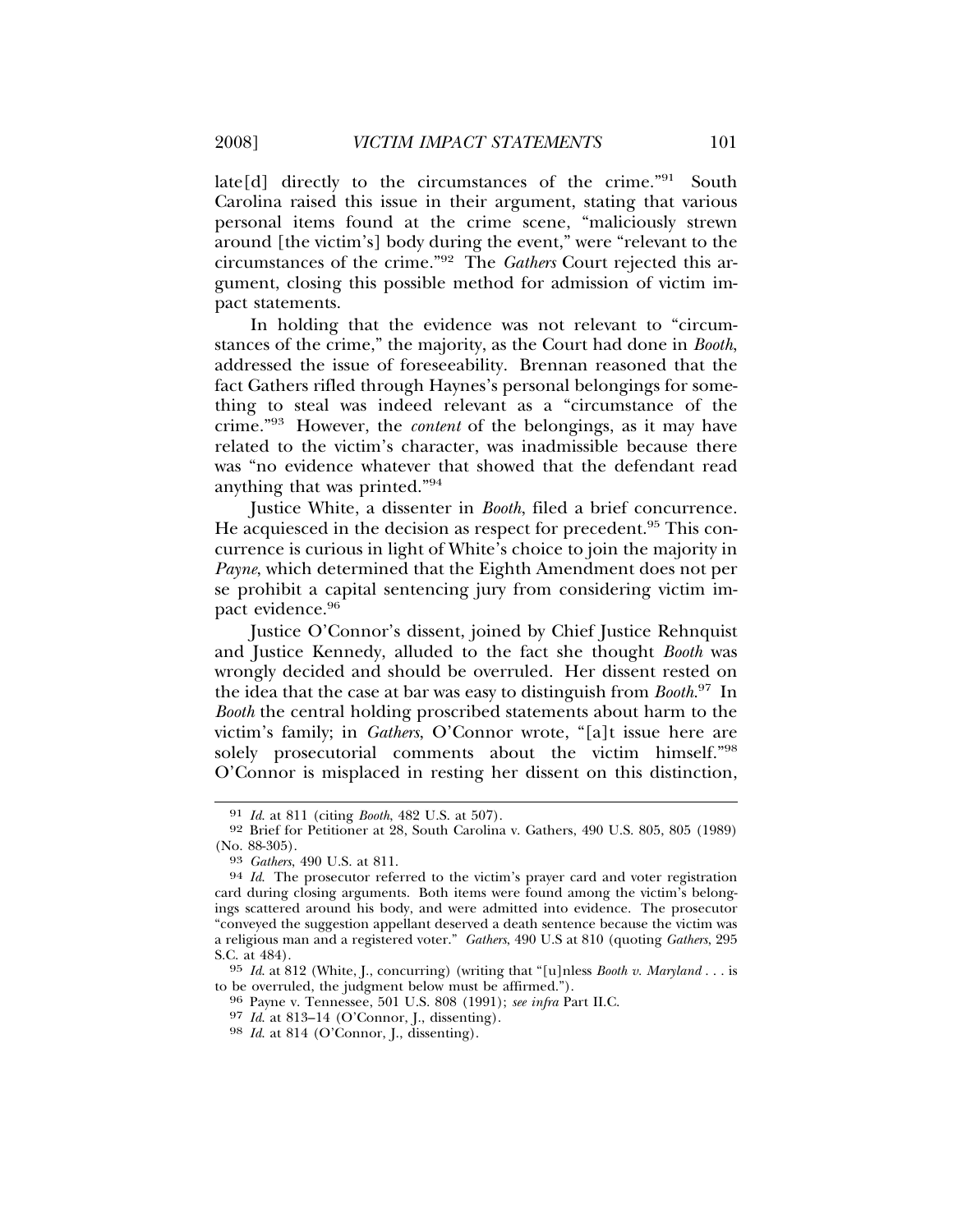because, in fact, *Booth* deals quite directly with evidence of the victims themselves.99

O'Connor first restated the facts of the case in a gruesome manner<sup>100</sup> and went on to ground the remainder of her dissent on two intertwined concepts. First, sentencing should be based on moral blameworthiness.<sup>101</sup> Second, capital sentencing should not be one-sided. O'Connor argued that the *Lockett* and *Eddings* line of cases, which establish a requirement for individualized sentencing based on the defendant's character and circumstances of the offense, should be balanced by victim impact evidence.102 These arguments laid out some of the underlying rationale for the *Payne* decision.<sup>103</sup>

Justice Scalia filed a separate, solo dissent in which he minced no words and made no attempt to distinguish this case from *Booth*. Instead, he argued *Booth* was wrongly decided and should be overturned.104

Despite the "spirited" dissents, in practical terms, the *Gathers* rule simply extended the *Booth* ban on victim impact statements made by family members of the victim to also include statements made by a prosecutor. This is particularly helpful in the analysis of *Payne* because there the Supreme Court deemed the prosecutor's statements about the victims constitutionally permissible.

# *C.* Payne v. Tennessee

Pervis Payne was convicted by a Tennessee jury of the first-degree murders of Charisse Christopher and her daughter Lacie, and of the assault of Charisse's son Nicholas. Mr. Payne was sentenced to death for the two murders and to thirty years in prison for the assault.105

Payne's death sentence rested largely on the penalty phase testimony of Charisse's mother and the prosecutor's inflammatory and illegal closing argument. Nicholas's grandmother testified

<sup>99</sup> *Id.*; *Booth*, 482 U.S. at 499–500.

<sup>100</sup> *Gathers*, 490 U.S. at 814–16 (O'Connor, J., dissenting).

<sup>101</sup> *Id*. at 818.

<sup>102</sup> *Id*. at 817 (O'Connor, J., dissenting) (citing Eddings v. Oklahoma, 455 U.S. 104 (1982); *Lockett*, 438 U.S. at 604).

<sup>103</sup> O'Connor relies on the recent dissents written by herself or her fellow dissenters. *See* Mills v. Maryland, 486 U.S. 367, 398 (1988) (Rehnquist, C.J., dissenting); Enmund v. Florida, 458 U.S. 782, 823 (1982) (O'Connor, J., dissenting). The personnel of the Court had changed by the time the issue is revisited in *Payne* and these dissents become the basis of the majority opinion. *Payne v. Tennesse*, 501 U.S. 808 (1991).

<sup>104</sup> *Gathers*, 490 U.S. at 823 (Scalia, J., dissenting).

<sup>105</sup> *Payne*, 501 U.S. at 811.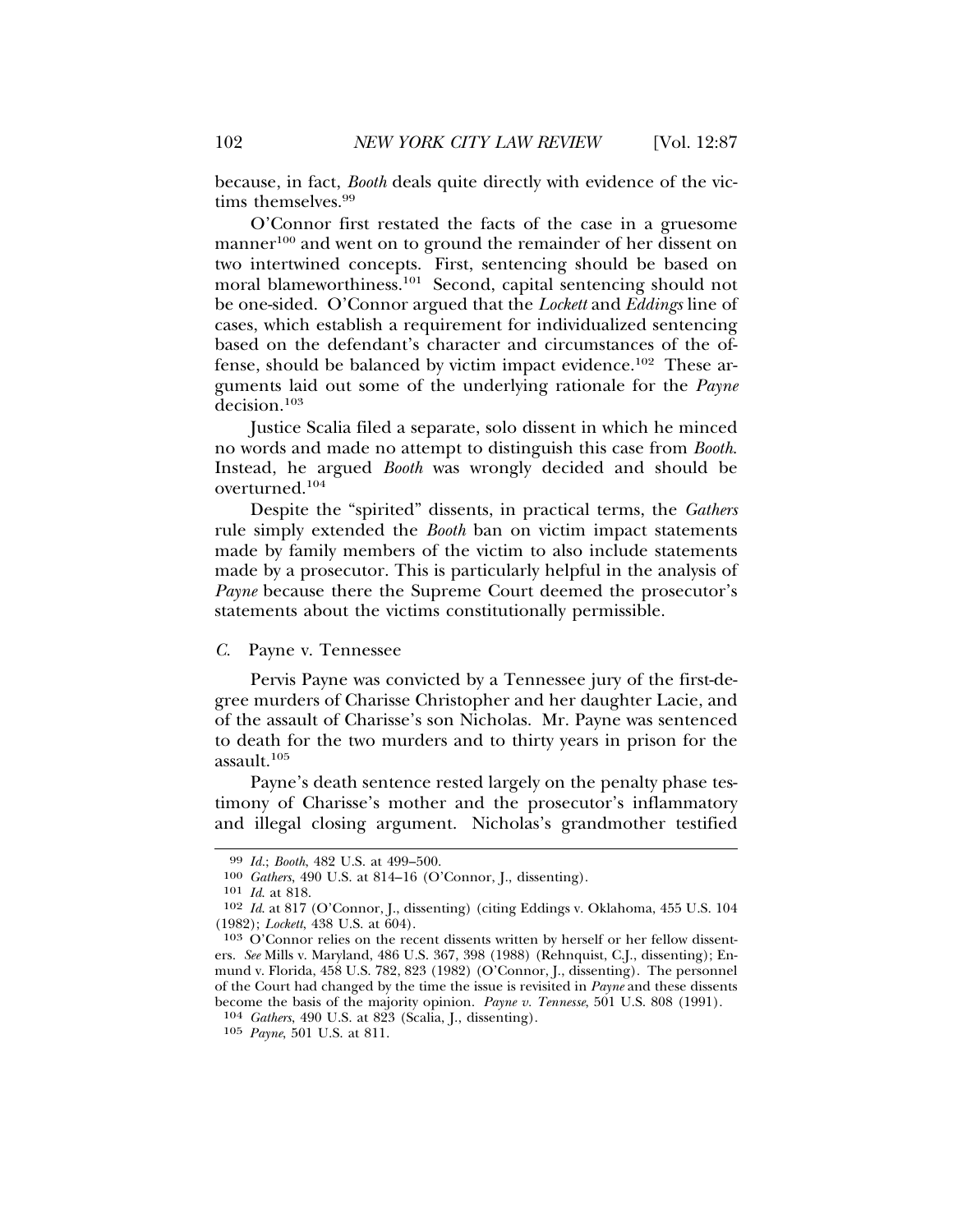that "[h]e cries for his mom . . . [and] [h]e doesn't seem to understand why she doesn't come home."106 The prosecutor's closing argument focused largely on the impact on Nicholas and his family.107 The Supreme Court of Tennessee affirmed the conviction and sentence, and rejected Payne's argument that the admission of the grandmother's testimony and the prosecutor's closing argument violated the Eighth Amendment as applied in *Booth* and *Gathers*. 108 That court reasoned that although the testimony of the grandmother was "technically irrelevant" it "did not create a constitutionally unacceptable risk of an arbitrary imposition of the death penalty . . . ."109 The United States Supreme Court granted certiorari "to reconsider our holdings in *Booth* and *Gathers* that the Eighth Amendment prohibits a capital sentencing jury from considering 'victim impact' evidence relating to the personal characteristics of the victim and the emotional impact of the crimes on the victim's family."<sup>110</sup>

In writing *Payne*'s six-member majority opinion, Rehnquist began the analysis by laying a favorable foundation from which to work. Arguably, he over-simplified the *Booth*/*Gathers* rule by framing it using two premises: first, evidence relating to a particular victim or harm caused to the victim's family does not reflect on the defendant's blameworthiness, and second, only evidence relevant to a defendant's "blameworthiness" is relevant to capital sentencing.111 The next portion of his opinion gives historical context for "the principles which have guided criminal sentencing—as opposed to criminal liability  $\ldots$ ."<sup>112</sup> In this section, Rehnquist built the retributive framework on which the rest of the opinion hangs.

Just as O'Connor reasoned in her *Gathers* dissent,<sup>113</sup> Rehnquist concluded that victim impact evidence provides the State with a logical answer to mitigation.<sup>114</sup> He argued that the precedent on

In this portion of the argument Chief Justice Rehnquist cites to the book of Exodus, "An eye for an eye, a tooth for a tooth." Notably missing is a citation to *Matthew* that states "[a]n eye for an eye, a tooth for a tooth. But I say unto you, That ye resist not evil; but whosoever shall smite thee on thy right cheek, turn to him the other also." 5 *Matthew* 38:39 (King James).

113 *Gathers*, 490 U.S. at 817 (O'Connor, J., dissenting).

<sup>106</sup> *Id*. at 814.

<sup>107</sup> *Id*. at 814–15.

<sup>108</sup> State v. Payne, 791 S.W.2d 10, 17 (Tenn. 1990).

<sup>109</sup> *Id*. at 18.

<sup>110</sup> *Payne*, 501 U.S. at 817.

<sup>111</sup> *Id*. at 819.

<sup>112</sup> *Id*.

<sup>114</sup> *Payne*, 501 U.S. at 839.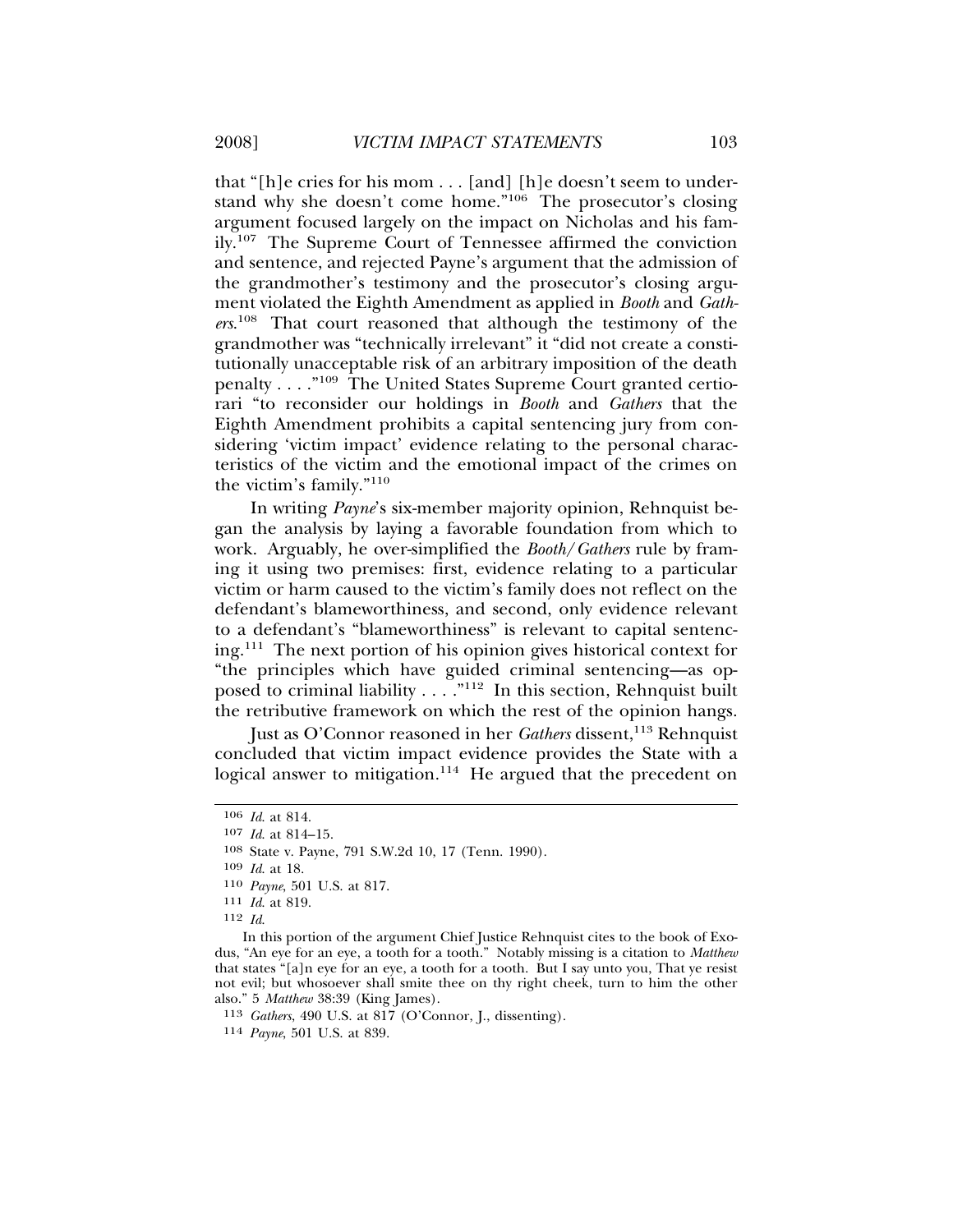which *Booth* partially relies<sup>115</sup> was misread as only describing a class of evidence that could be introduced in favor of a defendant.<sup>116</sup> Rehnquist wrote that the allegedly misread precedent "unfairly weighted the scales in a capital trial; while virtually no limits are placed on mitigating evidence, . . . the State is barred from either offering 'a quick glimpse into the life' [of the victim], or demonstrating the loss to the victim's family."117 Rehnquist borrowed the language for this reasoning from his dissent in *Mills*; the same dissent O'Connor cited to in her *Booth* dissent.

Rehnquist went on to address the *Booth* reasoning that victim impact evidence must be excluded because it creates a "mini-trial on the victim's character"<sup>118</sup> and is impossible to rebut.<sup>119</sup> Rehnquist was not concerned with either the defendant's Hobbesian choice on how to rebut a victim impact statement or the specific relevancy requirements of capital sentencing.120 Rather, he glossed over these concerns, instead giving voice to the concept that "relevant, unprivileged evidence should be admitted and its weight left to the fact finder."<sup>121</sup>

Because *Booth* was so recently decided, and even more recently extended by *Gathers*, the rumblings of stare decisis were obvious. Rehnquist tried to address the concern by giving an extensive list of cases where the Court has overturned precedent.<sup>122</sup> Cases where stare decisis is most important, Rehnquist argued, arise in the contract law context where reliance is at issue.<sup>123</sup>

Federalist themes echo throughout the opinion. Rehnquist wrote, "[u]nder our constitutional system, the primary responsibil-

Rehnquist goes on to write, "the opposite is true in cases such as the present one involving procedural and evidentiary rules." *Payne*, 501 U.S. at 828. He fails to buttress this assertion with a single citation.

<sup>115</sup> *Eddings*, 455 U.S. at 104; Skipper v. South Carolina, 476 U.S. 1 (1986). O'Connor specifically addresses the *Woodson* language that the capital defendant must be treated as a "uniquely individual human being." *Woodson*, 428 U.S. at 304.

<sup>116</sup> *See* Steven Paul Smith, *Unreliable and Prejudicial: The Use of Extraneous Unadjudicated Offenses in the Penalty Phase of Capital Trials*, 93 COL. L. REV. 1249, 1256 (1993) (noting the Court is moving away from the *Lockett*/*Edding* line of cases, in favor of a broader interpretation of the "individualized sentencing" mandate).

<sup>117</sup> *Payne*, 501 U.S. at 822.

<sup>118</sup> *Id*. at 823 (citing *Booth*, 482 U.S. at 506–507).

<sup>119</sup> *Id*. <sup>120</sup> *Id.*

<sup>121</sup> *Id*. (citing Barefoot v. Estelle, 463 U.S. 880, 898 (1983)).

<sup>122</sup> *Id*. at 827–828.

<sup>123</sup> *Id*. at 828. For this proposition Rehnquist cites to a number of Supreme Court precedents including: Swift & Co. v. Wickham, 382 U.S. 111, 116 (1965); Or. *ex rel.* State Land Bd. v. Corvallis Sand & Gravel Co., 429 U.S. 363 (1977); The Genesee Chief v. Fitzhugh, 53 U.S. (12 How.) 443, 458 (1852).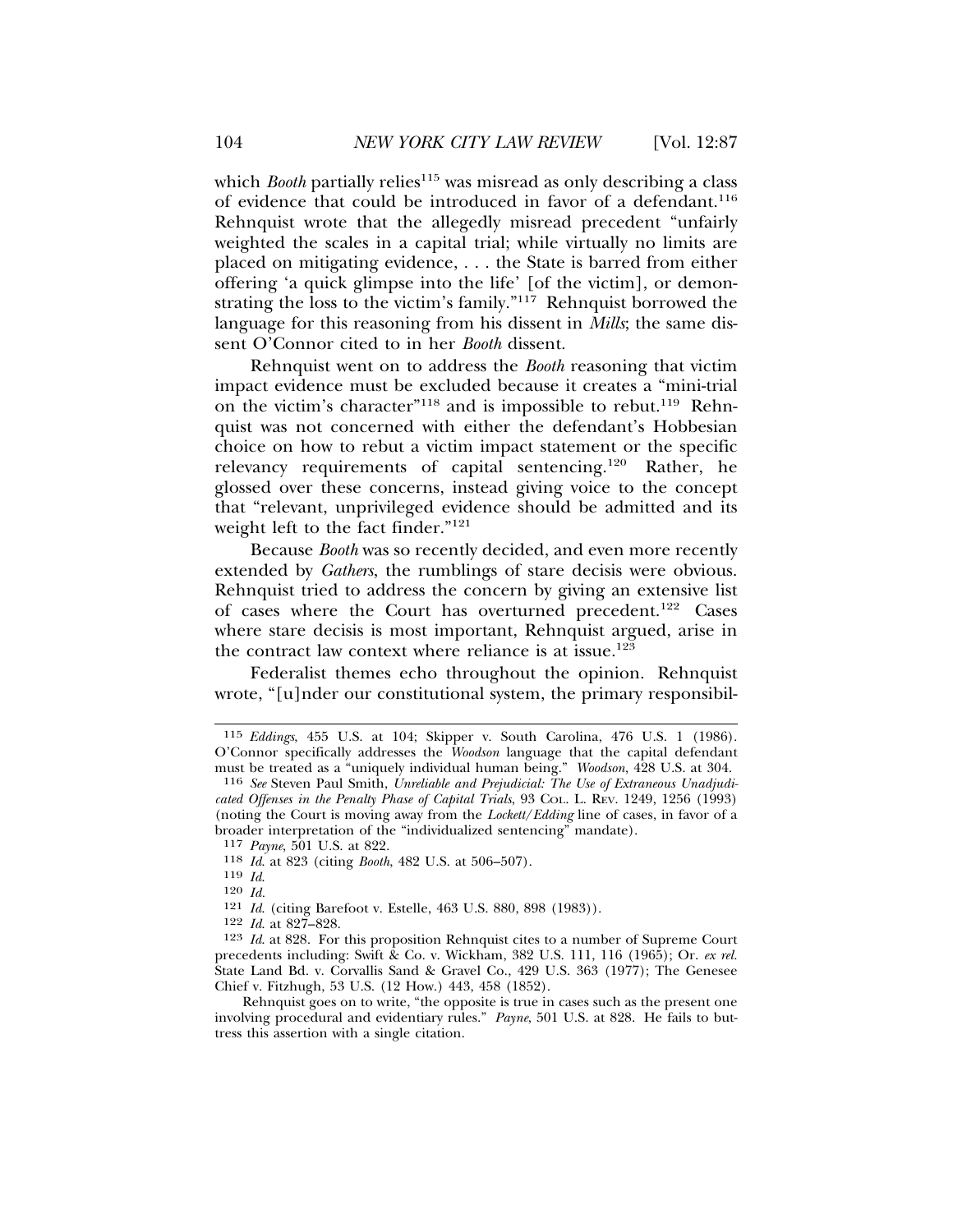ity for defining crimes, . . . fixing punishments, . . . and establishing procedures for criminal trials rests with the States . . . subject to the overriding provisions of the United States Constitution."124 Those considerations led the majority to the ultimate holding, "if the State chooses to permit victim impact evidence and prosecutorial argument on that subject, the Eighth Amendment erects no per se bar."125

The *Payne* decision stopped short in three areas. First and most obviously, it does not create a constitutional right for victims. It merely allows states to enact victim impact statutes and apply them in the capital sentencing context rather than mandating that states do so. Second, it explicitly limits the holding to the overruling of *Booth* and *Gathers* only in regards to their ban on information relating to the victim and impact on his family.126 In *Booth*, evidence of a victim's family members' characterizations and opinions about the crime, the defendant, and the appropriate sentence was held inadmissible. In *Payne*, no such evidence was at issue. Therefore, that portion of *Booth* remains intact. Third, Rehnquist recognized the possibility that evidence may be "introduced that is so unduly prejudicial that it renders the trial fundamentally unfair,"127 however a prejudiced party should seek remedy through the Due Process Clause of the Fourteenth Amendment.<sup>128</sup>

Justice O'Connor wrote a two-part concurring opinion joined by Justices White and Kennedy. In the first part, O'Connor stressed the federalism implications. States can "choose" not to have victim impact statements in capital sentencing.<sup>129</sup> Further, even if a victim impact statement is unduly inflammatory, there are procedural protections in place. She argued that a defendant can seek refuge in the Fourteenth Amendment and the appellate courts.130 In the second part, O'Connor specifically addressed Justice Marshall's dissent. She asserted, "I do not think it fair . . .

<sup>124</sup> *Id*. at 824.

<sup>125</sup> *Id*. at 827.

<sup>126</sup> *Id*. at 830 n.2.

<sup>127</sup> *Id*. at 824.

<sup>128</sup> *Id*. at 825.

<sup>129</sup> *Id*. at 830–31.

<sup>130</sup> *Id*. The potential of the Fourteenth Amendment's Due Process Clause for such relief has been unrealized in the years since *Payne*. Justin D. Flamm, *Due Process on the "Uncharted Seas of Irrelevance:" Limiting the Presence of Victim Impact Evidence at Capital Sentencing After Payne v. Tennessee*, 56 WASH. & LEE L. REV. 295 (1999). Likewise O'Connor's faith in the appellate courts may be misplaced, especially because the Tennessee Supreme Court failed to see the evidence at issue in *Payne* as a violation of then existing federal law.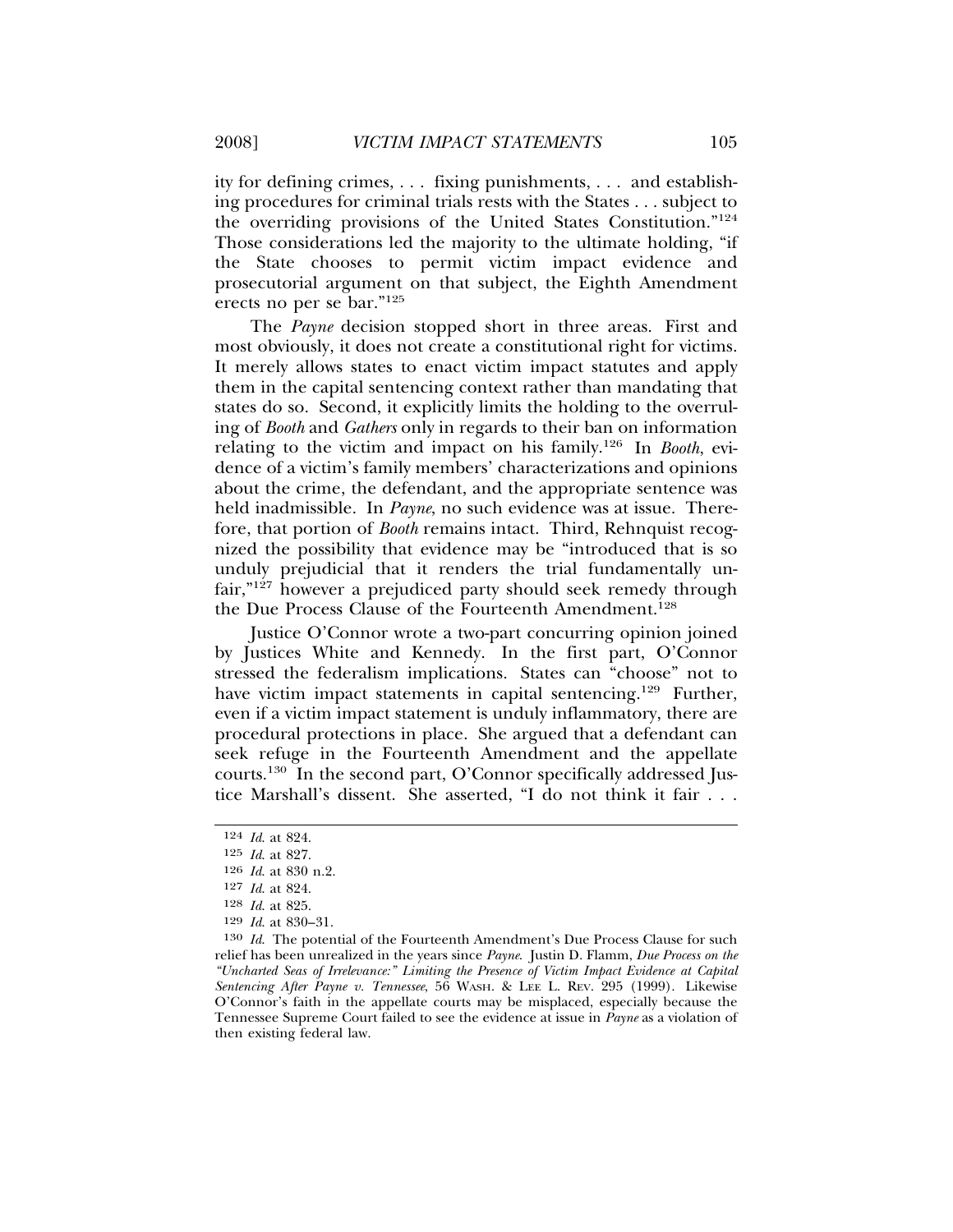[that] plainly inadequate rational support must be left in place for the sole reason that it once attracted five votes."131

The issue of foreseeability was addressed in a separate concurring opinion by Justice Souter joined by Justice Kennedy. Souter wrote, "[e]very defendant knows, if endowed with the mental competence for criminal responsibility, that the life he will take by his homicidal behavior is that of a unique person, like himself, and that person to be killed probably has close associates, 'survivors,' who will suffer harms and deprivations from the victim's death."<sup>132</sup> Souter went on to state that the purpose of his separate concurrence is his particular displeasure with *Booth*'s "unworkable standard of constitutional relevance."133 To illustrate the point he grounded his defense for overturning precedent in a separate body of case law from the majority.<sup>134</sup>

Two separate dissents were filed that both warned of the potential danger of the majority's precedent and exposed the faulty reasoning behind their opinion. The first, by Justice Marshall and joined by Justice Blackmun, is vitriolic and personal. It starts, "Power, not reason, is the new currency of this Court's decision making."135 The essence of his dissent is that, because of a personnel change, the Court "declares itself free to discard any concept of constitutional liberty"136 and create an exception to the general rule of stare decisis. Marshall concluded by cautioning against creating a slippery slope. He warned, "Cast aside today are those condemned to face society's ultimate penalty. Tomorrow's victims may be minorities, women, or the indigent."137 On June 27, 1991, Marshall resigned his tenure at the Supreme Court—two short hours after reading this dissent from the bench.<sup>138</sup>

Justice Stevens's dissent, also joined by Blackmun, seconded Marshall's concerns, but went on to systematically dissect the majority's reasoning. The opening paragraphs of this dissent draw the reader in by creating a counter-factual example to the type of evi-

<sup>131</sup> *Payne*, 501 U.S. at 834 (Scalia, J., concurring).

<sup>132</sup> *Id*. at 838 (Souter, J., concurring).

<sup>133</sup> *Id*. at 839 (Souter, J., concurring).

<sup>134</sup> *Id*. at 842–43 (Souter, J., concurring) (citing Darden v. Wainwright, 477 U.S. 168, 178–83 (1986), which is used by Souter to suggest that refuge from prejudicial victim impact statements can be sought in the Due Process clause).

<sup>135</sup> *Id*. at 844 (Marshall, J., dissenting).

<sup>136</sup> *Id*. at 845 (Marshall, J., dissenting).

<sup>137</sup> *Id*. 856 (Marshall, J., dissenting).

<sup>138</sup> Randall Coyne, *Taking the Death Penalty Personally: Justice Thurgood Marshall*, 47 OKLA. L. REV. 35, 54 (1994).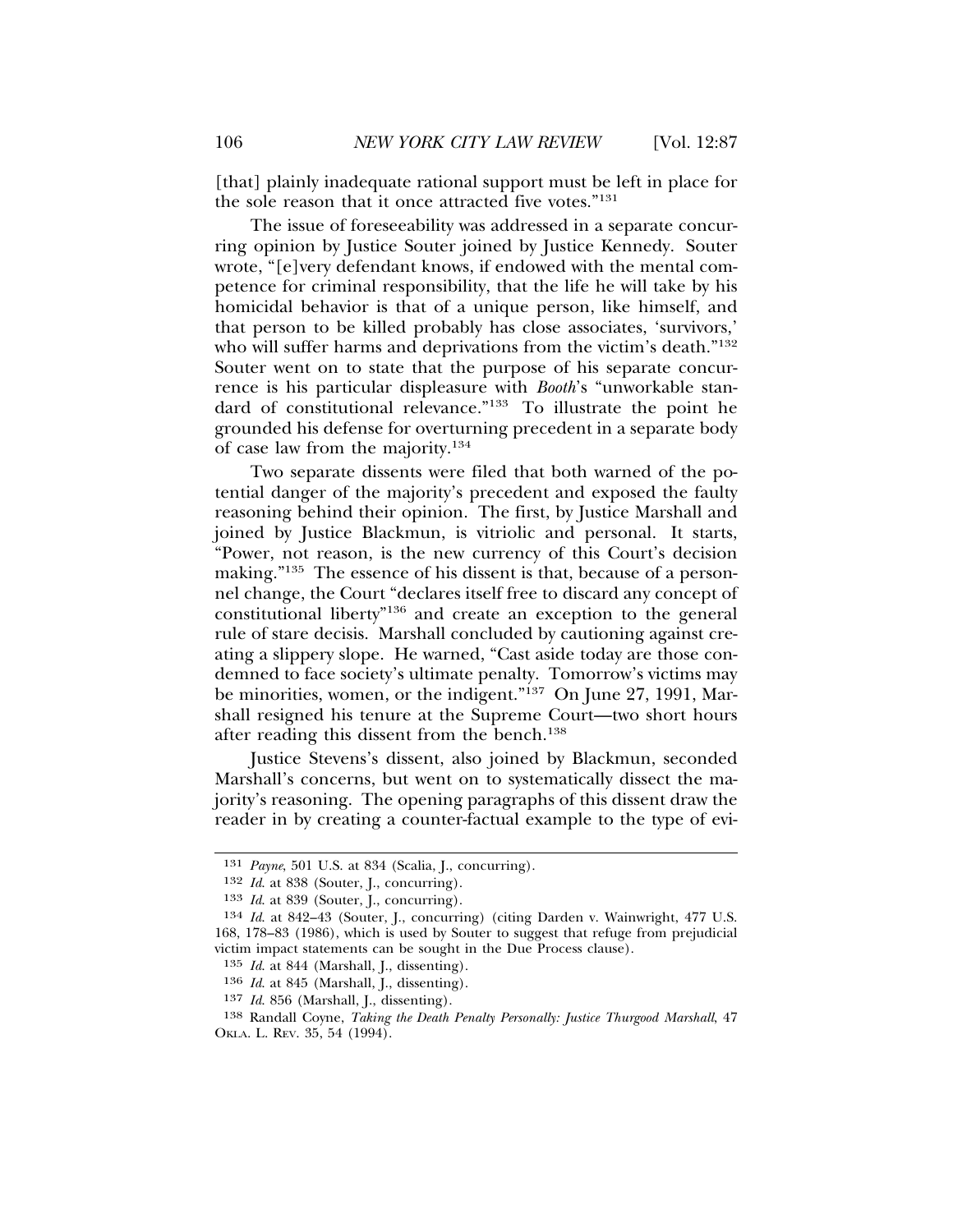dence the majority foresees coming in under the new *Payne* rule. Justice Stevens wrote:

If a defendant, who had murdered a convenience store clerk in cold blood . . . offered evidence . . . about the immoral character of his victim, all would recognize immediately that the evidence was irrelevant and inadmissible. Evenhanded justice requires the same constraint be imposed on the advocate of the death penalty.<sup>139</sup>

Stevens saw the majority's argument, that victim impact evidence offers the prosecution an answer to mitigating character evidence of the defendant, as a *non sequitar* because "the victim is not on trial."140 Stevens further argued that victim impact evidence allows for arbitrary, inconsistent sentencing $141$  and presents a defendant with an impossible tactical decision on how to rebut.<sup>142</sup>

### III. HOW THE JURISDICTIONS TREAT PAYNE

As of this article, twenty states do not allow any victim impact evidence in capital sentencing.143 In his 2003 retrospective of post-*Payne* jurisprudence, John H. Blume observed that thirty-three of the thirty-eight death penalty states, as well as the federal government and the military, allow some type of victim impact evidence in capital sentencing.144

What constitutes victim impact evidence varies between jurisdictions because *Payne* does not mandate that states adopt victim impact statutes, nor does it provide guidance to the type of statutes

<sup>139</sup> *Payne*, 501 U.S. at 857 (Stevens, J., dissenting).

<sup>140</sup> *Id*. at 859 (Stevens, J., dissenting).

<sup>141</sup> *Id*. at 860–61 (Stevens, J., dissenting).

<sup>142</sup> *Id*. at 864 (Stevens, J., dissenting).

<sup>143</sup> The Eighth Amendment has been interpreted to comport with an "evolving standard of decency." Trop v. Dulles, 356 U.S. 86, 100 (1958). This evolving standard has been quantified by certain objective measurements. Typically, this includes a count of the jurisdictions that subscribe to a certain practice, such as executing juveniles, and those that do not. When calculating which jurisdictions do not participate in the practice the United States Supreme Court will include jurisdictions which have no death penalty into their count. *See, e.g.*, *Roper*, 543 U.S. at 552–53 (held unconstitutional the execution of persons under the age of 18, noting that "30 states prohibit the juvenile death penalty altogether, comprising 12 that have rejected the death penalty altogether and 18 that maintain it . . . but exclude juveniles from its reach."); *Tison*, 48 U.S. at 175 n.13 (Brennan, J., dissenting) ("Thus it appears that about three-fifths of the States and the District of Columbia have rejected the position [that non-triggerman convicted of felony murder in certain circumstances can face the death penalty] the Court adopts today.").

<sup>144</sup> John H. Blume, *Ten Years of Payne: Victim Impact Evidence in Capital Cases*, 88 CORNELL L. REV. 257, 267–268 (2003).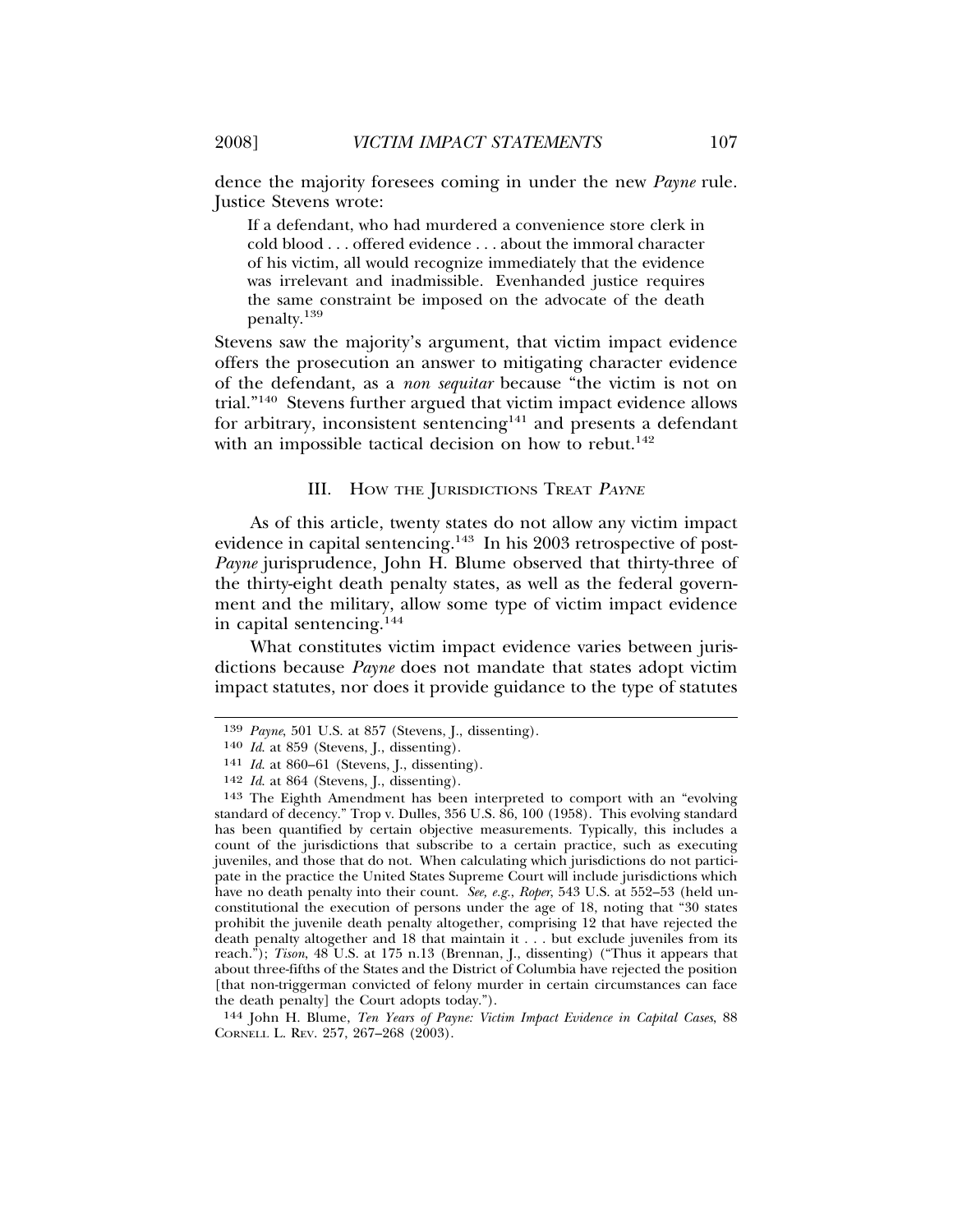states should adopt.145 *Payne* merely states, "the Eighth Amendment erects no per se bar [to victim impact statements]."146 Therefore, state legislatures and courts have shaped the type and extent of victim impact evidence.

Professor Blume grouped states with active death penalty statutes into three categories of victim impact evidence admissibility: undecided, limited admissibility, and admissible.147 Professor Blume's categories, although straightforward, must be redefined slightly to comport with changes in the law.<sup>148</sup> Since his article,

Oklahoma: Williams v. State, 22 P.3d 702, 718 (Okla. Crim. App. 2001) (holding that victim impact statements are admissible pursuant to OKLA. STAT. ANN. 22 § 984 and precedent, but are limited to "financial, emotional, psychological, and physical effects" on the victim's survivors).

Military: U.S. v. Loving, 41 M.J. 213, 258-259 (C.A.A.F. 1994) (holding that it was not an abuse of discretion to allow testimony of a victim's wife).

146 *Payne*, 501 U.S. at 827.

147 Blume, *supra* note 144, at 268.

148 Since Professor Blume's article, the national death penalty climate has changed. When he wrote his article thirty-eight states had active death penalty statutes. Now only thirty-six states do. New Jersey passed legislation which replaced the death penalty with life imprisonment without parole. Governor Jon Corzine commuted all eight death row inmates' sentences to life without parole. Jeremy W. Peters, *Corzine Signs Bill Ending Executions, Then Commutes Sentences of 8*, N.Y. TIMES, Dec. 18, 2007, at B3. Also, New York's Court of Appeals held that the death penalty statute's jury deadlock instruction violated the state constitution's procedural due process provision and the only admissible remedy was legislative. People v. Lavalle, 3 N.Y.3d 88 (2004). The legislature chose not to amend the statute and restore the death penalty. The Court of Appeals affirmed *Lavalle*, reversing the final death sentence on October 23, 2007. People v. Taylor, 848 N.Y.S.2d 554 (2007).

Further, many states have non-legislative moratoria on the death penalty, prescribed either through executive or judicial means. Illinois continues a governor-imposed moratoria on executions, although state prosecutors still bring capital charges.

<sup>145</sup> Professor Blume states in his 2003 article that "thirty-three of the thirty-eight states with the death penalty, as well as the federal government and the military, currently allow the use of VIE in capital trials." *Id.* at 267. Following are examples of how different jurisdictions that allow victim impact evidence in capital sentencing hearings treat such admissions post-*Payne*.

Arizona: State v. Garza, 163 P.3d 1006, 1019 (Ariz. 2007) (discussing how ARI- $ZONA$  RULE CRIM. PRO. 19.1 $(d)$  expressly allows victim impact statements after opening statements and before the defense's mitigation evidence and is thus not unduly prejudicial for the victim's mother to compare her loss to the September 11th terrorist attacks).

Florida: Franklin v. State, 965 So. 2d 79, 97 (Fla. 2007) (holding that the testimony of the victim's family and coworker about his military service was within the bounds of victim impact evidence as provided in both FLA. STAT. ANN. § 921.141(7) and *Payne*).

Maryland: Williams v. State, 679 A.2d 1106, 1127 (Md. 1996) (interpreting MD. CODE ANN., art.  $41, \, \frac{6}{9}$  4-609(d) (1993) to limit the use of written victim impact statements in death penalty cases to those statements made in a pre-sentence investigation, and ruling the statement at issue inadmissible because it was not made in such an investigation).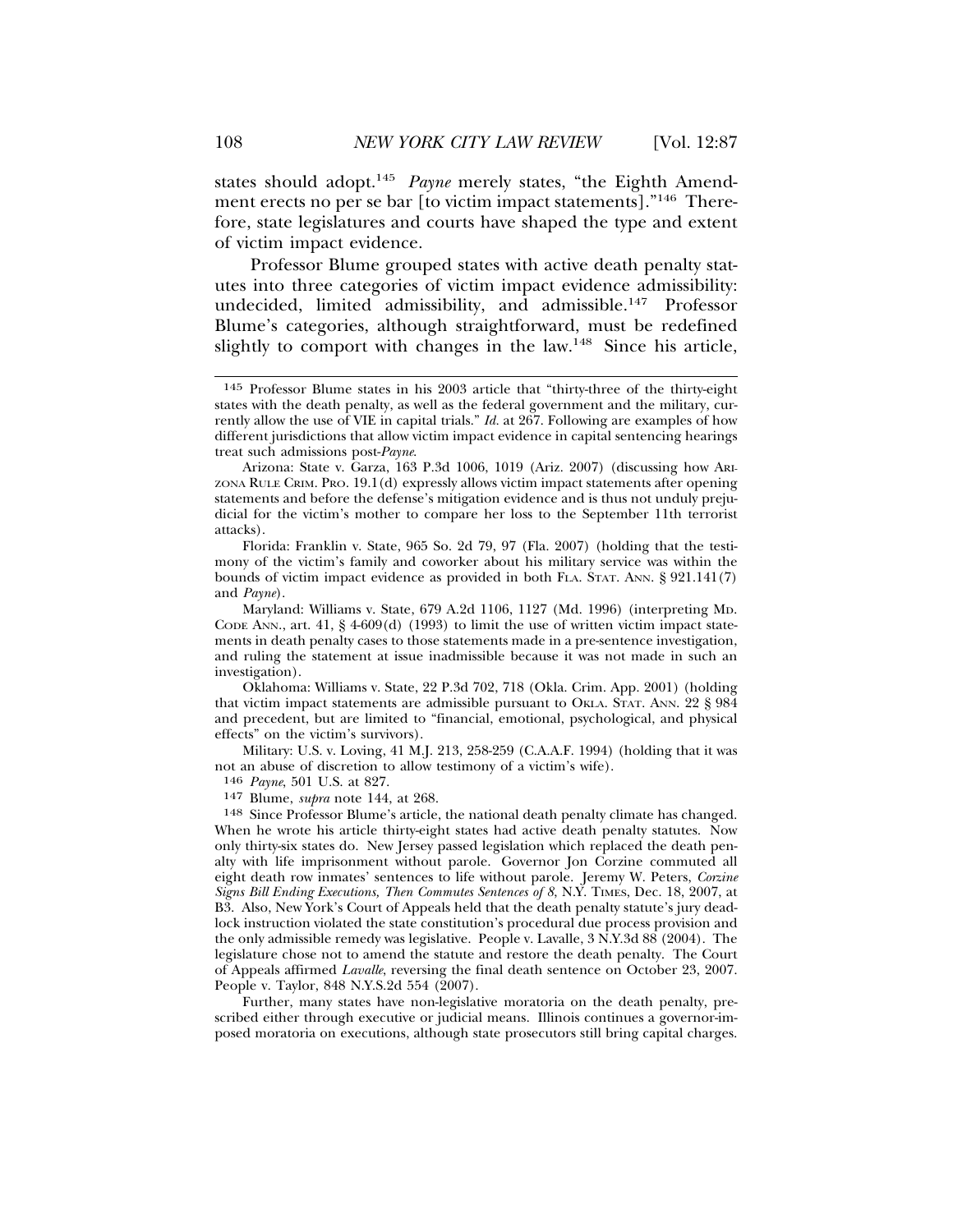New Jersey, a state with an interesting treatment of the issue,<sup>149</sup> has abolished its death penalty statute.<sup>150</sup> Wyoming has deemed victim impact evidence inadmissible.151 Further, the treatment of victim impact evidence by certain states defies tidy classification and therefore should be explored in greater detail.

Only two states, New Hampshire<sup>152</sup> and Connecticut,<sup>153</sup> have active death penalty statutes and statutory provisions allowing victim impact evidence, yet have not determined whether such evidence can be used in capital sentencing. Montana case law clearly admits non-testimonial victim impact evidence, but it is unclear whether live victim impact testimony is admissible.<sup>154</sup> Indiana and Mississippi continue their significant limitations on admissibility.<sup>155</sup>

149 Until New Jersey abolished the death penalty, it stood alone as the only state among the jurisdictions that permit victim impact evidence. There, the admission of victim impact testimony is permitted only in those cases in which the defendant places his character or record at issue as a mitigating circumstance. State v. Muhammad, 678 A.2d 164, 168 (N.J. 1996).

151 Olsen v. Wyoming, 67 P.3d 536, 594 (Wyo. 2003) (held existing Wyoming law does not permit victim impact evidence in capital sentencing).

152 *See infra* note 201.

154 In Kills On Top v. State, 15 P.3d 422, 438 (Mont. 2000), the Montana Supreme Court noted that they had previously admitted non-testimonial victim impact evidence. The court also noted that *Payne* expressly overrules *Booth*. *Id*. It seems that the latter language is an invitation to expand the Montana rule to include testimonial victim impact evidence as well.

155 In Indiana and Mississippi, both "weighing" states where non-statutory aggravating factors are not considered, victim impact evidence is limited to proving the existence of statutorily enumerated aggravating factors. The Indiana Supreme Court wrote, "[w]ith our determination today that Indiana's statutory death penalty aggravators are the only aggravating circumstances available, the admissibility of the victim impact evidence in the present case hinges upon its relevance to the death penalty statute's aggravating and mitigating circumstances." Bivins v. State, 642 N.E.2d 928, 957 (Ind. 1994). Mississippi capital jurisprudence has a history of questioning the scope of *Payne*. *See* Jenkins v. State, 607 So.2d 1171, 1183 (Miss. 1992); Hansen v. State, 592 So.2d 114, 146–147 (Miss. 1991). In one decision the Mississippi Supreme Court recognized "[t]his Court, however, has been hesitant to embrace the full constitutional panoply afforded by *Payne.*" Berry v. State, 703 So. 2d 269, 275 (Miss. 1997). The Court went on to say that victim impact evidence could only be

Monica Davey, *Illinois Governor in the Middle of New Death Penalty Debate*, N.Y. TIMES, Mar. 15, 2004; Illinois Coalition to Abolish The Death Penalty, 2008 Annual Report, http://www.icadp.org/ICADPannualreport08.pdf (last visited Mar. 23, 2008). Similarly, a de facto moratorium on lethal injections nation-wide was halted when the Supreme Court held such executions were not a violation of the Eighth Amendment. Baze v. Rees, 128 S.Ct. 1520 (2008).

<sup>150</sup> *See* Peters, *supra* note 148.

<sup>153</sup> Connecticut has yet to address the issue directly. However, a statute, CONN. GEN. STAT. ANN. § 53a-46d (2008), permitting victim impact statements in capital sentencing hearings was adopted subsequent to a 2003 trial, no capital statutes have been conducted since its adoption. As such the issue under Connecticut state law, remains open. State v. Rizzo, 833 A.2d 363, 415 n.44 (Conn. 2003).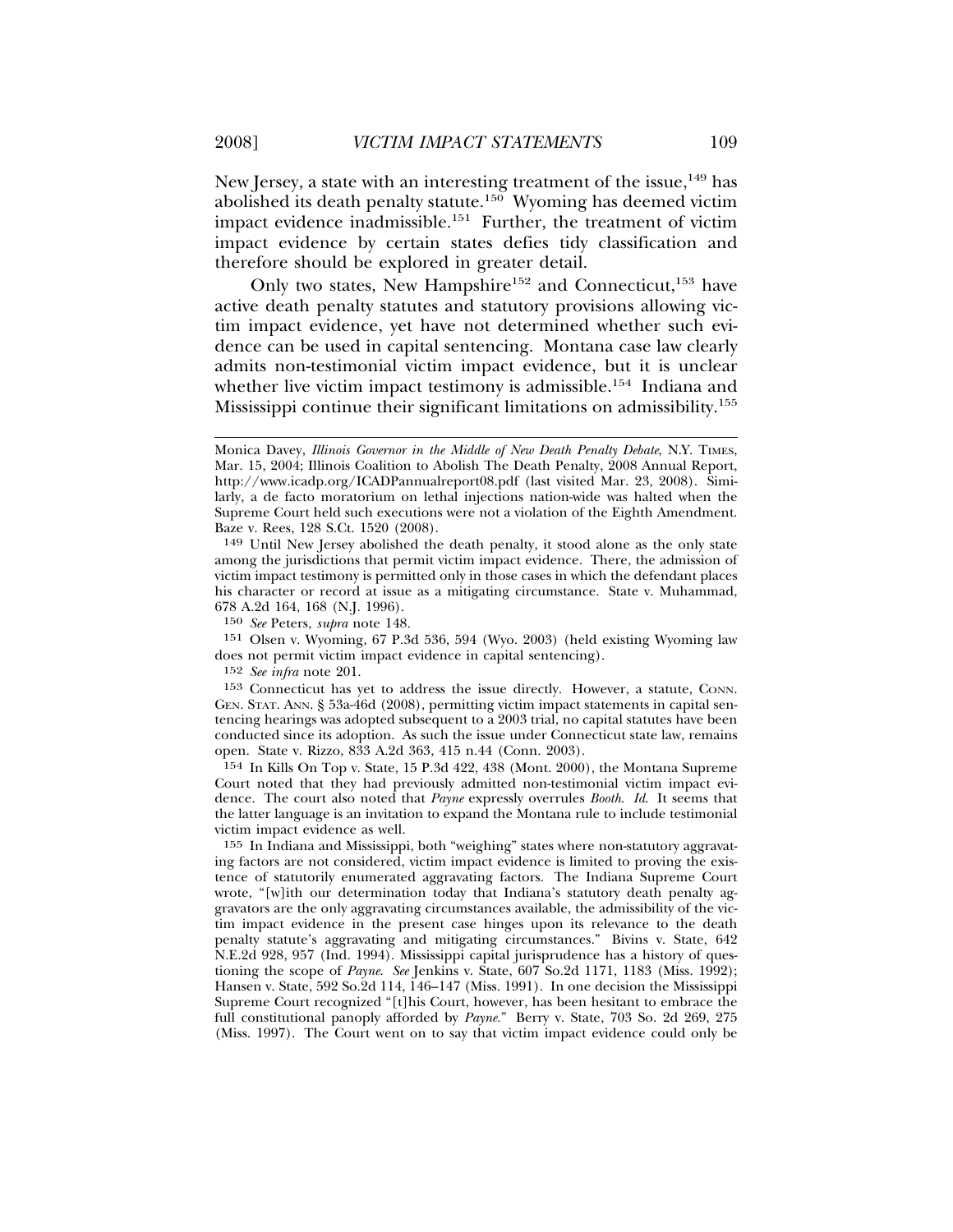This section of the paper will first provide a brief overview of victim impact evidence. Second, it will discuss the many jurisdictions that allow victim impact statements. Third, it will discuss the few jurisdictions that, while retaining the death penalty, have barred or significantly limited the admission of victim impact statements. Last, this section will explore the two remaining death penalty jurisdictions to rule on the issue.

#### *A. What is Included in the Term "Victim Impact Evidence"?*

The type of victim impact evidence permitted varies across jurisdictions. Because *Payne* clearly invited states to allow evidence related to the victim's personal characteristics and the emotional impact of the murder on family members,<sup>156</sup> evidence about the victim's good character is probably the most common.157 Also common is evidence of the victim's talents,<sup>158</sup> intelligence,<sup>159</sup> spirituality, work ethic, educational background, and standing in the community.160 Similarly, jurisdictions differ in their approach to the permissibility of evidence that the defendant's conduct negatively impacted the law enforcement community.<sup>161</sup>

Murder victims' family members have been allowed to testify about a wide range of effects including miscarriages, heart attacks,

156 *Payne*, 501 U.S. at 827.

158 *See* Whittlesey v. State, 665 A.2d 223, 250–252 (Md. 1995) (holding evidence that victim was a highly skilled pianist as relevant).

159 *See* State v. Frost, 727 So. 2d 417, 431–432 (La. 1998) (holding evidence that the victim was intelligent as relevant).

160 Blume, *supra* note 144, at 270.

161 Hyde v. State, 778 So. 2d 199, 213–216 (Ala. Crim. App. 1998) (holding that the prosecutor's comments made during sentencing that the victim was a police officer was not improper); *but see* Lambert v. State, 675 N.E.2d 1060, 1062–1065 (Ind. 1996) (finding error in admission of evidence that since the murder of a police officer the police chief could no longer do his job).

used to establish an existing aggravating factor listed in the capital sentencing statute, MISS. CODE ANN. § 99-19-101(5) (1994). *Berry*, 703 So. 2d. at 275– 276.

<sup>157</sup> *See, e.g.*, Roberts v. Bowersox, 61 F. Supp. 2d 896 (E.D. Mo. 1999) (held that victim impact evidence, including witnesses' testimony about the victim's kindness and their close friendship with her, did not improperly or unconstitutionally influence the jury's sentencing determination); Raulerson v. State, 491 S.E.2d 791 (Ga. 1997) (holding admissible testimony read by the prosecutor, including testimony from the first victim's father that, at the time of his death, the victim attended college and planned to marry the second victim; a statement from the second victim's father that she was a senior honor student in high school who planned to marry the first victim; and testimony by the third victim's son that she was a nurse and the divorced mother of two children); State v. Reeves, 448 S.E.2d 802 (N.C. 1994) (holding admissible testimony that the victim was a very good person, that she always went to church, that she was a good wife and mother, would do anything for anyone, and died not knowing what happened to her daughter). Blume, *supra* note 144, at 269.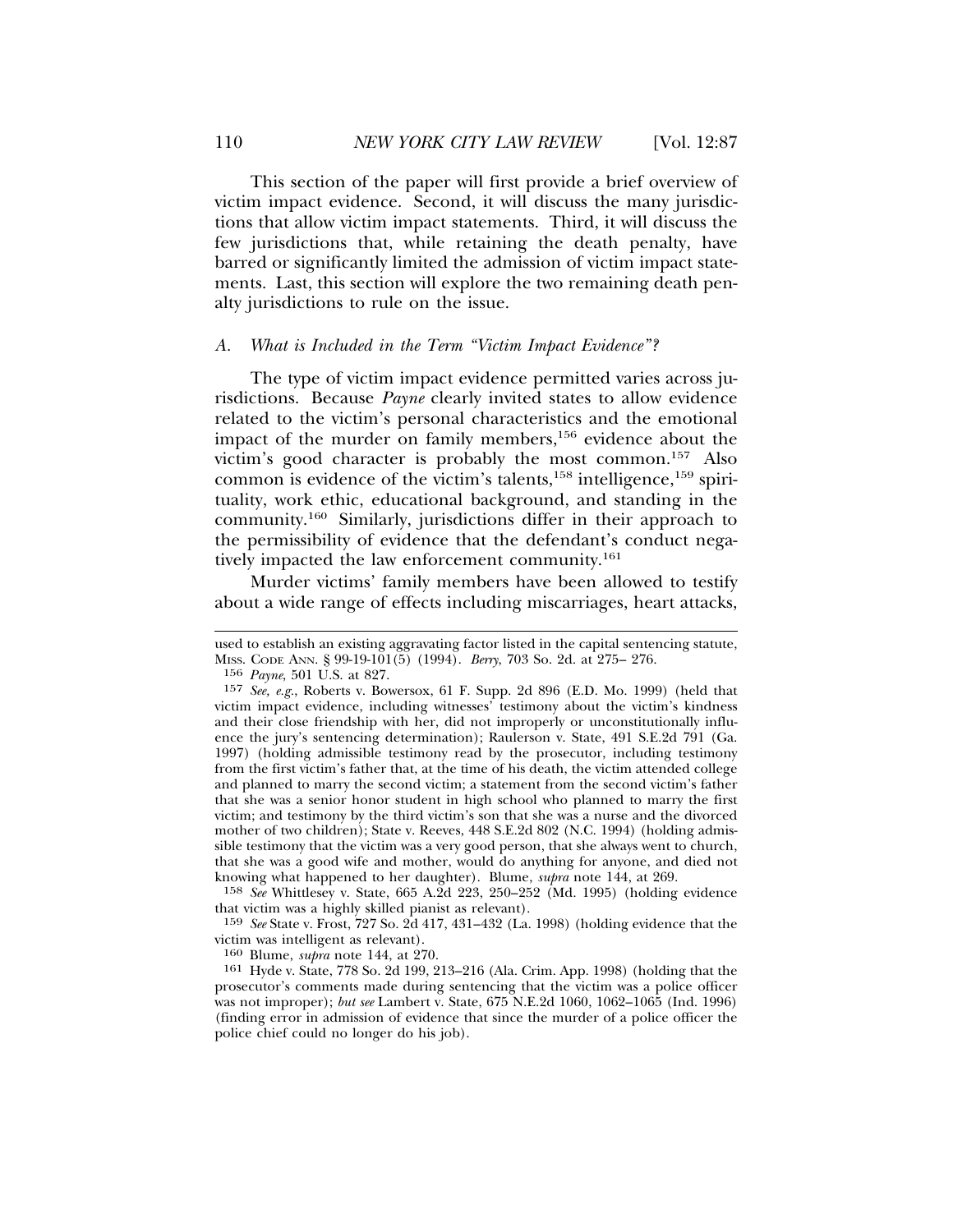and other illnesses and negative effects that they attribute to the loss.162 This type of evidence was also admitted in the *Payne* trial itself.163 Additionally, most states allowing victim impact evidence place no limits on the number of witnesses that may testify.164

A new variety of victim impact evidence, seemingly not contemplated at the time of the *Payne* decision, is now finding its way into capital sentencing hearings. This includes archived video footage of statements made by the deceased instead of their family.<sup>165</sup> This type of evidence was admitted against Ronell Wilson,<sup>166</sup> the only federal defendant to be sentenced to death by a New York jury.<sup>167</sup>

Many courts operating with loose restrictions on victim impact evidence reason along the lines of Scalia's concurrence in *Payne* and hold that victim impact evidence provides an answer to *Lockett*'s requirement for mitigating evidence.168 Still, this reasoning flies in the face of established case law because the "all relevant evidence" language should speak only to mitigation. As Justice Stevens asserted, " '[v]ictim impact' evidence was still unheard of when *Lockett* was decided."<sup>169</sup>

166 Judge Garaufis engaged in a FED. R. EVID. 403 styled balancing test before admitting the video of the murder victim. *Wilson*, 493 F. Supp.2d at 505. Judge Garaufis also attempted to limit the prejudicial effect of the victim impact evidence by instructing the jurors that they should not permit the testimony of such witnesses to overwhelm their ability to follow the law. *Id*. at 505–506. The effectiveness of such an instruction is questionable.

167 Anthony M. Destefano, *Judge: Death penalty in drug case not worth pursuing*, NEWS-DAY, Mar. 1, 2008; *see also* Alan Feuer, *An Aversion to the Death Penalty, but No Shortage of Cases*, N.Y. TIMES, Mar. 10, 2008, at B1.

168 For example, Pennsylvania has reasoned that state law favors the introduction of "all relevant" evidence at capital sentencing. Pennsylvania v. Means, 773 A.2d 143, 153 (Pa. 2001).

169 *Payne*, 501 U.S. at 858 (Stevens, J., dissenting).

<sup>162</sup> Blume, *supra* note 144, at 270.

<sup>163</sup> *Payne*, 501 U.S. at 814.

<sup>164</sup> *See* Blume, *supra* note 144, at 270.

<sup>165</sup> U.S. v. Wilson, 493 F.Supp.2d 491, 505–506 (E.D.N.Y. 2007) (holding that a video depicting the murdered police officer describing his job was admissible); Whittlesey v. State, 665 A.2d 223, 230 (Md. 1995) (holding admissible a 90 second video clip of the deceased playing the piano, a skill for which he was nationally recognized); State v. Allen, 994 P.2d 728, 751 (N.M. 1999) (holding admissible a three minute videotape of the deceased on a camping trip); *compare with* U.S. v. Sampson, 335 F.Supp.2d 166 (D.Mass. 2004) (holding a 27 minute video of victim made for a memorial service, featuring over 200 still photographs of the victim, and set to music, as inadmissible because its probative value was outweighed by the danger of unfair prejudice and created a danger of provoking undue sympathy and a verdict based on passion as opposed to reason); United States v. McVeigh, 153 F.3d 1166, 1221 n. 47 (10th Cir.1998) (holding wedding photographs and home videos as inadmissible).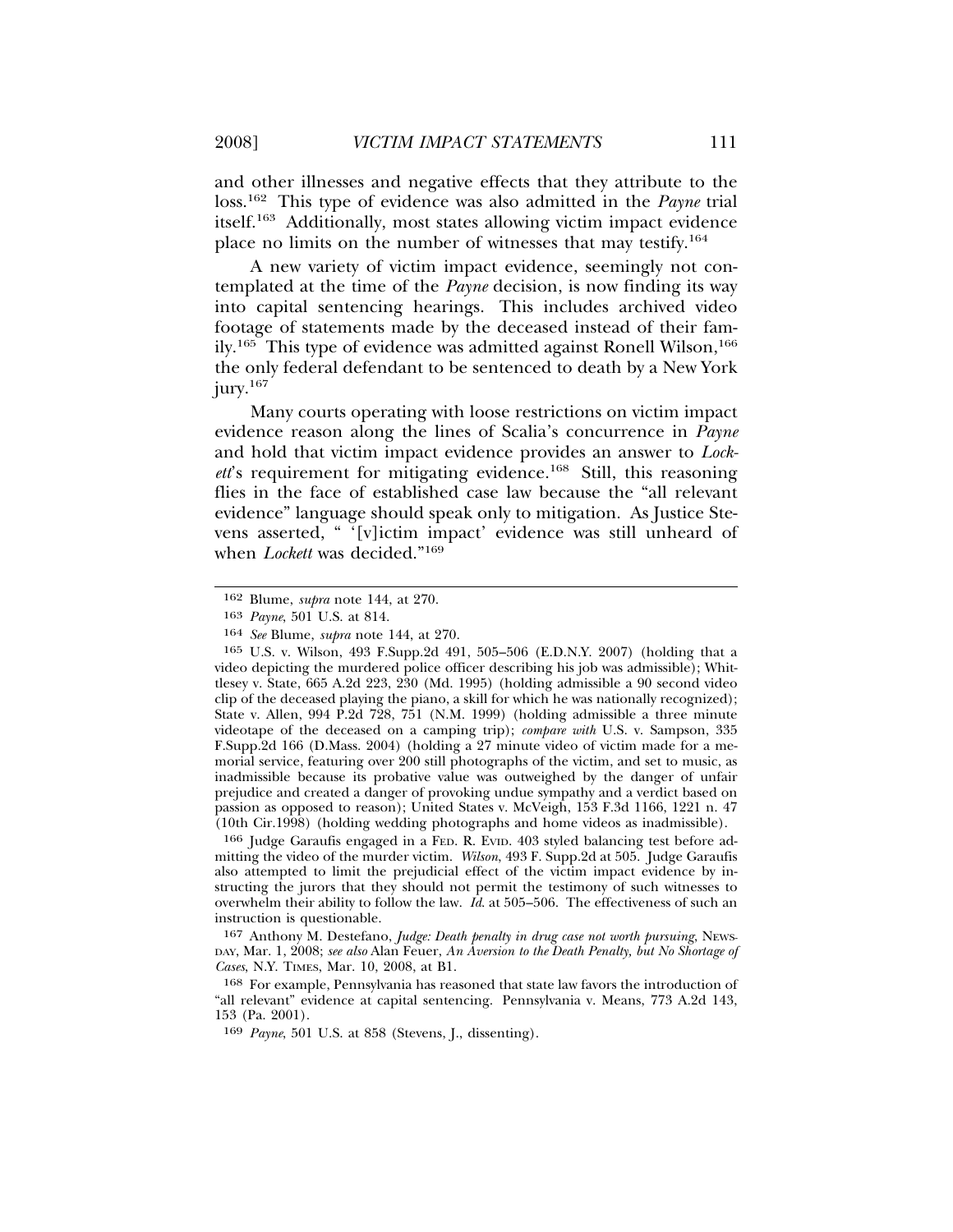#### *B. Two Approaches*

## 1. Jurisdictions Embracing *Payne*

Thirty states make victim impact evidence more or less admissible.170 The federal and military systems also allow victim impact evidence with few restrictions.171

Prior to legislation, courts in two of these states, Oregon and Utah, had found that victim impact statements were inadmissible, reasoning that they are not relevant to any issue under their capital sentencing statutes.172 In *State v. Guzek* the Supreme Court of Oregon reasoned that victim impact evidence, while tending to prove the fact at which it was directed, was immaterial to the special questions directed to the jury.173 The Oregon legislature amended their death penalty statute to explicitly mention victim impact evidence.174 Such evidence was later held admissible.175 In *State v. Carter*, the Supreme Court of Utah held victim impact evidence was not relevant to the sentence and lacked probative force, and therefore was inadmissible.176 The Utah legislature later amended the death penalty statute to permit such evidence, if it is presented without comparison to other victims.<sup>177</sup> Although both Oregon and Utah can now technically be included in the list of states where

*Id*.

<sup>170</sup> Alabama, Arizona, Arkansas, California, Colorado, Delaware, Florida, Georgia, Idaho, Illinois, Kansas, Kentucky, Louisiana, Maryland, Missouri, Nebraska, Nevada, New Mexico, North Carolina, Ohio, Oklahoma, Oregon, Pennsylvania, South Carolina, South Dakota, Tennessee, Texas, Utah, Virginia, Washington. *See* Blume, *supra* note 144.<br>171  $Id$ .

<sup>&</sup>lt;sup>172</sup> State v. Carter, 888 P.2d 629, 651 (Utah 1995) (held that a victim impact statement was irrelevant to sentencing and lacked probative force pursuant to UTAH CODE ANN. § 76-3-207(2) (West 2007)); State v. Guzek, 906 P.2d 272 (Or. 1995) (rejected a victim impact statement, similar to that introduced in *Payne*, on relevancy grounds).

<sup>173</sup> *Guzek*, 906 P.2d at 284. Oregon's capital statute is different from the majority states' because it does not have listed aggravating and mitigating factors. It puts questions to the jury where aggravation and mitigation should be considered. *See infra* note 172.

<sup>174</sup> OR. REV. STAT. ANN. § 163.150(1)(a) (West 2007) reads:

In the proceeding, evidence may be presented as to any matter that the court deems relevant to sentence including, but not limited to, victim impact evidence relating to the personal characteristics of the victim or the impact of the crime on the victim's family and any aggravating or mitigating evidence relevant to the issue in paragraph  $(b)(D)$  of this subsection.

<sup>175</sup> State v. Hayward, 963 P.2d 667 (Or. 1998).

<sup>176</sup> *Carter*, 88 P.2d at 651 (1995) (noting that although the Rules of Evidence are not binding in Utah capital sentencing, they still provide guidance).

<sup>177</sup> UTAH CODE ANN. 1953 § 76-3-207(2)(1)(iii) (West 2007) ("In capital sentencing proceedings, evidence may be presented on: . . . the victim and the impact of the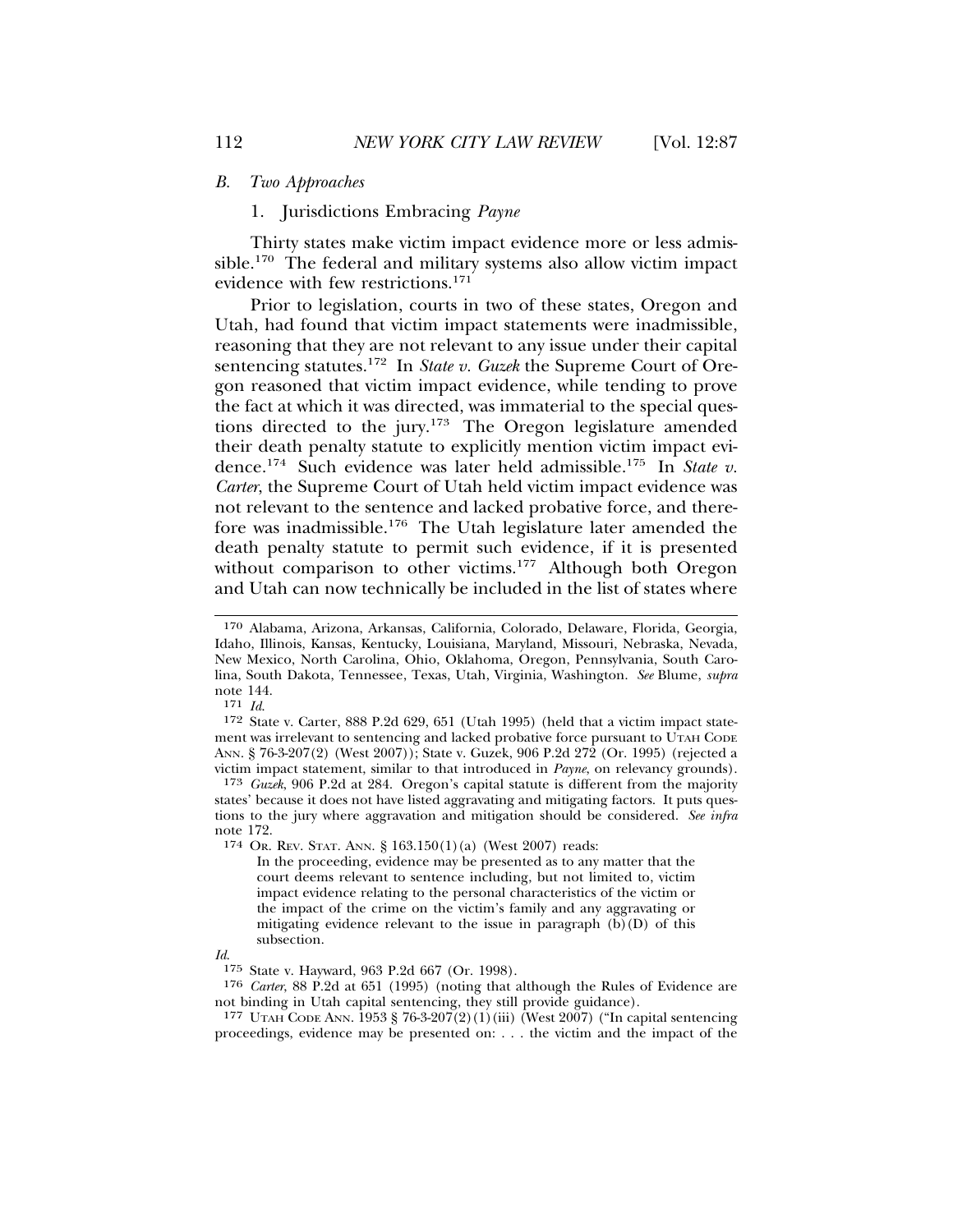victim impact statements are admissible, their unique history is worth noting for the struggle between courts that find victim impact evidence irrelevant to capital sentencing and legislatures that are driven to render such evidence admissible.

## 2. Jurisdictions Limiting or Rejecting *Payne*

*Payne* merely states that the Eighth Amendment erects no per se bar to victim impact evidence.<sup>178</sup> It does not create a constitutional right for victims. Therefore, states are permitted to place limits on the use of victim impact statements. States that reject the logic of *Payne* often determine that victim impact evidence is irrelevant to capital sentencing and creates the risk of a fact-finder rendering an arbitrary decision with life or death consequences for the defendant.

Indiana and Mississippi have significant limitations on victim impact statements at capital sentencing hearings.<sup>179</sup> In Indiana, the court limits victim impact evidence to that which is relevant to mitigating and aggravating factors. Procedurally, a trial court will grant a motion in limine prior to a sentencing hearing in order to satisfy this limitation.<sup>180</sup> Indiana is distinguished by the fact that it is a strict "weighing state," allowing only consideration of enumerated aggravating factors, $^{181}$  which has the effect of further limiting victim impact evidence. Mississippi does not have a per se bar on victim impact evidence. It allows only evidence relevant to establishing an aggravating circumstance.<sup>182</sup>

Recently, the Supreme Court of Wyoming has gone a step further and rejected the underlying basis of *Payne.* The Wyoming high court addressed the power shift on the United States Supreme Court.183 In *Olsen v. Wyoming*, the defendant articulated a three-fold argument for the preclusion of victim impact statements. First, *Payne* is not mandatory. *Payne* does not require victim impact statements be admitted; it merely allows them, leaving the

crime on the victim's family and community without comparison to other persons or victims.").

<sup>178</sup> *Payne*, 501 U.S. at 827.

<sup>179</sup> Annual Report of the Illinois Coalition to Abolish the Death Penalty, *supra* note 148.

<sup>180</sup> Holmes v. State, 671 N.E.2d 841, 848–849 (Ind. 1996); *Bivins*, 642 N.E.2d 928.

<sup>181</sup> *Means*, 773 A.2d at 154.

<sup>182</sup> *Berry*, 703 at 275.

<sup>183</sup> *Olsen*, 67 P.3d at 594 (holding that existing Wyoming law does not permit victim impact evidence). The Wyoming Court wrote, "For example, not all judges agree that victim impact is relevant to a determination of the sentence in a capital case. *Booth* and *Payne* were not unanimous decisions." *Id*. at 598.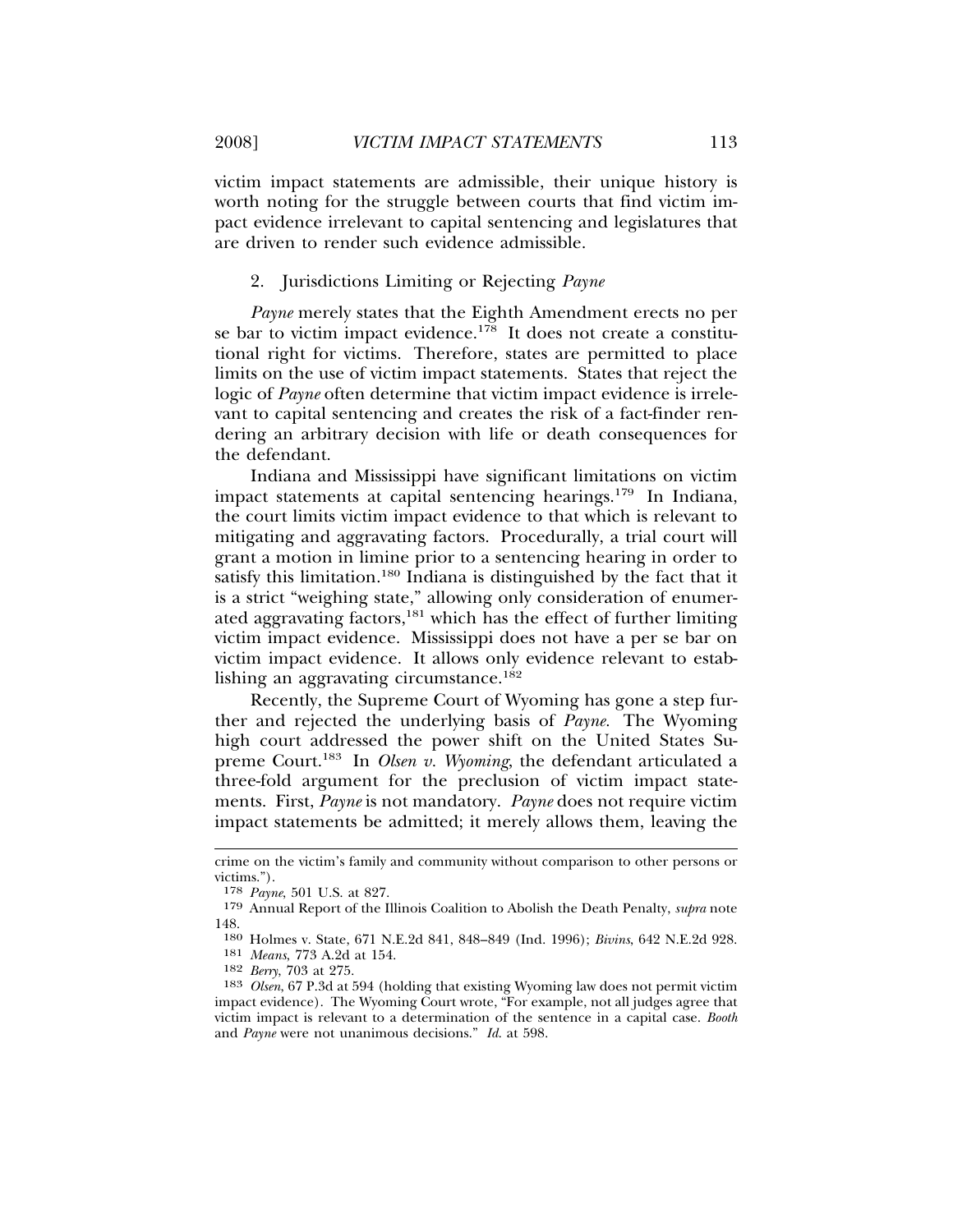ultimate decision to the state courts. Second, after *Payne*, the Wyoming legislature did not amend its death penalty statute to include a victim impact provision. Third, the general victim impact statute that already existed in Wyoming is not applicable to capital sentencing.184 The Court accepted this reasoning, seizing on the fact that the Wyoming Legislature did not explicitly authorize the admission of victim impact evidence.<sup>185</sup>

Unfortunately, as remarkable as the *Olsen* decision was, another Wyoming case handed down the same day limited its applicability.<sup>186</sup> That case held that admission of victim impact statements was subject to a harmless error review on a case-by-case basis.<sup>187</sup> However, Martin J. Olsen did get a new sentencing hearing in which victim impact evidence was inadmissible.<sup>188</sup>

There are common themes on how states reign in the scope of victim impact evidence. For example, some states limit who may testify.189 Other states have reversed sentences when the scope of victim impact statements went too far.190 "Too long and too emotional" seems to be a guiding principle for when victim impact evi-

186 Harlow v. Wyoming, 70 P.3d 179 (Wyo. 2003).

<sup>184</sup> *Id*. at 594.

<sup>185</sup> The *Olsen* court wrote, "It is interesting that, in the aftermath of *Payne,* a number of state legislatures amended their capital sentencing statutes to explicitly authorize the admission of victim impact evidence." *Id*. at 599. The Court continued, "In addition to Pennsylvania and Florida, ten other states revised their death penalty statutes after *Payne* to provide for consideration of victim impact evidence during capital sentencing proceedings; Ark.Code Ann. § 5-4-602 (Michie Supp.1995); Colo.Rev.Stat. Ann. § 16-11-103 (West Supp.1996); La.Code Crim. Proc. Ann. art. 905.2 (West Supp.1997); Mo. Ann. Stat. § 565.030 (Vernon Supp.1997); Mont.Code Ann. § 46-18- 302 (1995); N.J. Stat. Ann. § 2C:11-3 (West 1995); Okla.Rev.Stat. § 163.150 (Supp.1996); S.D. Codified Laws Ann. § 23A-27A-2(2) (Supp.1997); and Utah Code Ann. § 76-3-207 (Supp.1996)." *Id*. at 599 n.14.

<sup>187</sup> *Id*. <sup>188</sup> *Olsen*, 67 P.3d at 600.

<sup>189</sup> *See* Blume, *supra* note 144, at 270 n.122. Idaho allows families of homicide victims to testify at sentencing hearings. Idaho Code § 19-5306(3) (Michie 2002). Similarly, the Illinois Supreme Court in People v. Hope, 702 N.E.2d 1282, 1287 (Ill. 1998), limited the meaning of "crime victim" in the Illinois Rights of Crime Victims and Witnesses Act to a spouse, child, parent, or sibling of the victim. *See also* CAL. PENAL CODE § 1191.1 (West 2008) (allowing only "next of kin" to testify, § 1191.1 passed as Prop 8, "The Victims' Bill of Rights," in early 1982).

<sup>190</sup> Blume, *supra* note 144, at 279, n.171; Wimberly v. State, 759 So. 2d 568, 574 (Ala. Crim. App. 1999) (reversing on other grounds but noting "[i]f we were not already reversing this case for a new trial, we would set aside the sentence and remand this case to the trial court for a new sentencing phase before the jury and a new sentencing hearing before the trial court based on . . . admission of improper [victim impact evidence]"); Clark v. Commonwealth, 833 S.W.2d 793, 796–97 (Ky. 1991) (ordering new sentencing trial due to improper exploitation of the grief of the victim's family); State v. Bernard, 608 So. 2d 966, 973 (La. 1992) (remanding the case because the defendant did not receive a pretrial hearing regarding the admissibility of the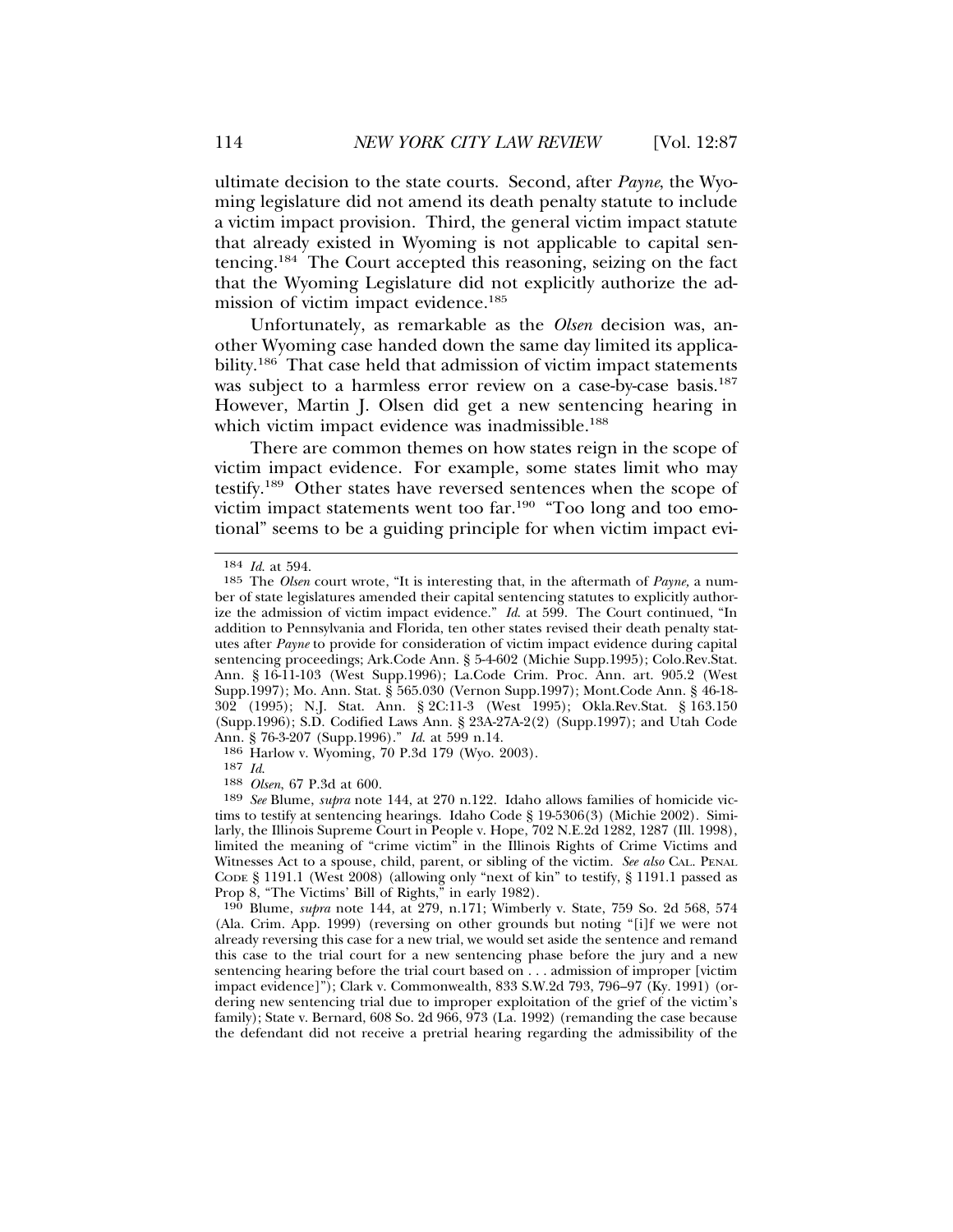dence can be precluded where it would be otherwise permissible.191 Courts and legislatures have imposed similar limitations on victim impact video footage.<sup>192</sup> The unifying theme in these limitations is that the intention of *Payne* was to provide a "quick glimpse" into the life of the victim.<sup>193</sup> Courts have held that this "quick glimpse" should indeed be quick.<sup>194</sup>

Further, victim impact statements from victims of a defendant's previous crimes are typically inadmissible because they are irrelevant to the case for which the defendant is standing trial.<sup>195</sup> The most important limitation on the scope of victim impact evidence is that a victim's family members' characterizations and opinions about the crime, the defendant, and the appropriate sentence are inadmissible. This part of *Booth* survives in theory and in practice.196

#### *C. Two Remaining States: A Last Frontier?*

New Hampshire and Connecticut are the remaining two states with active death penalty statutes that have yet to deal with the issue of whether victim impact statements are admissible. Both should reject the logic of *Payne* and follow Wyoming's example.

The last execution in New Hampshire was in 1939.197 However, there have been capital prosecutions,<sup>198</sup> and the death penalty statute has remained on the books with the last amendment to the statute occuring in the 1990 legislative session.<sup>199</sup> In the last year, the Attorney General's Office has announced its intent to seek the death penalty in two different cases.<sup>200</sup>

197 Howard Long of Alton, N.H. was hanged on July 14, 1939. Kathryn Marchocki, *Addison Pleads Not Guilty*, NEW HAMPSHIRE UNION LEADER, Feb. 28, 2007, at A1.

198 *See, e.g.*, State v. Johnson, 134 N.H. 570 (N.H. 1991).

199 N.H. REV. STAT. ANN. § 630:5 (West 2008) (amended 1990).

victim impact evidence and more particularized notice of what victim impact evidence the State intended to introduce at trial).

<sup>191</sup> Malone v. State, 168 P.3d 185, 211 (Okla. Crim. App. 2007).

<sup>192</sup> *See Olsen*, 67 P.3d at 594.

<sup>193</sup> *Payne*, 501 U.S. at 822.

<sup>194</sup> *See* Hain v. Gibson, 287 F.3d 1224, 1236 (10th Cir. 2002) (limiting victim evidence to statements "showing how the victim's death is affecting or might affect the victim's survivors, and why the victim should not have been killed.").

<sup>195</sup> Colorado, Illinois, and Nevada have expressly rejected admission of victim impact statements from victims not named in the indictment. Blume, *supra* note 144, at 272.

<sup>196</sup> *See* State v. Lovelace, 90 P.3d 298 (Idaho 2004); State v. Bjorklund, 604 N.W.2d 169 (Neb. 2000).

<sup>200</sup> One prosecution is against Michael Addison, the other John Brooks. Dan Gorenstein, *Two Very Different Defendants*, NEW HAMPSHIRE PUBLIC RADIO, Apr. 10, 2008, http://www.nhpr.org/node/15776 (last visited Feb. 5, 2009).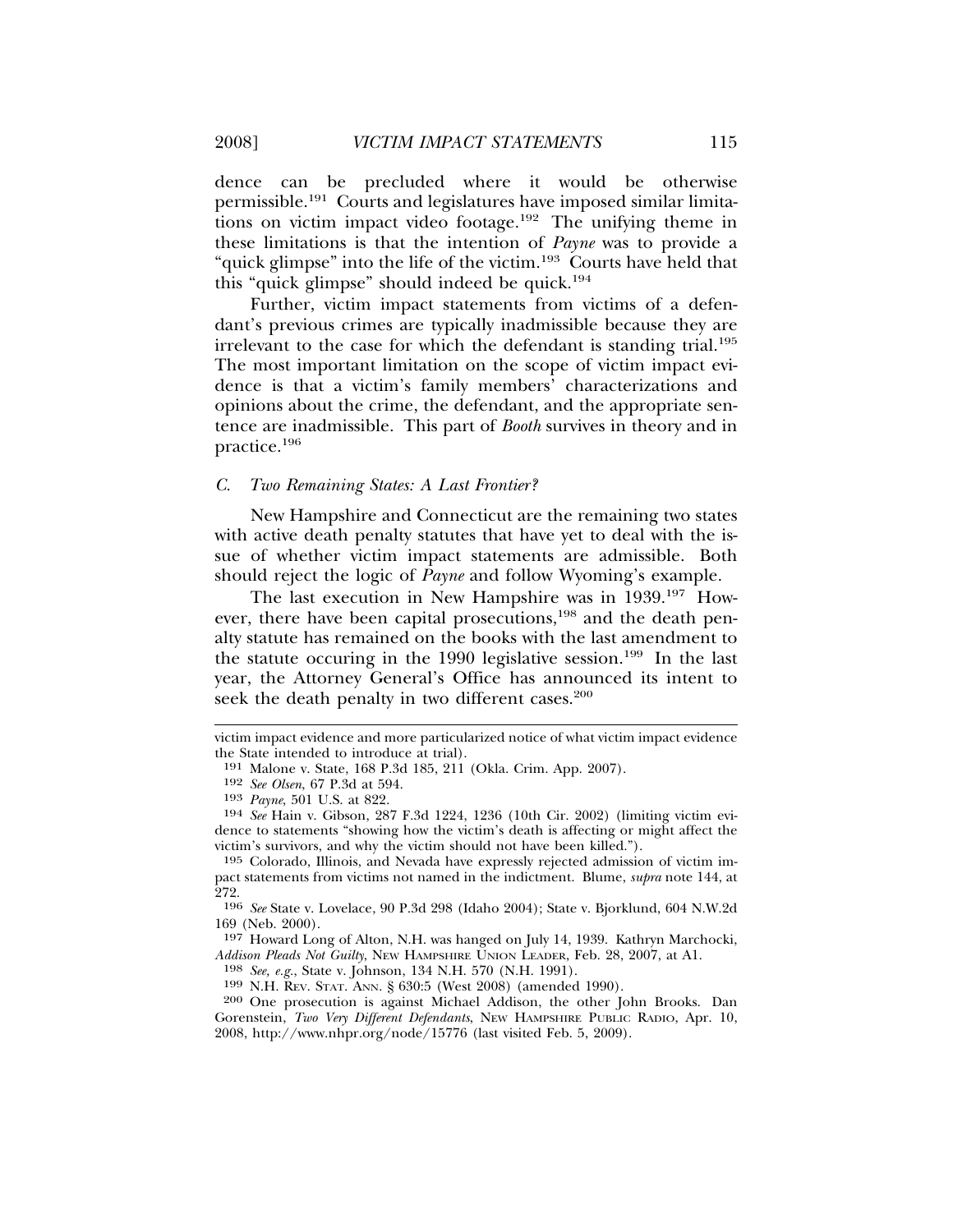New Hampshire's capital sentencing statute enumerates certain aggravating factors, and other non-statutory aggravating circumstances can be introduced upon proper notice. The statute does not enumerate victim impact evidence. Therefore, if it is admitted, it must be as a non-statutory aggravating factor.

Law and logic dictate that New Hampshire should make victim impact evidence inadmissible. Similar to Wyoming, the state legislature has not seriously contemplated the use of victim impact statements in capital sentencing. The capital statue does not explicitly mention victim impact evidence, and there is no evidence that the legislature amended the statutory language of the general victim impact statute to keep up with modern Eighth Amendment jurisprudence.<sup>201</sup>

Further, there is an inconsistency between the general victim impact statute<sup>202</sup> and the capital sentencing statute.<sup>203</sup> Although the first sentence of the general victim impact statute includes "capital murder," this statute is intended for situations where a judge is the sentencer. Constitutional law<sup>204</sup> and the capital sen-

<sup>201</sup> The last amendment to the New Hampshire victim impact statute was in 1994. N.H. REV. STAT. ANN. § 651:4-a (West 2008).

<sup>202</sup> The general victim impact statute states:

Victims of Certain Violent Crimes Against a Person Permitted to Speak Before Sentencing and at Sentence Reduction or Suspension Hearings. Before a judge sentences or suspends or reduces the sentence of any person for capital, first degree or second degree murder, attempted murder, manslaughter, aggravated felonious sexual assault, felonious sexual assault, first degree assault, or negligent homicide committed in consequence of being under the influence of intoxicating liquor or controlled drugs, the victim of the offense, or the victim's next of kin if the victim has died, shall have the opportunity to address the judge. The victim or victim's next of kin may appear personally or by counsel and may reasonably express his views concerning the offense, the person responsible, and the need for restitution. The prosecutor, the person to be sentenced, and the attorney for the person to be sentenced shall have the right to be present when the victim or victim's next of kin so addresses the judge. The judge may consider the statements of the victim or next of kin made pursuant to this section when imposing sentence or making a decision regarding sentence reduction or sentence suspension.

N.H. REV. STAT. ANN. § 651:4-a.

<sup>203</sup> N.H. REV. STAT. ANN. § 630:5; Amy K. Phillips, *Thou Shalt Not Kill Any Nice People: The Problem of Victim Impact Statements in Capital Sentencing*, 35 AM. CRIM. L. REV. 93, 100 n.56 ("[Section 651:4-a] seems to allow victim impact statements only when a judge is the sentencer, but [630:5] delegates the capital sentencing task to a jury.").

<sup>204</sup> Ring v. Arizona, 536 U.S. 584, 606 (2002) (holding that capital defendants are entitled to a jury determination of any fact on which the legislature conditions their maximum punishment).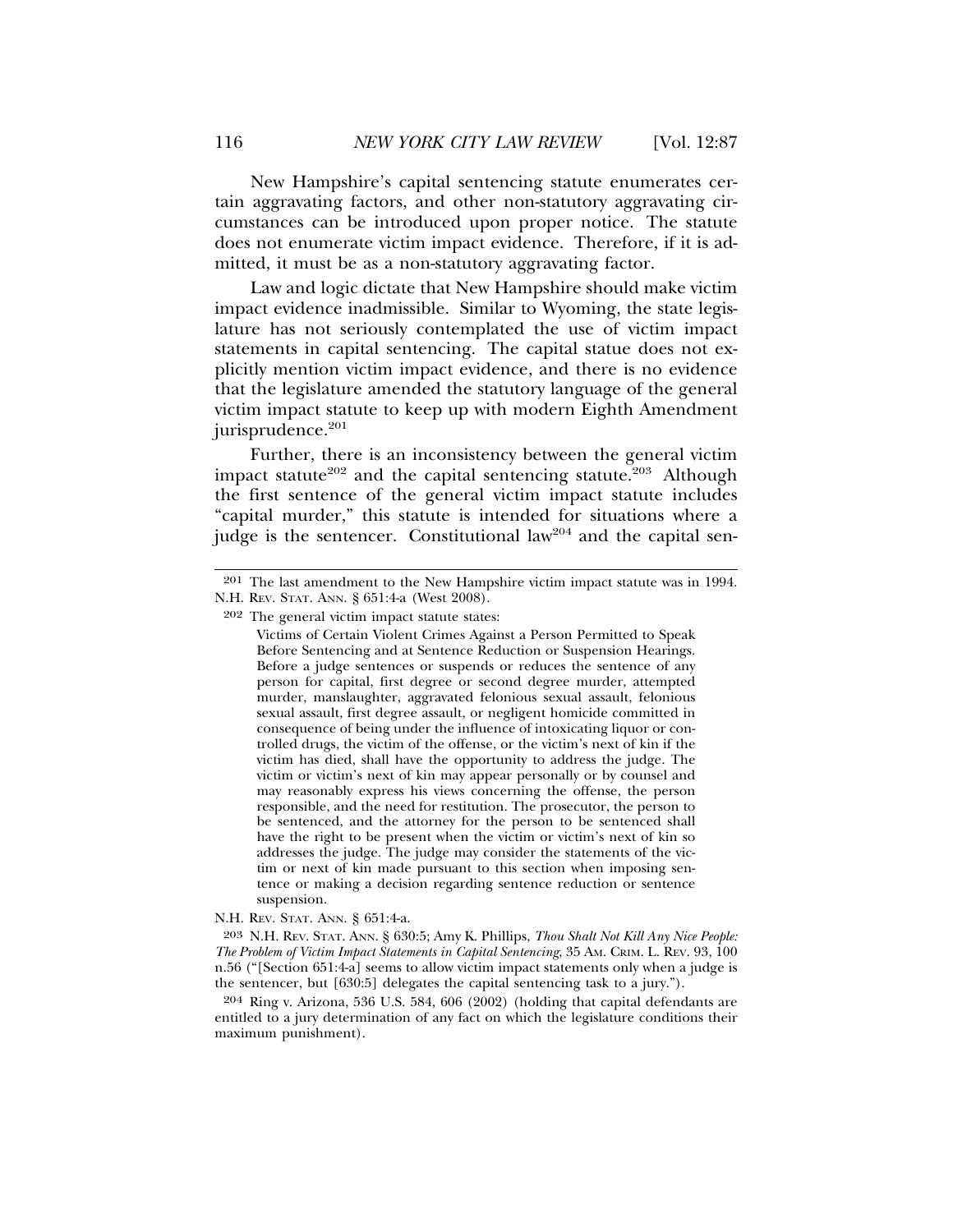tencing statute make clear that a judge cannot be the sentencer.<sup>205</sup> In the states that do allow victim impact evidence, the state legislature has explicitly included it in the death penalty statute or separate victim impact statute in which capital punishment is mentioned.<sup>206</sup> Other states will only allow victim impact statements if they are relevant to a statutory aggravating factor.<sup>207</sup> Lastly, the New Hampshire Constitution has been interpreted to be more protective of defendants.<sup>208</sup>

The strength of the argument against victim impact evidence in a Connecticut capital hearing is, perhaps, weaker than in New Hampshire. The capital statute specifically mentions inclusion of such evidence.<sup>209</sup> Nonetheless, for all the reasons stated above, *Payne* is still flawed precedent. Other states have rejected *Payne* because victim impact evidence is irrelevant and results in arbitrary decisions as to which defendants live and which die. New Hampshire and Connecticut should accept this logic as well.

#### IV. PROBLEMS WITH <sup>P</sup>AYNE

Eighth Amendment jurisprudence carves a delicate path between two pillars. Capital sentencing must be based on clear and objective guidelines, which guard against arbitrariness,<sup>210</sup> and must take into account the individualized characteristics of the accused and circumstances of the offense.<sup>211</sup> Victim impact statements, when used in capital sentencing, run head on into both pillars. Not only does this type of evidence make arbitrary the decision of who lives and who dies, but it is irrelevant to the character of the defendant and circumstance of the offense.<sup>212</sup>

. . . .

A victim impact statement prepared with the assistance of a victim advocate to be placed in court files in accordance with subdivision (2) of subsection (a) of section 54-220 may be read in court prior to imposition of sentence upon a defendant found guilty of a crime punishable by death.

CONN. GEN. STAT. § 53a-46d (2007).

<sup>205</sup> N.H. REV. STAT. ANN. § 630:§5-II(a).

<sup>206</sup> *See, e.g.*, OR. REV. STAT. ANN. § 163.150(1)(a); *see supra* text accompanying note 174.

<sup>207</sup> *See* 17 ARIZ. REV. STAT. ANN. § 19.1 (d)(3); *see supra* text accompanying note 38. 208 James R. Acker and Elizabeth R. Walsh, *Challenging the Death Penalty Under State Constitutions*, 42 VAND. L. REV. 1299 (1989).

<sup>209</sup> The statute reads:

Victim impact statement read in court prior to imposition of sentence for crime punishable by death.

<sup>210</sup> Coley v. State, 231 Ga. 829, 615 (Ga. 1974).

<sup>211</sup> Lockett v. Ohio, 438 U.S. 586, 605 (1982).

<sup>212</sup> Of course, eyewitness testimony regarding the offense is not of the same type.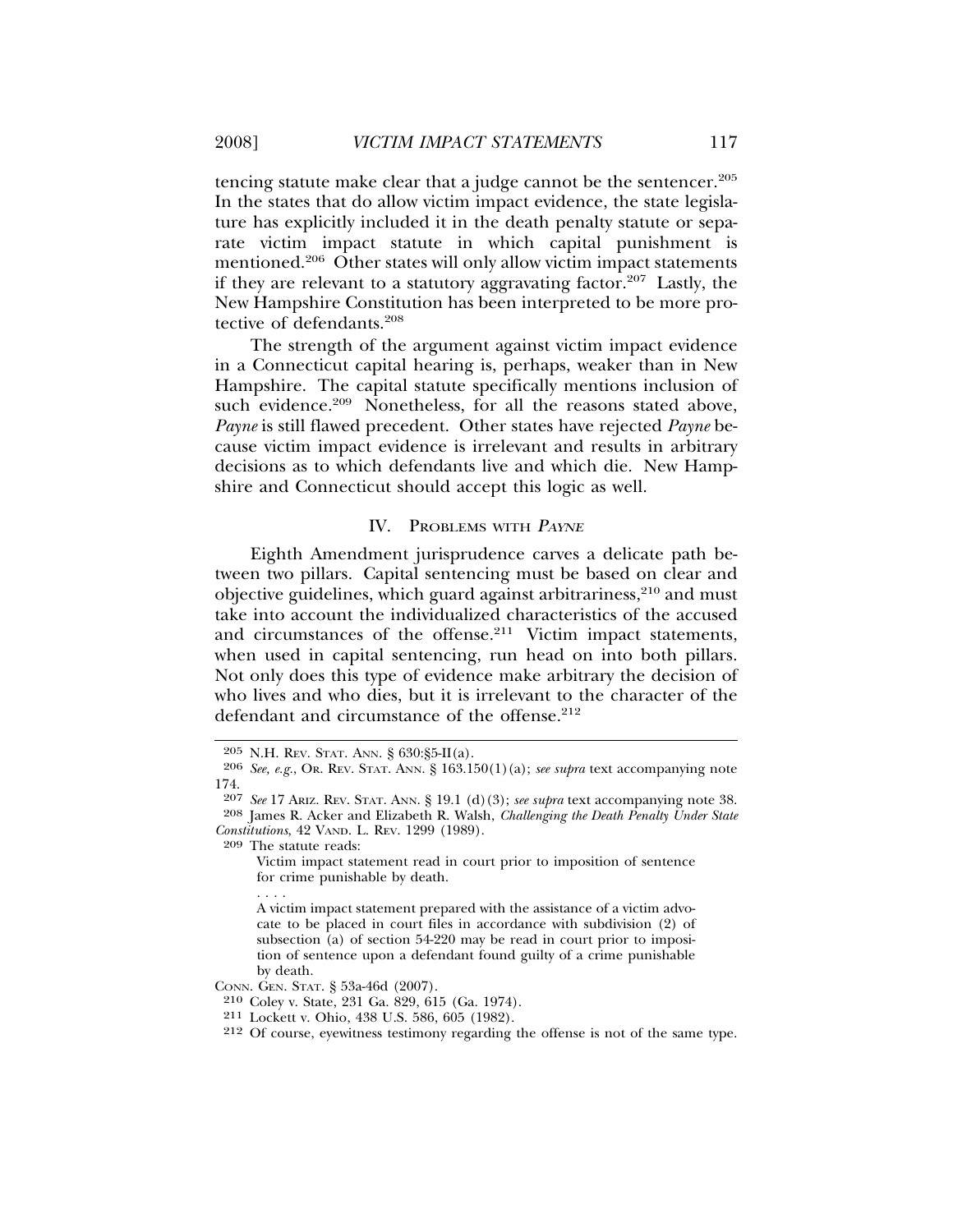*Booth* and *Gathers* recognized these two issues and sculpted a rule that affronted neither pillar. As such, there is a fundamental flaw in the *Payne* decision itself: it overturns two decisions based in sound law and logic. *Payne* retracts a constitutional right—the right to be free of arbitrary decision-making in capital sentencing—in an area of law measured by evolving standards.

This section of the paper will first show how victim impact evidence violates the *Gregg* mandate because it creates arbitrary capital decisions. Next it will show how victim impact evidence is irrelevant to capital sentencing. Because some state courts have cited relevancy as the justification for prohibiting victim impact statements, relevancy is indeed what provides a practical ground for objecting to victim impact evidence in capital trials. Last, this section makes a theoretical argument for why *Payne* should be overturned, recognizing that the *Payne* decision itself was a result of ideological changes on the Court. Professor Randall Coyne emphasized the futility of seeking relief for the introduction of victim impact evidence in the United States Supreme Court by creating this analogy:

Once upon a time, a criminal defendant whose constitutional rights had been violated could confidently seek relief in the United States Supreme Court, regardless of the nature of the criminal charges against her. Once upon a time, a villager suffering a toothache might profitably repair to the local blacksmith to have the offending tooth removed. Today, both would be advised to seek relief elsewhere.<sup>213</sup>

Unlike the former two sections, this last section does not provide a tool that is immediately practical to capital lawyers. Rather it is a discussion of logic and judicial morality. In a hypothetical world, where the Court was composed of personalities that would consider a return to *Booth*, lawyers would need to place before these judges compelling legal, moral, and logical arguments for overturning *Payne*. Hopefully, this section provides that backing.

#### *A. Victim Impact Statements Result in Arbitrary Decisions*

The Eighth Amendment prohibits the consideration of arbitrary sentencing factors in capital sentencing hearings. This mandate originated in *Furman* and *Gregg*. 214 The *Furman* Court struck a

<sup>213</sup> Randall Coyne, *Inflicting Payne on Oklahoma: The Use of Victim Impact Evidence During the Sentencing Phase of Capital Cases*, 45 OKLA. L. REV. 589, 611 (1992).

<sup>214</sup> 214 *See* Kaine, *supra* note 18.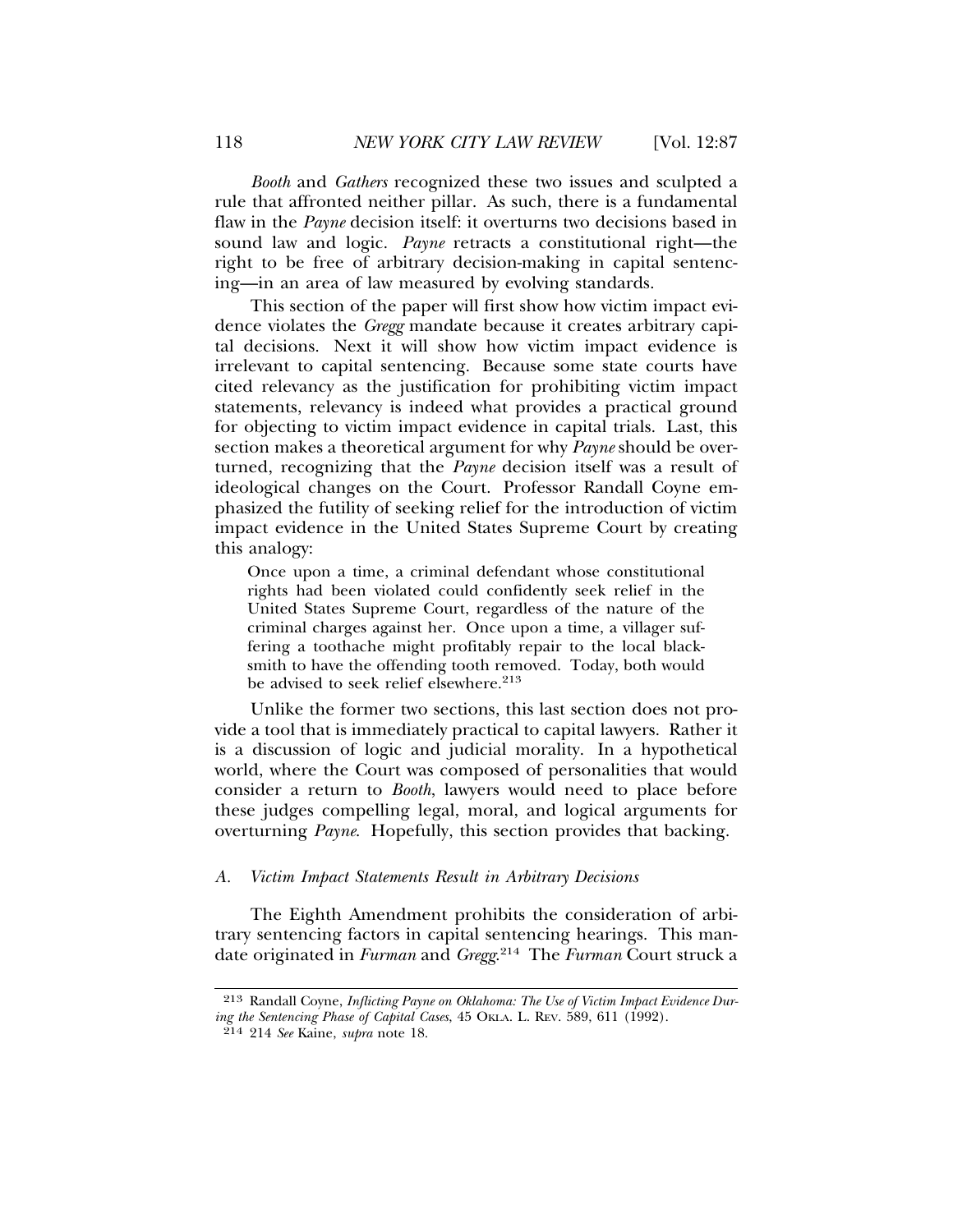capital statute that allowed for complete jury discretion because, as Justice Stewart wrote:

These death sentences are cruel and unusual in the same way that being struck by lightning is cruel and unusual. For, of all the people convicted of rapes and murders . . . many just as reprehensible as these, the petitioners are among a capriciously selected random handful upon whom the sentence of death has in fact been imposed.<sup>215</sup>

In *Gregg*, the Court deemed constitutional a capital statute in which discretion is "suitably directed and limited so as to minimize the risk of wholly arbitrary and capricious action."216 Notably, the statute in question contained ten clearly enumerated aggravating factors.217 Since *Gregg*, the Court has extended the mandate barring arbitrary sentencing.<sup>218</sup>

Arbitrary is defined as "[d]epending on individual discretion" or "founded on prejudice or preference rather than reason or fact."219 Both qualitative logic and quantitative research show that victim impact evidence does result in arbitrary decisions,<sup>220</sup> clearly violating the *Gregg* mandate. Qualitative analysis is clear: it is arbitrary to sentence the accused to death based on the ability of the victim's family to be present at the trial and effectively communicate their loss to the jury.<sup>221</sup>

. . . .

<sup>215</sup> *Furman*, 408 U.S. at 309–310 (Stewart, J., concurring).

<sup>216</sup> *Gregg*, 428 U.S. at 189.

<sup>217</sup> *Id*. at 165 n.9.

<sup>218</sup> Turner v. Murray, 476 U.S. 28 (1986) (reaffirming its obligation to strike down death sentences imposed under circumstances that "created an unacceptable risk" of arbitrariness, caprice or mistake, the U.S. Supreme Court held that a defendant accused of an interracial capital crime is entitled to have prospective jurors informed of the victim's race and questioned on the issue of racial bias). Defendant Turner was granted a new sentencing hearing. *Id*. at 38.

<sup>219</sup> BLACK'S LAW DICTIONARY 85 (8th ed. 2005).

<sup>220</sup> *See McCleskey*, *infra* note 227; *see also* Baldus, *infra* note 227.

<sup>221</sup> In an NAACP amicus brief for John Booth, Vivian Berger wrote:

Such characteristics as the articulateness of family members will often be the products of class or wealth, thereby serving as surrogates for impermissible status considerations that no one would claim should influence capital sentencing. Further, not only the mode of expression but also its substance typically encourages the jurors to consider the social value of the victim and "compare the relative worth of the victim and the defendant to society.

<sup>. . .</sup> Social worth, as the jurors view it, will also tend to vary with factors like education, class and wealth, whether of the victim or the survivors and, regrettably, often with race or religion as well.

<sup>. . . .</sup> . . . By its very nature, this type of evidence invites the jury to "choose up sides," to empathize with the (usually more attractive) victim or the vic-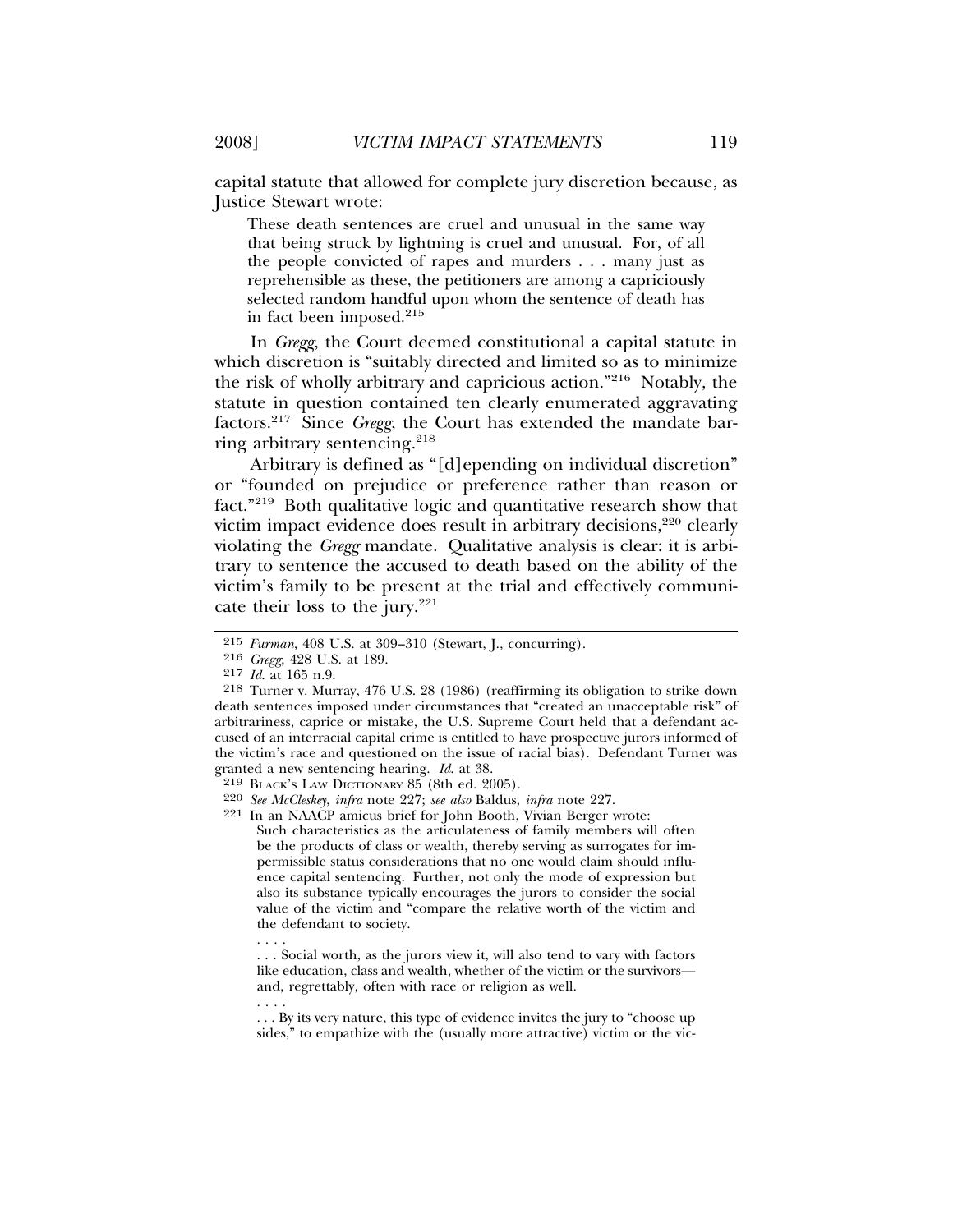Victim impact statements are emotional by nature. Emotional displays, such as crying on a witness stand, provide important cues as to how jurors themselves should feel.<sup>222</sup> There is an extensive body of research that proves individuals who witness strong emotional displays may become emotionally aroused themselves.<sup>223</sup> The emotional effects are further compounded by concepts of "psychological equity," suggesting that individuals may distort facts to justify punishing an individual, $224$  and "affect infusion," suggesting that emotion will influence one's judgment process when engaged in constructive information processing.225 Simply put, empathy confounds clear decision-making. This results in decisions based on "prejudice or preference rather than reason."<sup>226</sup>

Even absent victim impact evidence, juries often consider improper factors in capital sentencing hearings.227 Jurors are over-

224 *See* S. Lloyd-Bostock, *Attributions of Cause and Responsibility as Social Phenomena*, in J. Jaspars, F. Fincham and M. Hewstone (eds.), ATTRIBUTION THEORY AND RESEARCH, 261–289, San Diego, CA: Academic Press (1983).

<sup>225</sup> Joe Forgas, *Mood and judgment: The affect infusion model (AIM)*, 117 PSYCHOLOGI-CAL BULLETIN 39–66 (1995).

226 BLACK'S LAW DICTIONARY, *supra* note 219.

In an amicus brief on behalf of Pervis Payne, the Southern Christian Leadership Conference noted:

tim's family, in particular where these are white, middle-class, and otherwise similar to most of the jurors.

Brief of Amicus Curiae NAACP Legal Defense and Educational Fund, Inc. in Support of Petitioner at 38–40, *Booth*, 482 U.S. 496 (No. 86-5020), 1986 WL 727592.

<sup>222</sup> As a personal and anecdotal note, this assertion was made painfully clear when the author observed a recent capital sentencing hearing. It may seem obvious, but, when witnesses cried, jurors cried. For example, numerous jurors wept as the deceased's cousin read a statement by his adult daughter who was taunted for being fatherless as a child. The statement then described the daughter's experience of growing up without a father.

When witnesses cracked a joke, jurors laughed. For example, when the victim's former fiancée humorously described the purchase of an "especially ugly" iguana. Observation of Capital Sentencing Hearing of U.S. v. Caraballo, 282 Fed. Appx. 910, Mar. 10–14, 2008.

<sup>223</sup> *See* J.C. Coyne, *Depression and the response of others*, 85 JOURNAL OF ABNORMAL PSY-CHOLOGY 186–93 (1976); C.L. Hammen, and S.D. Peters, *Interpersonal consequences of depression: Responses to men and women enacting a depressed role*, 87 JOURNAL OF ABNORMAL PSYCHOLOGY 322–32 (1978); E.S. Sullins, *Emotional contagion revisited: Effects of social comparison and expressive style on mood convergence*, 17 PERSONALITY AND SOCIAL PSYCHOL-OGY BULLETIN 166–174 (1991).

<sup>227</sup> For example, McCleskey v. Kemp, 481 U.S. 279 (1987), which held that discriminatory impact was not enough to sustain an Equal Protection challenge to the death penalty, made apparent the fact that race plays an enormous role in capital determinations. The *McCleskey* case made famous a study showing that defendants who have been convicted of killing a white victim are 4.3 times more likely to receive a death sentence. *See* David C. Baldus, *et al.*, EQUAL JUSTICE AND THE DEATH PENALTY: A LEGAL AND EMPIRICAL ANALYSIS 140 (Northeastern University Press 1990); *see also* Phillips, *supra* note 203, at 102.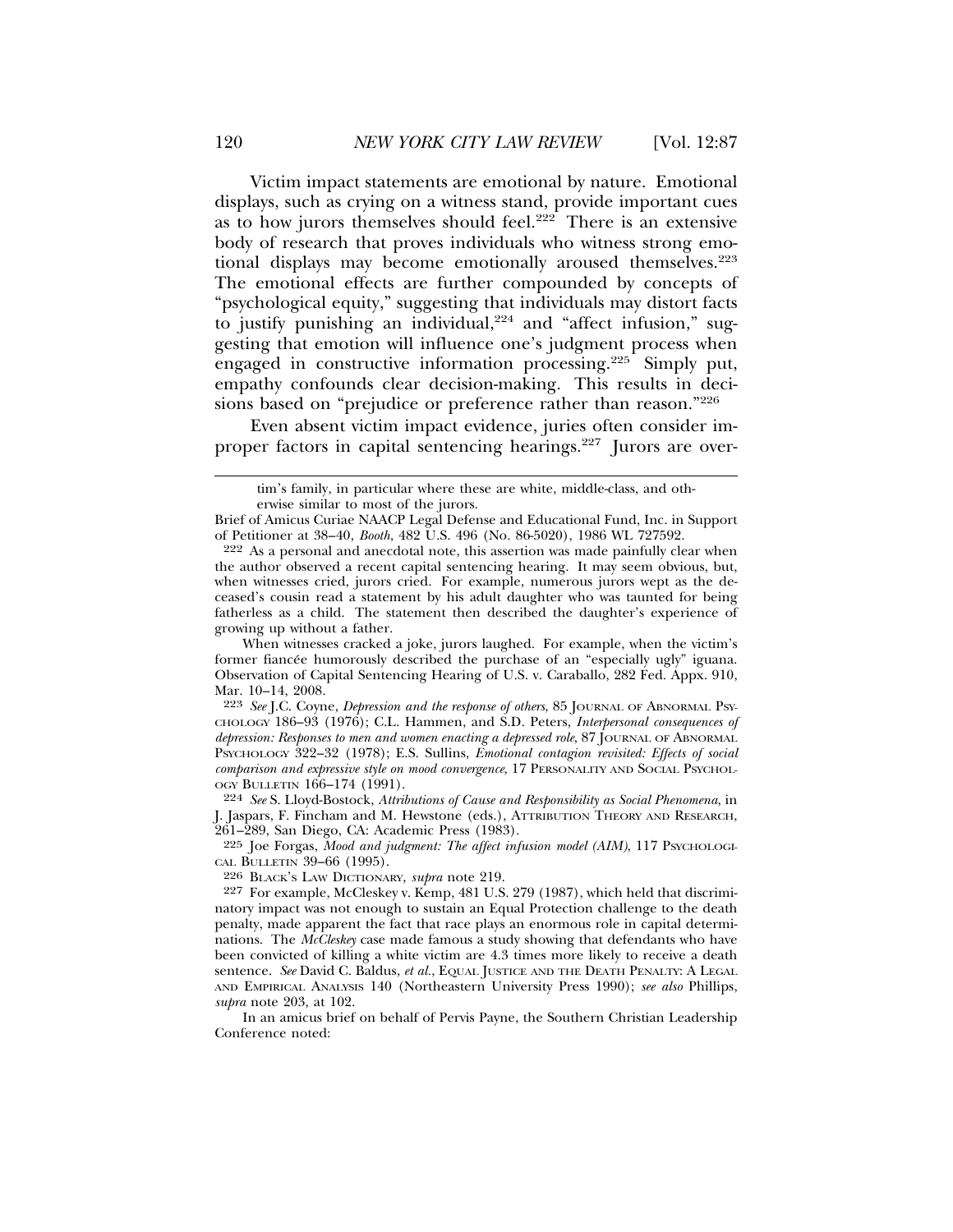whelmingly white and middle class.<sup>228</sup> Studies have observed that people have more empathy towards people like themselves. Economics, religion, race and ethnicity all play a significant role.<sup>229</sup> Although sameness-based empathy is unconscious, it is not benign. It results in decisions where white, middle class people sentence those convicted of killing other white, middle class people to much harsher sentences than those convicted of killing poor, non-white victims. Further, overt racism is far from unheard of on capital juries.<sup>230</sup> These biases, while not random when measured on race and class axes, do produce arbitrary sentences compared to the heinousness of the crime. The punishment of some of the worst crimes is life in prison, while lesser crimes earn the defendant a death sentence based on the distorting effect the victim impact evidence had on the jury.

Because victim impact statements are subjective in nature and

Brief of Southern Christian Leadership Conference as Amicus Curiae in Support of Petitioner at 8, Payne v. Tennessee, 501 U.S. 808 (1991), No. 90-5721, 1991 WL 11007882 at \*9.

228 Juries are generally drawn from two sources: voting registration lists and Department of Motor Vehicle lists. These sources under-represent minorities, the poor, and the young. *See* State's Objection to Petition for Writ of Certiorari and for Stay at 10, State of New Hampshire v. Addison, No. 2007-0737 (N.H. Aug. 30, 2007).

229 Susan Bandes, *Empathy, Narrative, and Victim Impact Statements*, 63 U. CHI. L. REV. 361, 399 (1996).

230 An amicus filed on behalf of Pervis Payne describes examples of recorded overt racism. It reads in part:

The predominantly white juries selected—whether because of these practices or because of a low percentage of blacks in the population often bring with them to the jury box, either consciously or unconsciously, "racial stereotypes and assumptions" which influence them "in the direction of findings of black culpability and white victimization, . . . black immorality and white virtue . . . blacks as social problems and whites as valued citizens." *See, e.g.*, Dobbs v. Zant, 720 F. Supp. 1566, 1576–1578, 1576 n.22 (N.D. Ga. 1989) (many white jurors who sentenced black man to death for murder of white victim demonstrated an "insensitivity to racial matters" and felt "races should mix to a limited extent only;" two jurors found blacks "scarier than whites" and two jurors admitted to using the slur "nigger").

Brief of Southern Christian Leadership Conference as Amicus Curiae in Support of Petitioner, *supra* note 227 at 22–23. *See also* Sheri Lynn Johnson, *Unconscious Racism* and the Criminal Law, 73 CORNELL L. REV. 1016, 1020 n.27 (1988) (describing persons in our society who "maintain a distance" between themselves and minorities and as a result are "less likely to feel empathy for minorities due to this distance).

The race and prominence of the victim are factors which already lurk dangerously close to the surface in determining whether the death penalty is sought by a prosecutor, whether a plea is offered in exchange for a less severe sentence, and whether a jury imposes a death sentence. Overruling *Booth* would allow the role that the color and standing of the victim to influence the process beyond constitutionally acceptable limits.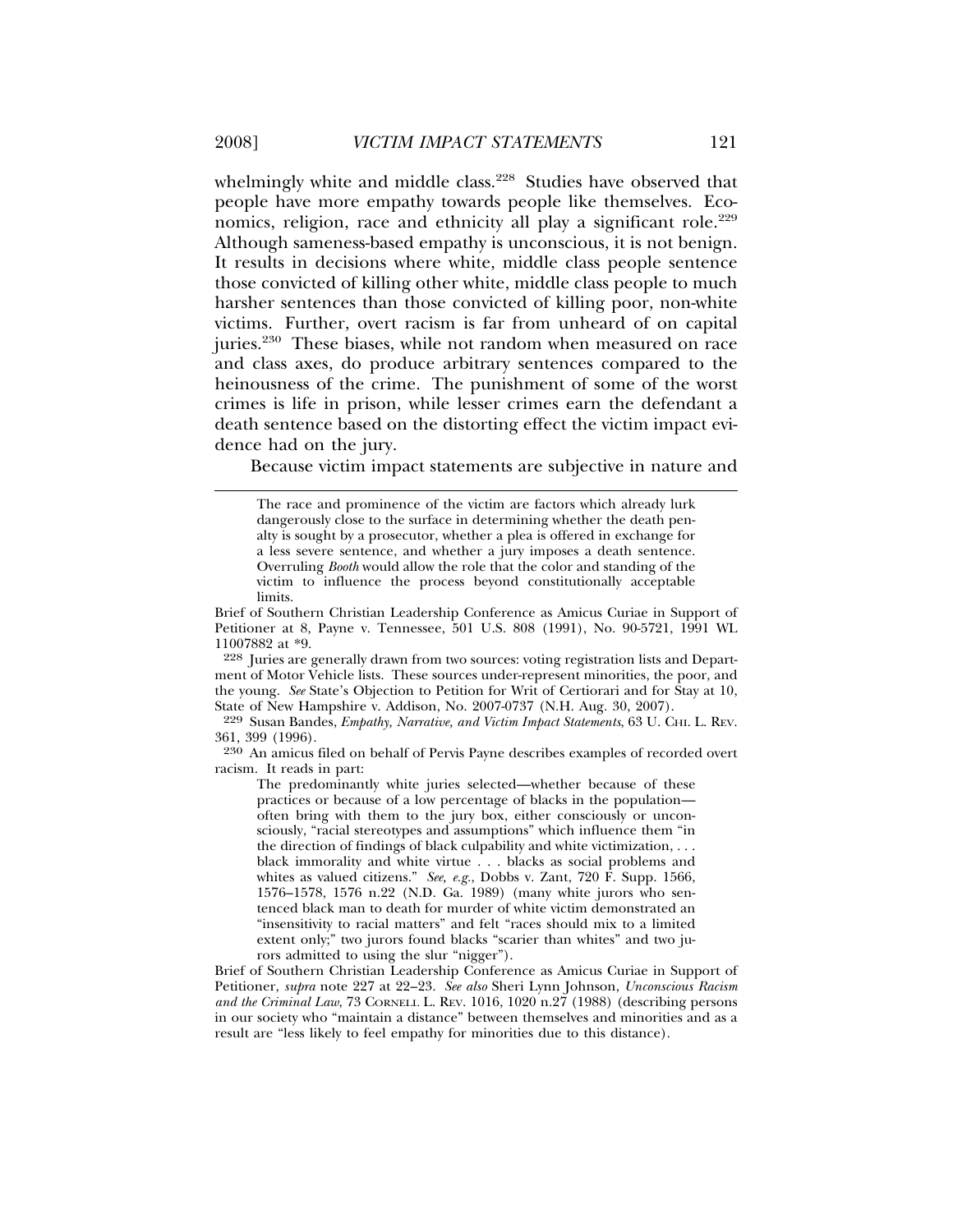focus on human characteristics, the effects of discrimination are compounded. In practice, they give jurors a tool in which to voice their prejudices. They give a reason to vote for death in a situation where a juror may ordinarily not. Unlike a clear aggravating factor, such as whether the murder was conducted by torture—which is either established or not, a victim impact statement cannot be "proven."

Quantitative jury simulation research has shown that the use of victim impact evidence in capital proceedings produces arbitrary results. For example, one study required participants to read one of four trial summaries.231 The study, while using all first degree murder scenarios, varied the severity of the crime and the presence of a victim impact statement.232 One half of the participants read a victim impact statement similar to the one introduced in *Booth*; the other half read no such evidence.233 Where victim impact evidence was present, 51% of participants voted for the death penalty.<sup>234</sup> Where it was absent, only  $20\%$  voted for the death penalty.<sup>235</sup>

Another study produced similar results. In this study, a victim impact statement, similar to the one in *Payne*, was introduced in a videotaped trial simulation. The victim's mother testified that the death of her daughter had placed emotional, physical, and financial burdens on her and led to severe emotional trauma in the victim's surviving son. Of the jurors who voted to convict, 67% of those who viewed the victim impact statement voted for death. Of those who did not see the statement, 30% voted for death.236 While these studies may not be flawless,<sup>237</sup> they do provide insight into just how powerful victim impact evidence is.

In light of the Eighth Amendment's clear mandate barring arbitrary sentencing factors, it seems that the qualitative and quantitative proof of the effects of victim impact statements is alone sufficient to establish it unconstitutional.

<sup>231</sup> James Luginbuhl and Michael Burkhead, *Victim Impact Evidence in a Capital Trial: Encouraging Votes for Death*, 20 AM. J. CRIM JUST. 1, 16 (1995).

<sup>232</sup> *Id.*

<sup>233</sup> *Id.*

<sup>234</sup> *Id.*

<sup>235</sup> *Id.*

<sup>236</sup> Brian Myers and Jack Arbuthnot, *The Effects of Victim Impact Evidence on the Verdicts and Sentencing of Mock Jurors*, 29 J. OFFENDER REHABILITATION 95, 112 (1999).

<sup>237</sup> Myers & Greene, *supra* note 45, at 14 (noting that the studies were conducted on largely heterogeneous groups and without the effect of real consequences).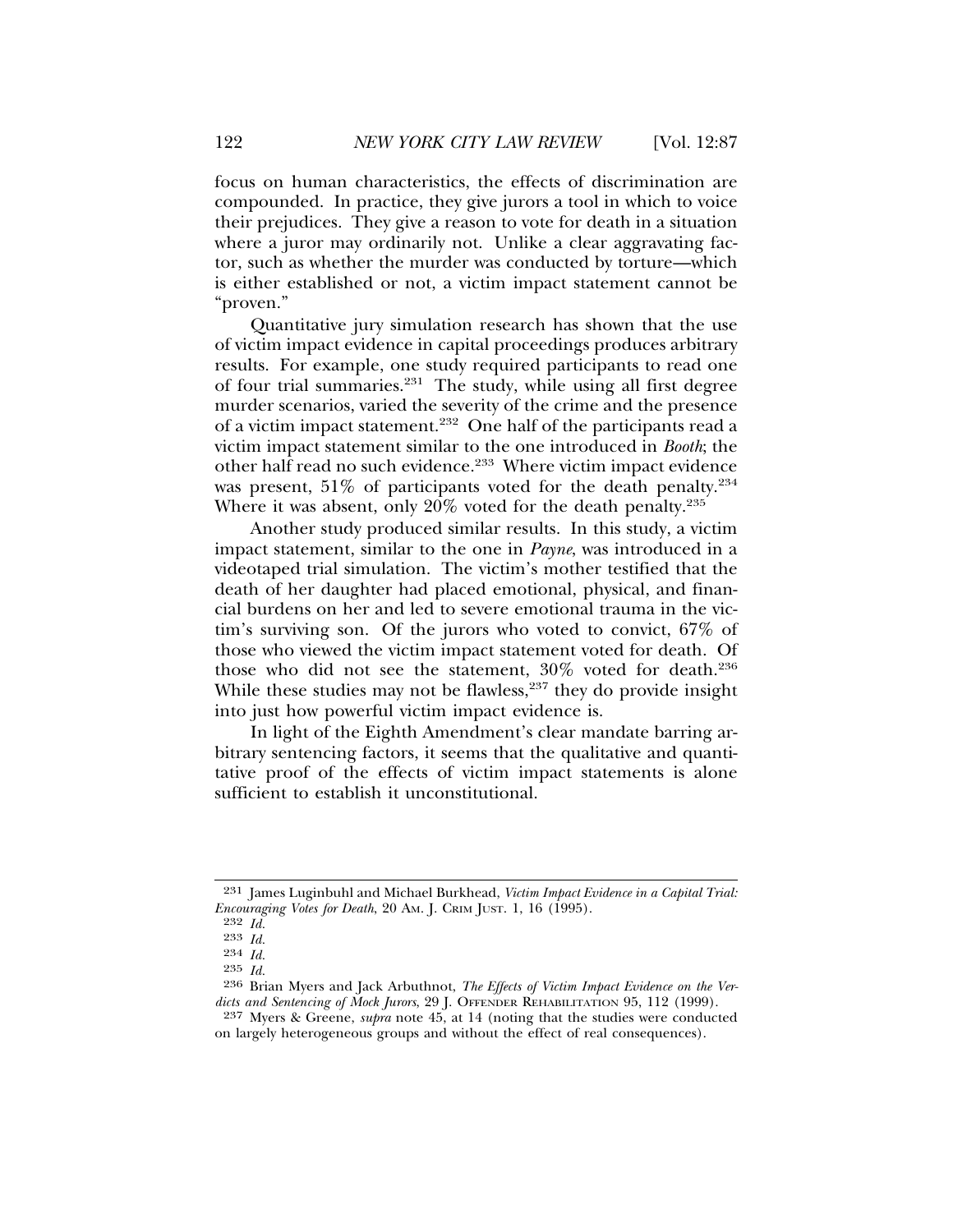# *B. Victim Impact Evidence is Irrelevant to Capital Sentencing Decisions*

Victim impact evidence also violates the relevance mandate of the Eighth Amendment. In *Payne*, Justice Stevens filed a dissenting opinion that was as logical as Justice Marshall's dissent was impassioned. Stevens cautioned that "relying on nothing more than those dissenting opinions, the Court abandons rules of evidence that are older than the Nation itself and ventures into uncharted seas of irrelevance."238

The rules of evidence abandoned by the Court are of two types. First are the rules of evidence that apply in all cases. These are basic rules concerned more with the fairness of the process and accurate results than with the Constitution. Second are evidentiary concerns arising from the Constitution, particularly post-*Furman* Eighth Amendment requirements. That said, the two considerations are not independent of each other.

In many capital jurisdictions, the rules of evidence do not to apply during capital sentencing hearings.239 However, the Federal Rules of Evidence, in particular Rules 401 and 403, have been turned to for guidance $240$ . In instances where courts have held that victim impact evidence is inadmissible, the Rules have been discussed.241 Courts, in those instances, have conducted a close reading of their state's capital sentencing statute and any relevant victim impact law using the Federal Rules of Evidence as a guide. These courts have taken an approach to *Lockett* that favors defendants, and rejected arguments that victim impact evidence is relevant to an individualized sentencing determination.<sup>242</sup>

<sup>238</sup> *Payne*, 501 U.S. at 858–859 (Stephens, J., dissenting).

<sup>239</sup> *See, e.g.*, State v. Raines, 653 S.E.2d 126, 136 (N.C. 2007) (holding that "the Rules of Evidence are not controlling in a capital penalty proceeding."); *See also* Jason E. Barsanti, *Ring v. Arizona: The Sixth and Eighth Amendments Collide: Out of the Wreckage Emerges a Constitutional Safeguard for Capital Defendants*, 31 PEPP. L. REV. 519, 570 n.455 (listing fourteen states that do not apply their usual rules of evidence in capital sentencing: Ala. Code § 13A-5-45(d)  $(2002)$ ; Fla. Stat. Ann. § 921.141 (West 2001); Miss. Code Ann. § 99-19-101(1) (1999); Mont. Code Ann. § 46-18-302 (2002) (amended 2003); Neb. Rev. Stat. Ann. § 27-1101(4)(b) (Michie 2002); Nev. Rev. Stat. § 175.552.1 (2002); N.H. Rev. Stat. Ann. § 630:5(III) (1996); Ohio Rev. Code Ann. § 2929.03(D)(1) (West 2001); Ore. Rev. Stat. § 163.150(a)(1) (2001); S.D. Codified Laws § 19-9-14(4) (Michie 2002); Tenn. Code Ann. § 39-13-204(c) (2002); Utah Code Ann. § 76-3-207(2)(b) (2002); Wash. Rev. Code Ann. § 10.95.060(3) (West 2002); Wyo. Stat. Ann. § 6-2-102(c) (Michie 2002)).

<sup>240</sup> FED. R. EVID. 401, 403.

<sup>241</sup> *See, e.g.*, *Carter*, 888 P.2d 629.

<sup>242</sup> *See* Smith, *supra* note 42; *but see* Commonwealth v. Means, 565 Pa. 309, 326 (Pa. 2001) (overturning a lower court's preclusion of victim impact evidence, the Supreme Court of Pennsylvania wrote that the state's "sentencing scheme does not limit the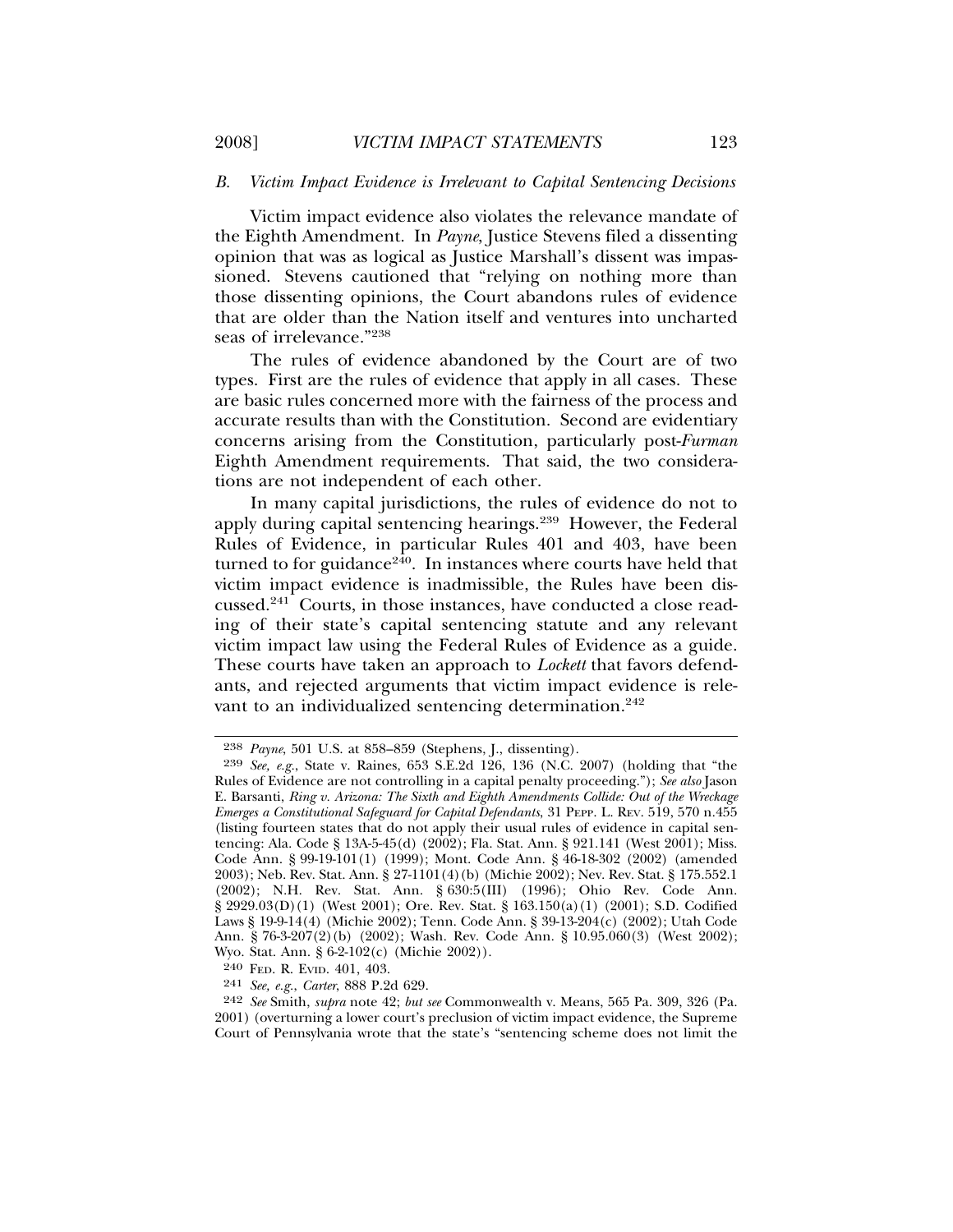*Booth* relied on a line of cases deriving from *Woodson* itself.<sup>243</sup> In establishing the state of the law the *Booth* Court cites *Zant* and *Eddings* for the proposition that "a jury must make an '*individualized* determination' whether the defendant in question should be executed, based on 'the character of the individual and the circumstance of the crime.'"244 The Court also cited *Enmund* and reiterated that the consideration of sentencing factors must have "some bearing on the defendant's 'personal responsibility and moral guilt.'"245 To consider other factors "would create the risk that a death sentence will be based on considerations that are 'constitutionally impermissible or totally irrelevant to the sentencing proceeding.'"<sup>246</sup>

The cases the Court cited in *Booth* had two main streams of reasoning. They either dealt with the procedural mandate that capital sentencing must take into account individualized characteristics of the defendant; or, they focused on the evolving standards argument, where the types of death-eligible crimes have been historically narrowed. For example, in *Eddings* the Court held youth was a relevant mitigating factor.<sup>247</sup> In *Enmund*, the Court held it unconstitutional to execute a defendant with a relatively minor role—such as the getaway driver—in the murder.<sup>248</sup> These cases remain good law and their logic is still sound.

The *Payne* majority noted that the Fourteenth Amendment may exclude victim impact statements, "[i]n the event that [victim impact evidence is] so unduly prejudicial that it renders the trial fundamentally unfair  $\dots$ ."<sup>249</sup> This protection is insufficient. In a non-capital criminal proceeding, where the Federal Rules of Evidence apply, Rule 403 also protects against this type of prejudicial evidence. In a capital prosecution, where death is on the line, a defendant should be provided more—not fewer—evidentiary protections.

evidence admissible in the penalty phase to only the information necessary to establish aggravating and mitigating circumstances.").

<sup>243</sup> Woodson v. North Carolina, 428 U.S. 280 (1976)

<sup>244</sup> *Booth*, 482 U.S. 496 at 502 (quoting Zant v. Stephens, 462 U.S. 862, 879 (1983)).

<sup>245</sup> *Booth*, 482 U.S. at 502 (quoting *Enmund*, 458 U.S. at 801).

<sup>246</sup> *Booth*, 482 U.S. at 502 (citing *Zant*, 462 U.S. at 885).

<sup>247</sup> *Eddings*, 455 U.S. at 104.

<sup>248</sup> *Enmund*, 458 U.S. at 782.

<sup>249</sup> *Payne*, 501 U.S. at 825.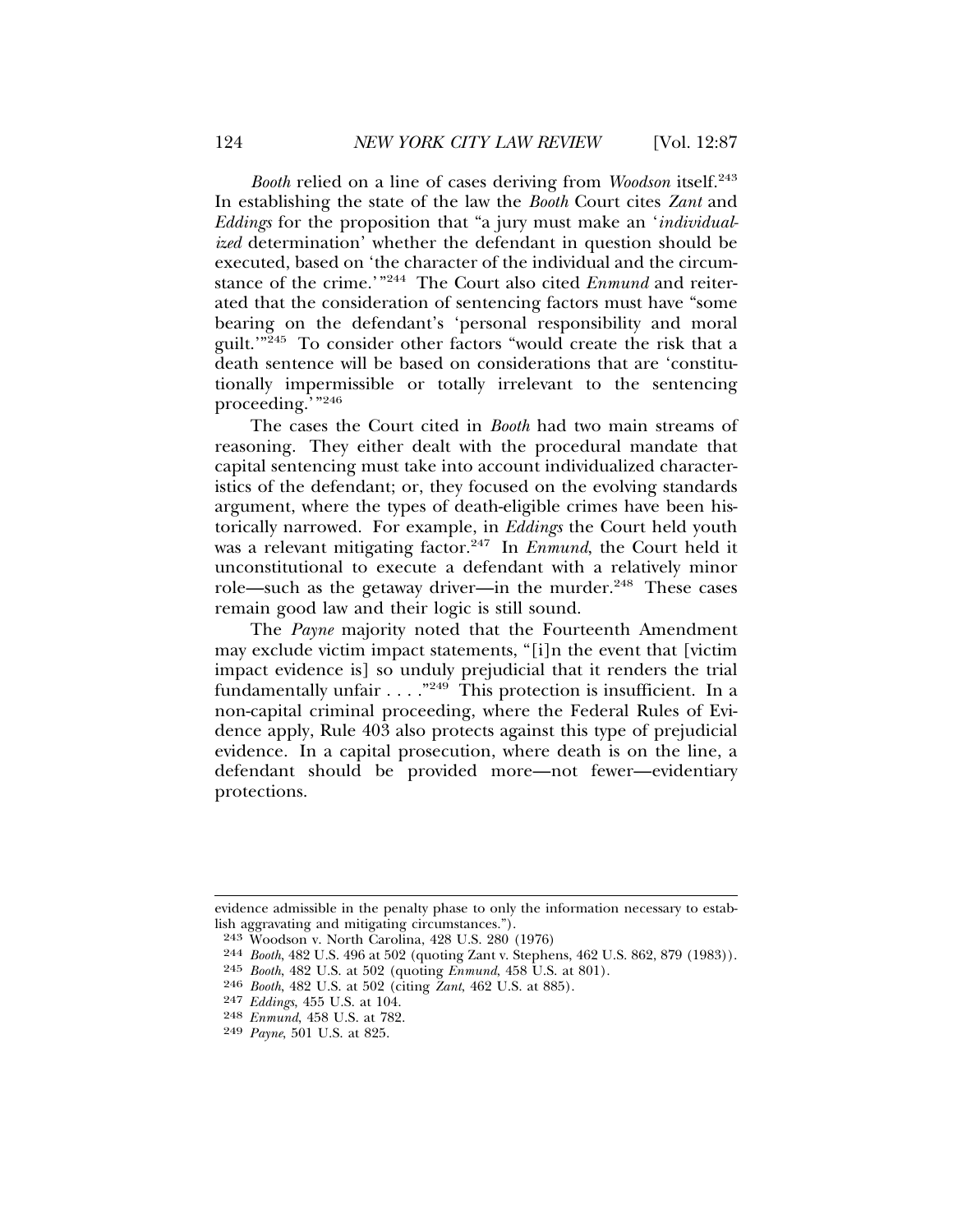# *C. Continued Adherence to* Payne *Affronts Reasoned Notions of Stare Decisis*

"Power, not reason, is the new currency of this Court's decision making."250 Marshall's words marred the *Payne* majority; the strength of the decision itself is compromised by the majority's eagerness to join a populist cause<sup>251</sup> and disregard well established law.

Black's Law Dictionary defines stare decisis as, "Latin 'to stand by things decided.' The doctrine of precedent, under which it is necessary for a court to follow earlier judicial decisions when the same points arise again in litigation."<sup>252</sup> This principle is crucial in a common law system because it ensures the law will be applied consistently to each litigant.<sup>253</sup>

Chief Justice Rehnquist was correct when he wrote, "stare decisis is not an inexorable command."254 The validity of his analysis, in the majority opinion of *Payne*, ends there. The Court acknowledged that stare decisis, "promotes the evenhanded, predictable, and consistent development of legal principles, fosters reliance on judicial decisions, and contributes to the actual and perceived integrity of the judicial process,"255 but went on to state that these important considerations are reserved for property and contract cases "where reliance is involved."256 This assertion is ludicrous.

Pervis Payne continues to sit on death row, awaiting his execution.257 Demitrius Gathers and John Booth both had their death sentences overturned by the Supreme Court just a few short years prior to the affirmation of Payne's death sentence. This is not "predictable," "consistent," nor "evenhanded."258 Just as a party to a contract relies on a consistent application of the law when decid-

256 *Payne*, 501 U.S. at 828.

<sup>250</sup> *Payne*, 501 U.S. at 844 (Marshall, J., dissenting).

<sup>251</sup> *See* Toobin, *supra* note 41.

<sup>252</sup> BLACK'S LAW DICTIONARY 1173 (8th ed. 2005).

<sup>253</sup> William O. Douglas, *Stare Decisis*, 49 COL. L. REV. 735, 736 (1949).

<sup>254</sup> *Payne*, 501 U.S. at 828 (citing Vasquez v. Hillery, 474 U.S. 254, 265–266 (1986)).

<sup>255</sup> *Payne*, 501 U.S. at 828; *see also* Amy L. Padden, *Overruling Decisions in the Supreme Court: The Role of a Decision's Vote, Age, and Subject Matter in the Application of Stare Decisis After Payne v. Tennessee*, 82 GEO. L. J. 1689, 1693 (noting that stare decisis promotes four principles: certainty, equality, efficiency, and the appearance of justice).

<sup>257</sup> An April 11th, 2007 execution date was stayed. A new date was set for December 2007. No executions occurred on this date either. Tennessee had imposed a stay on all executions pending decision of Baze v. Rees, 128 S.Ct. 1520 (2008). Following the *Baze* decision on April 16, 2008, Tennessee lifted its moratorium. It executed its last inmate on September 12, 2007. Leon Alligood, *Tennessee Killer Set to Die in Electric Chair*, USA TODAY, Sep. 11, 2007, at 3A.

<sup>258</sup> *Payne*, 501 U.S. at 828.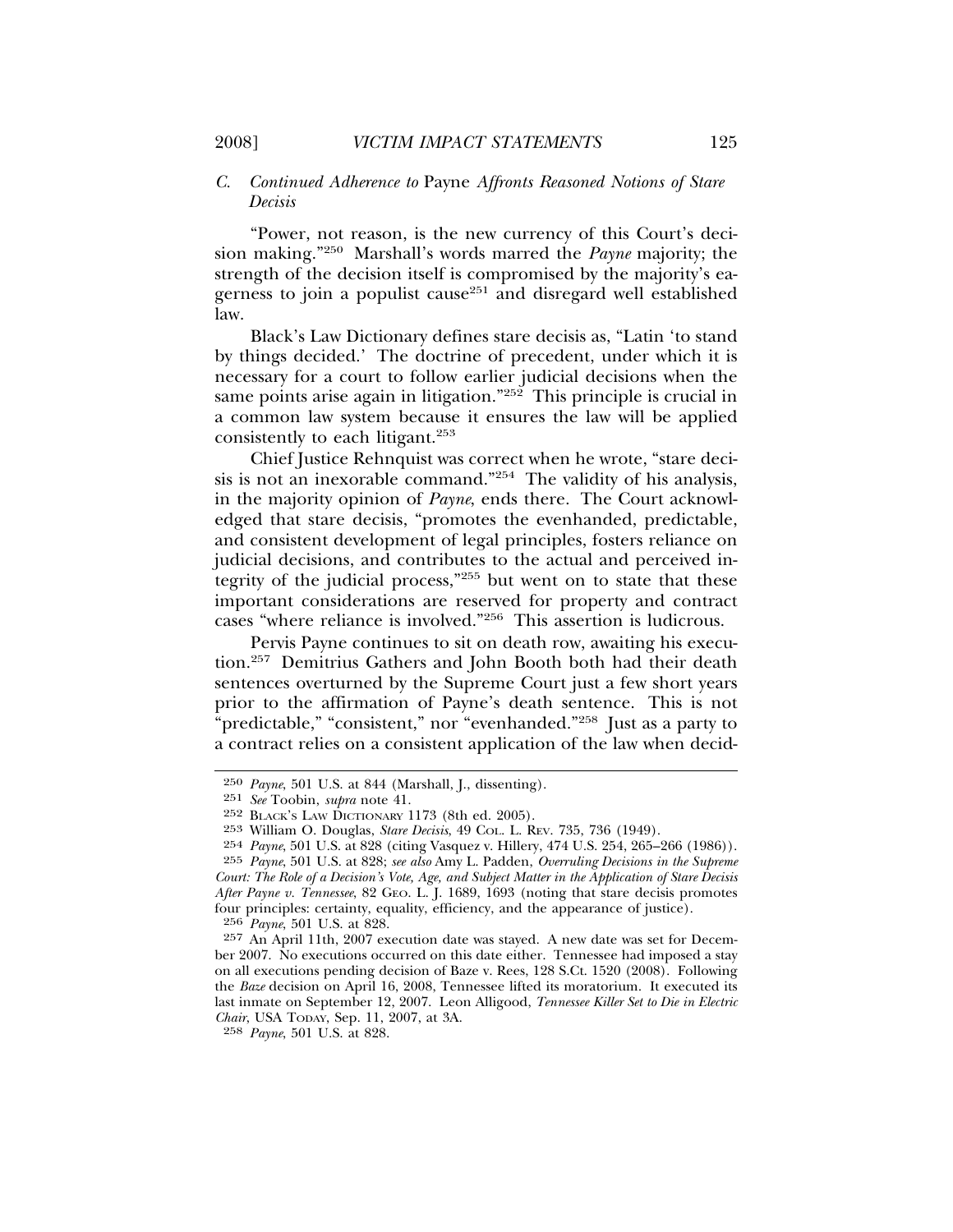ing to enter a deal—Pervis Payne relied on consistent application of the law in preparation of his capital defense.

Justice Scalia's concurrence in *Payne* asserts that precedent can be overturned—when it is "wrong."259 "Wrong" does not provide any objective guidance. In constitutional law, and Eighth Amendment jurisprudence in particular, there are two types of cases. There are cases that interpret the constitution to *expand* an existing constitutional right, and there are cases that interpret the constitution to *constrict* an existing constitutional right. Subjectively, one might see these as "wrong" or "right" decisions but the law needs objective guidance if it is to achieve any modicum of consistency.

Scalia also argued that the *Payne* decision rests solidly, and therefore the departure from precedent is justified, because, "*Booth* . . . conflicts with a public sense of justice keen enough that it has found voice in a nationwide 'victims' rights' movement."260 This invocation of a populist movement, as a justification for overturning constitutional law, runs contrary to the typical view that the Court's role is to protect minority rights in the face of a majority will.

The Eighth Amendment has been interpreted according to the "evolving standards of decency."261 This is one of the few areas of constitutional law where the Court expressly accepts an evolutive interpretation of the constitution.<sup>262</sup> This method of interpretation makes the distinction between right expanding and right constricting precedent especially poignant. When the Court overturns a precedent that expands a right, it takes a step backwards. *Booth*

<sup>259</sup> After citing to out of context quotations from previous Marshall decisions, where precedent was overturned, Scalia writes, "Today, however, Justice Marshall demands of us some 'special justification'—*beyond* the mere conviction that the rule of *Booth* significantly harms our criminal justice system and is egregiously wrong . . . ." *Payne*, 501 U.S. at 834 (Scalia, J., concurring).

<sup>260</sup> *Payne*, 501 U.S. 834 (Scalia, J., concurring).

<sup>261</sup> Transcript of Oral Argument, Kennedy v. Louisiana, *supra* note 1; *see also* Trop v. Dulles, 356 U.S. 86, 100 (1958).

<sup>262</sup> In a recent case banning the execution of juveniles within the United States, Justice Kennedy, who voted with the majority in *Payne* conceded,

The Eighth Amendment's prohibition against "cruel and unusual punishments" must be interpreted according to its text, by considering history, tradition, and precedent, and with due regard for its purpose and function in the constitutional design. To implement this framework this Court has established the propriety and affirmed the necessity of referring to "the evolving standards of decency that mark the progress of a maturing society" to determine which punishments are so disproportionate as to be "cruel and unusual."

*Roper*, 543 U.S. at 560–561 (citing Trop v. Dulles, 356 U.S. at 100–01).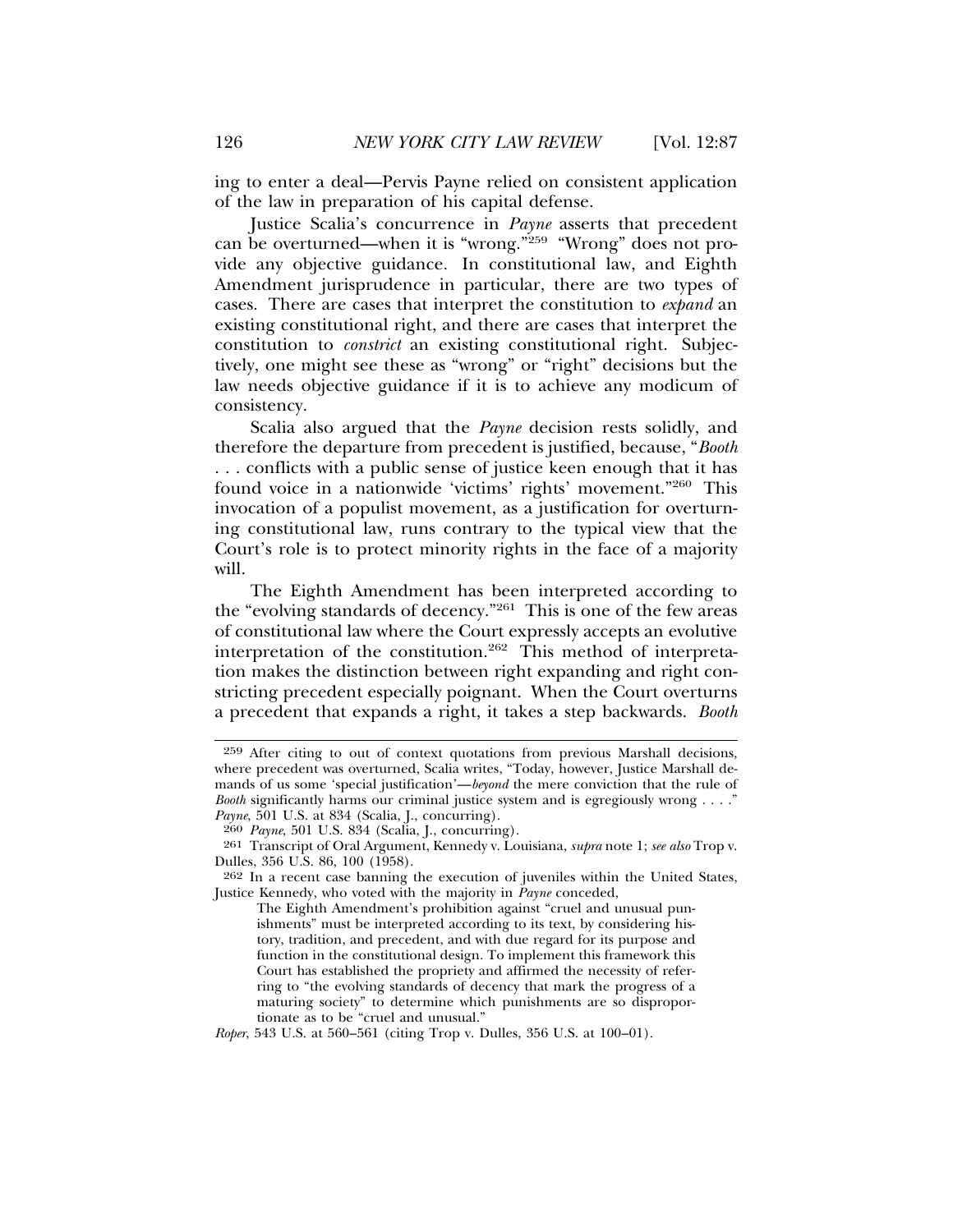and *Gathers* protected a defendant's Eighth Amendment right to be free from arbitrary decision making in capital sentencing hearings. Overruling this precedent in *Payne* runs contrary to other recent Eighth Amendment law. *Ford*, *Atkins*, and *Roper*, three well-known and crucial cases, all used the evolving standards argument to limit the pool of those eligible to be executed.<sup>263</sup> Justice Stevens has described this process as a "one-way ratchet."264 In short, the Court looks at trends in one direction—the direction narrowing the pool that can be executed. The Court will not look to see if we "have changed gears and go in the other direction."265 Contrary to this reasoning, the *Payne* Court used a devolving standards argument to expand the pool of those that *might* be executed; defendants that were unfortunate enough to have killed victims with articulate, white<sup>266</sup> family members.

There is an obvious tension between the import of stare decisis on equality, consistency, predictability, and the fact that it is not an "inexorable command." Obviously, different justices accept different guiding principles when considering whether to overturn a precedent, versus when stare decisis should apply. Responding to Marshall's "power not reason" argument, Scalia observed, "what would enshrine power as the governing principle of this Court is the notion that an important constitutional decision with plainly inadequate rational support must be left in place for the sole reason that it once attracted five votes."267 This back-and-forth may sound like a common argument between brothers. "You're a knucklehead" is countered with "no, you're the knucklehead." However, there is more to Marshall's argument than constitutional bickering.

After reading his impassioned dissent from the bench, an obviously upset Marshall resigned from his tenure on the Court.268 The outgoing justice made the link that a mere "change in person-

<sup>263</sup> Ford v Wainwright, 477 U.S. 399 (1986) (holding that the Eighth Amendment prohibits state from inflicting the penalty of death upon a prisoner who is insane); Atkins v. Virginia, 536 U.S. 304 (2002) (holding that executions of mentally retarded criminals are "cruel and unusual punishments" prohibited by Eighth Amendment); Roper v. Simmons, 543 U.S. 551 (2005).

<sup>264</sup> Justice Stevens, oral arguments, Kennedy v. Louisiana, No. 07-343, (Apr. 16, 2008) at 41.

<sup>265</sup> *Id*.

<sup>266</sup> *See* Brief of Southern Christian Leadership Conference as Amicus Curiae in Support of Petitioner, *supra* note 227.

<sup>267</sup> *Payne*, 501 U.S. at 834 (Scalia, J., concurring).

<sup>268</sup> Coyne, *supra* note 138, at 54.